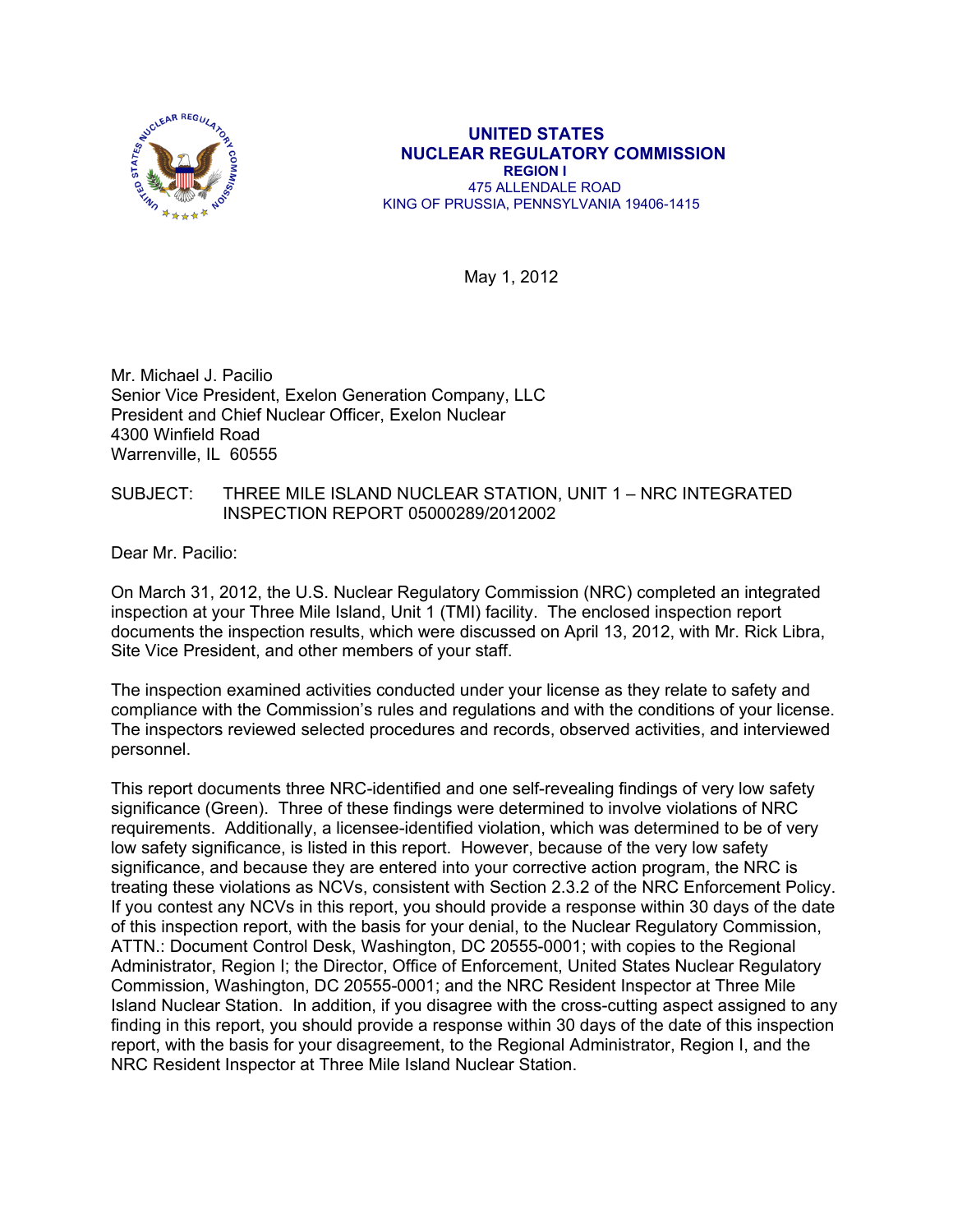In accordance with 10 CFR 2.390 of the NRC's "Rules of Practice", a copy of this letter, its enclosure, and your response (if any) will be available electronically for public inspection in the NRC Public Document Room or from the Publicly Available Records (PARS) component of NRC's document system (ADAMS). ADAMS is accessible from the NRC Website at http://www.nrc.gov/reading-rm/adams.html (the Public Electronic Reading Room).

Sincerely,

## *<i> /RA/*  $\sqrt{R}$ /RA/  $\sqrt{R}$

Gordon K. Hunegs, Chief Reactor Projects Branch 6 Division of Reactor Projects

- Docket No: 50-289 License No: DPR-50
- Enclosure: Inspection Report 05000289/2012002 w/Attachment: Supplementary Information
- cc w/encl: Distribution via ListServ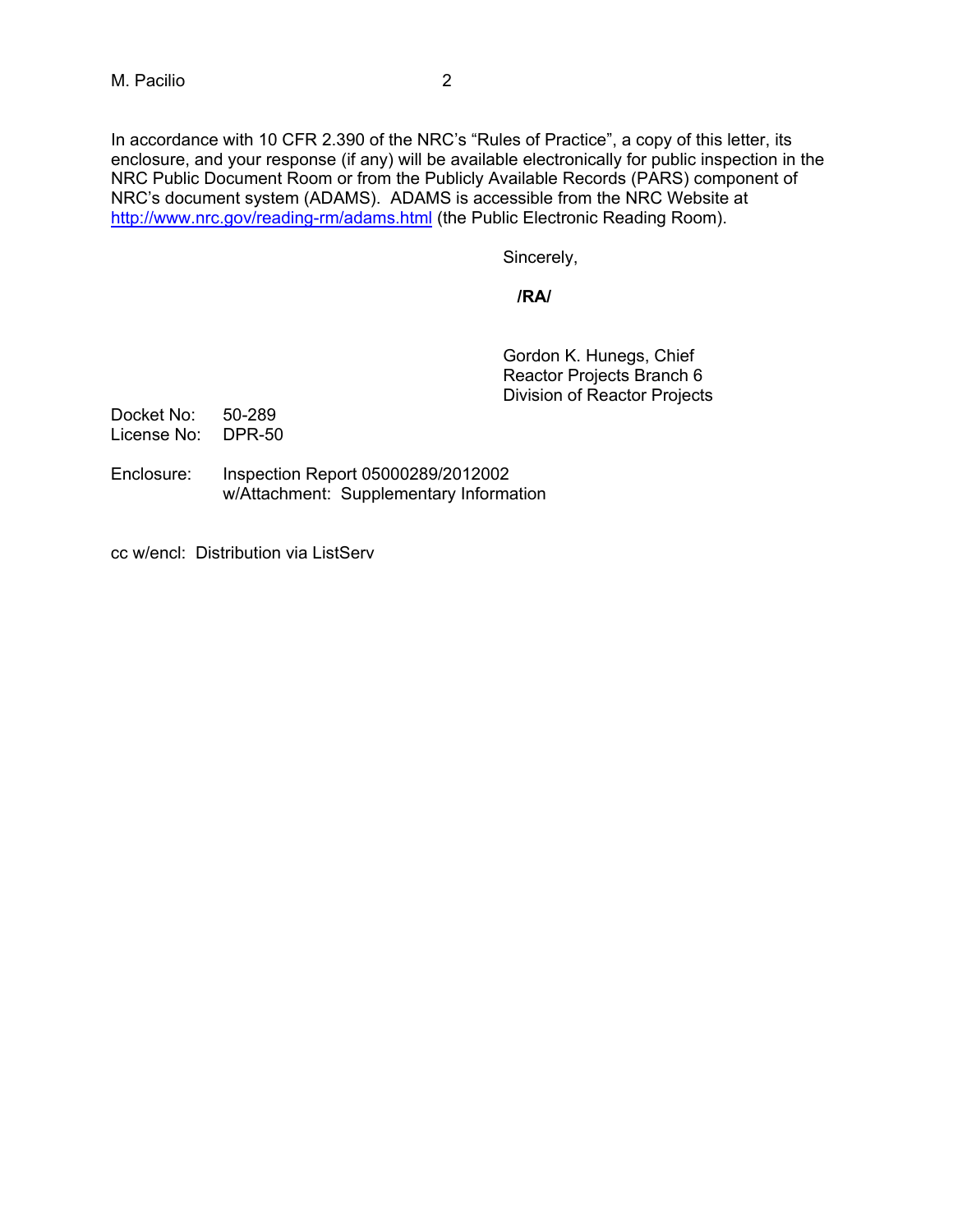In accordance with 10 CFR 2.390 of the NRC's "Rules of Practice", a copy of this letter, its enclosure, and your response (if any) will be available electronically for public inspection in the NRC Public Document Room or from the Publicly Available Records (PARS) component of NRC's document system (ADAMS). ADAMS is accessible from the NRC Website at http://www.nrc.gov/reading-rm/adams.html (the Public Electronic Reading Room).

Sincerely,

 **/RA/**  Gordon K. Hunegs, Chief Reactor Projects Branch 6 Division of Reactor Projects

Docket No: 50-289 License No: DPR-50

Enclosure: Inspection Report 05000289/2012002 w/Attachment: Supplementary Information

cc w/encl: Distribution via ListServ

#### Distribution w/encl:

W. Dean, RA D. Lew, DRA D. Roberts, DRP J. Clifford, DRP C. Miller, DRS

P. Wilson, DRS

G. Hunegs, DRP

S. Barber, DRP

N. Lafferty, DRP

A. Dugandzic, DRP L. Kern, DRP D. Werkheiser, DRP, SRI J. Heinly, DRP, RI C. LaRegina, DRP, OA<br>M.McCoppin, RI OEDO RidsNrrPMThreeMileIsland Resource RidsNrrDorlLpl1-2 Resource ROPReportsResource

## DOC NAME: G:\DRP\BRANCH6\+++THREE MILE ISLAND\TMI INSPECTION REPORTS\ TMI\_REPORT\_IR2012-002 REV1.DOCX

## ADAMS ACCESSION NUMBER: **ML12122A131**

| $\triangledown$<br><b>SUNSI Review</b> |                     | Non-Sensitive<br>Sensitive |              | Ⅳ | <b>Publicly Available</b><br>Non-Publicly Available |  |
|----------------------------------------|---------------------|----------------------------|--------------|---|-----------------------------------------------------|--|
| <b>OFFICE</b> mmt                      | RI/DRP              | RI/DRP                     | RI/DRP       |   |                                                     |  |
| <b>NAME</b>                            | DWerkheiser/GKH for | NLafferty/GKH for          | GHunegs/ GKH |   |                                                     |  |
| <b>DATE</b>                            | 4/20/2012           | 04/30 /12                  | 04/30/12     |   |                                                     |  |

OFFICIAL RECORD COPY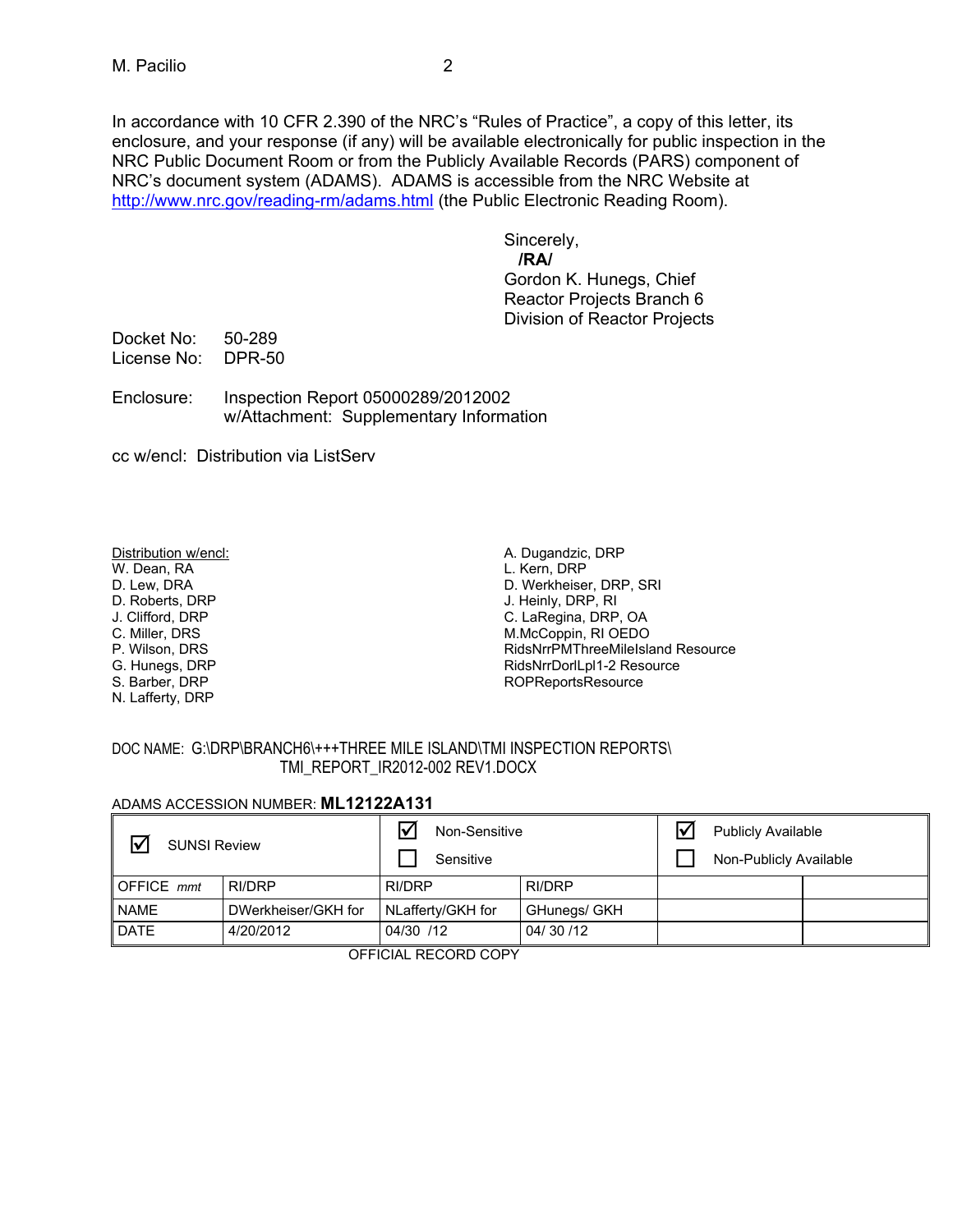# U.S. NUCLEAR REGULATORY COMMISSION REGION 1

| Docket No:   | 50-289                                                                                                                                                                                                                                                                                                                                                                                            |
|--------------|---------------------------------------------------------------------------------------------------------------------------------------------------------------------------------------------------------------------------------------------------------------------------------------------------------------------------------------------------------------------------------------------------|
| License No:  | <b>DPR-50</b>                                                                                                                                                                                                                                                                                                                                                                                     |
| Report No:   | 05000289/2012002                                                                                                                                                                                                                                                                                                                                                                                  |
| Licensee:    | <b>Exelon Generation Company</b>                                                                                                                                                                                                                                                                                                                                                                  |
| Facility:    | Three Mile Island Nuclear Station, Unit 1                                                                                                                                                                                                                                                                                                                                                         |
| Location:    | Middletown, PA 17057                                                                                                                                                                                                                                                                                                                                                                              |
| Dates:       | January 1, 2012 through March 31, 2012                                                                                                                                                                                                                                                                                                                                                            |
| Inspectors:  | D. Werkheiser, Senior Resident Inspector<br>J. Heinly, Resident Inspector<br>C. Cahill, Senior Reactor Analyst<br>B. Cook, Senior Reactor Analyst<br>C. Crisden, Emergency Preparedness Inspector<br>D. Everhart, Emergency Preparedness Inspector<br>T. O'Hara, Reactor Inspector<br>M. Orr, Reactor Inspector<br>T. Moslak, Senior Health Physicist<br>D. Everhart, Physical Security Inspector |
| Approved by: | G. Hunegs, Chief<br>Reactor Projects Branch 6<br><b>Division of Reactor Projects</b>                                                                                                                                                                                                                                                                                                              |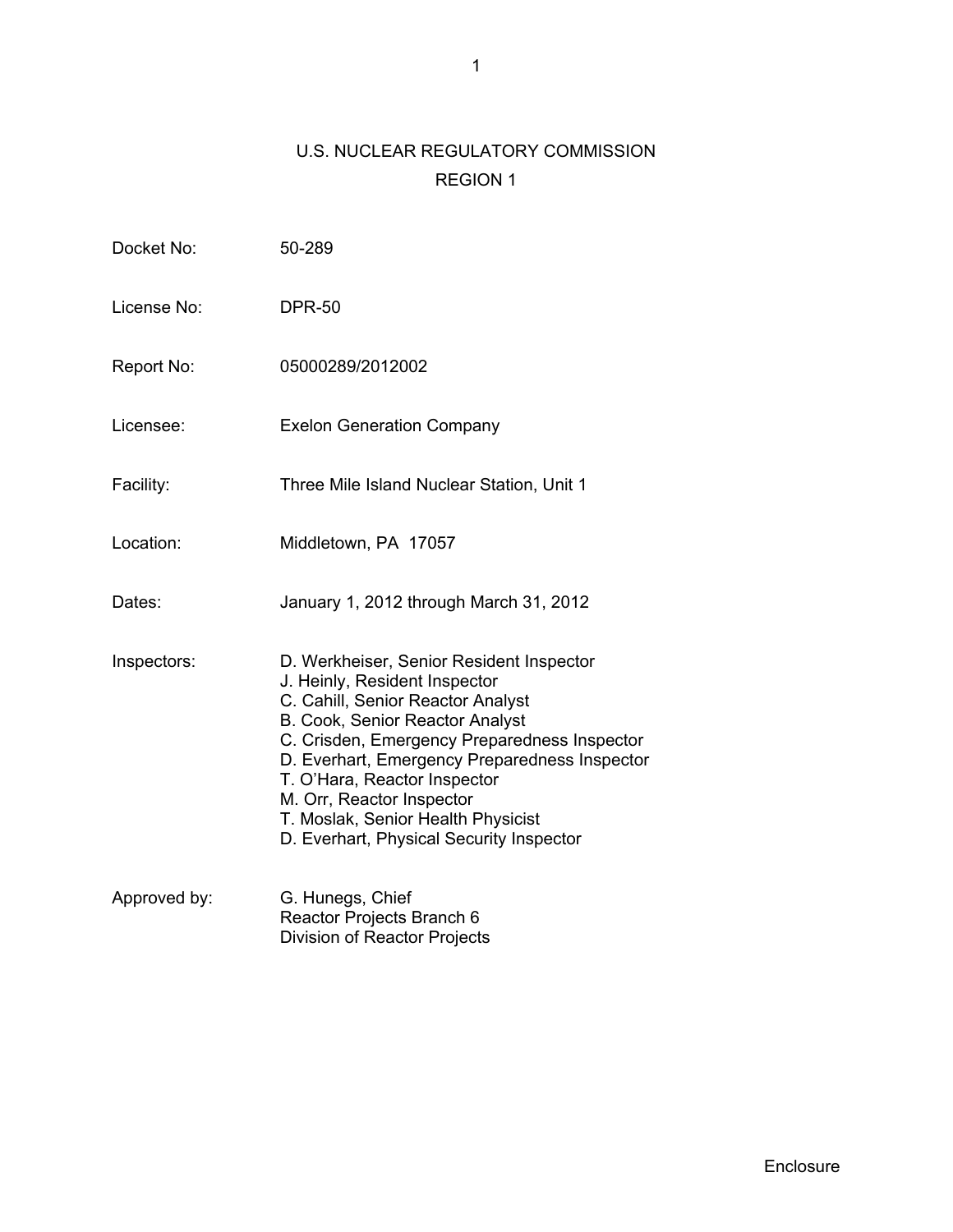# **TABLE OF CONTENTS**

| 1R01<br>1R04<br>1R05<br>1R06<br>1R07<br>1R08<br>1R11<br>1R12<br>1R13<br>1R <sub>15</sub><br>1R18<br>1R19<br>1R22<br>1EP <sub>2</sub><br>1EP3<br>1EP <sub>5</sub><br>1EP6 | Heat Sink Performance manufactured and the Heat Sink Performance of the Heat Sink Performance<br>Licensed Operator Requalification Program and Licensed Operator Performance 14<br>Maintenance Risk Assessments and Emergent Work Control  17<br>Emergency Preparedness Organization Staffing and Augmentation System  22 |  |
|--------------------------------------------------------------------------------------------------------------------------------------------------------------------------|---------------------------------------------------------------------------------------------------------------------------------------------------------------------------------------------------------------------------------------------------------------------------------------------------------------------------|--|
| 2RS01<br>2RS02                                                                                                                                                           | Occupational As Low As is Reasonably Achievable Planning and Controls  25                                                                                                                                                                                                                                                 |  |
| 40A1<br>4OA2<br>4OA3<br>4OA5<br>4OA6<br>40A7                                                                                                                             |                                                                                                                                                                                                                                                                                                                           |  |
|                                                                                                                                                                          |                                                                                                                                                                                                                                                                                                                           |  |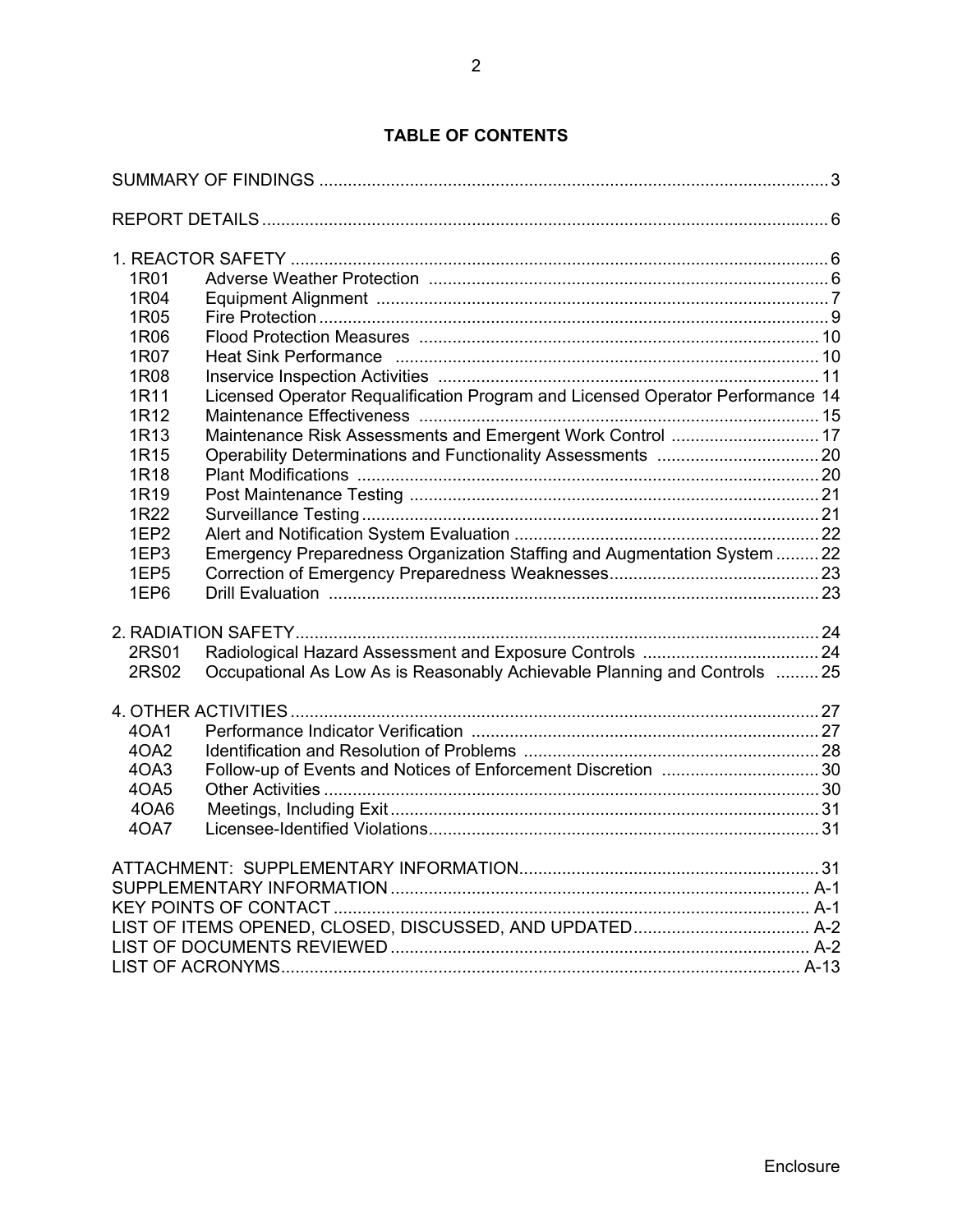## **SUMMARY OF FINDINGS**

IR 05000289/2012002; 01/01/2012-03/31/2012; Three Mile Island, Unit 1; Equipment Alignment, Inservice Inspection Activities, Maintenance Effectiveness, and Maintenance Risk Assessments and Emergent Work Control.

The report covered a three-month period of baseline inspection conducted by resident inspectors and announced inspections performed by regional inspectors. Inspectors identified four findings of very low safety significance (Green), three of which were NCVs. The significance of most findings is indicated by their color (Green, White, Yellow, Red) using Inspection Manual Chapter (IMC) 0609, "Significance Determination Process" (SDP). The cross-cutting aspects for the findings were determined using IMC 0310, "Components Within Cross-Cutting Areas." Findings for which the SDP does not apply may be Green, or be assigned a severity level after NRC management review. The NRC's program for overseeing the safe operation of commercial nuclear power reactors is described in NUREG-1649, "Reactor Oversight Process," Revision 4, dated December 2006.

## **Cornerstone: Initiating Event**

• Green. The inspectors identified a non-cited violation of 10 CFR 50, Appendix B, Criterion V, Instructions, Procedures and Drawings, because Exelon did not specify, in writing, the exact inspection scope and criteria for boric acid inspections of the reactor coolant pump bolted flanges during plant refueling outages. Lack of specific procedural guidance contributed to the failure to detect reactor coolant system leakage from the thermal barrier flange of the 'B' reactor coolant pump (RC-P-1B) prior to November 2011. Exelon's failure to ensure that both the upper and lower RCP thermal barrier flanges were visually inspected for the complete 360 degrees for all RCPs is a performance deficiency within Exelon's ability to foresee and prevent. Exelon completed a boric acid evaluation which showed there was reasonable assurance that the flange could safely operate until the next refueling outage. Additionally, Exelon prepared an adverse condition monitoring plan and is performing periodic remote monitoring of the affected flange for changes in leakage from the degraded gasket. Exelon entered this issue into the corrective action program as IR 01344561.

The finding is more than minor because it is associated with the Equipment Performance attribute (a degraded RCP flange gasket) of the Initiating Events cornerstone and affected the cornerstone objective to limit the likelihood of those events that upset plant stability and challenge critical safety functions during shutdown as well as power operations. Also, this finding is similar to the more than minor example 4.a in Inspection Manual Chapter (IMC) 0612, "Power Reactor Inspection Reports," Appendix E. The inspectors completed IMC 0609.04, "Phase 1- Initial Screening and Characterization of Findings," and screened the finding as very low safety significance (Green). This finding has a cross-cutting aspect in the area of Human Performance, Work Control, because Exelon did not ensure supervisory and management oversight of work activities, including contractors, such that nuclear safety is supported [H.4(c)]. (Section 1R08)

• Green. A self-revealing finding was identified for inadequate performance monitoring of instrument air compressor number four (IA-P-4) in accordance with ER-AA-2003, System Performance Monitoring and Analysis. Specifically, performance monitoring action levels established for loaded and unloaded times in procedure 1104-25, "Instrument and Control Air System," were not adequate to identify the adverse trend in performance and resulted in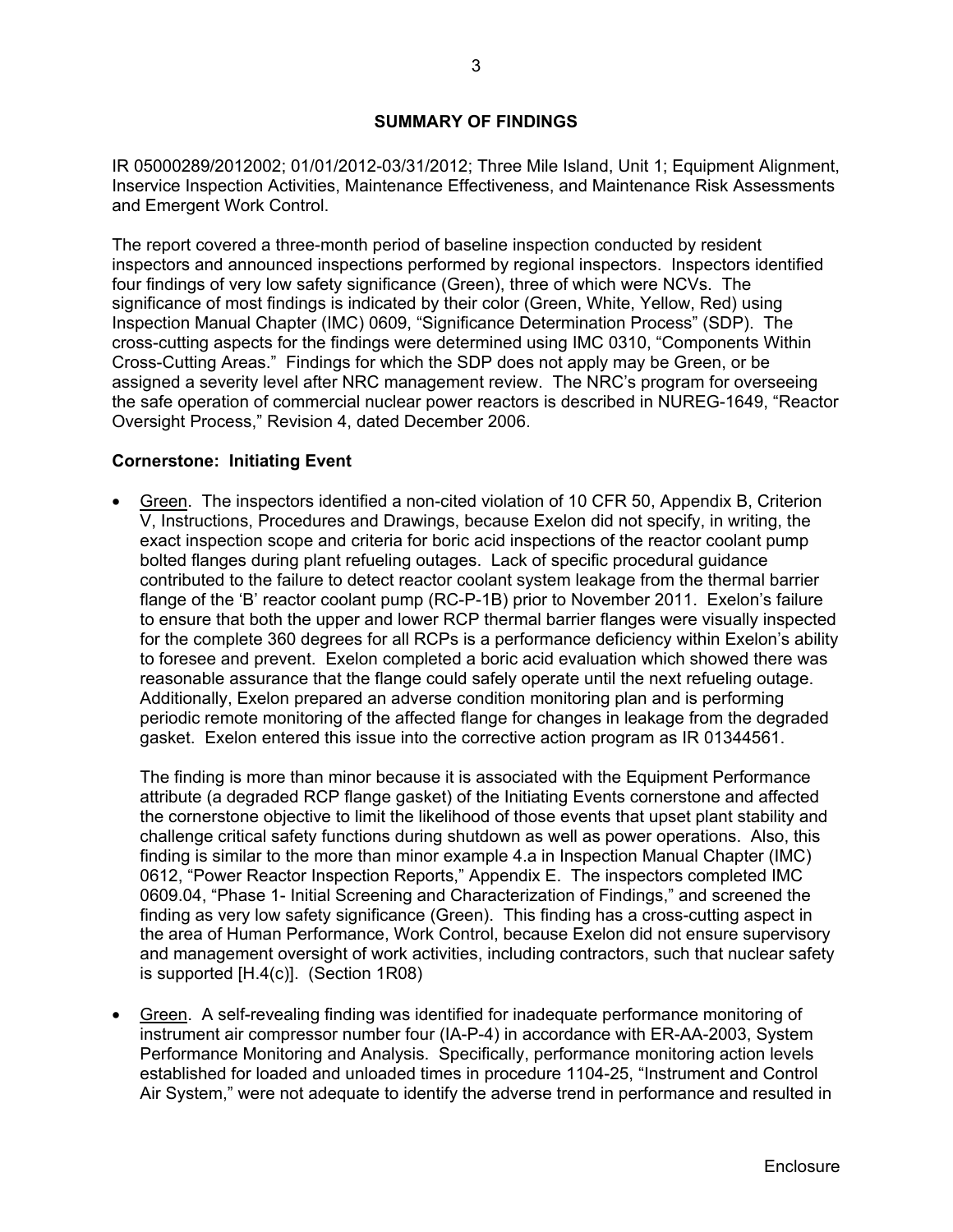recurring drive-motor overload trips and unplanned accrued unavailability of IA-P-4 on September 28, October 8 and November 29, 2011. Maintenance technicians repaired the air leaks and subsequent IA-P-4 air loading decreased. Corrective actions were implemented to trend loaded and unloaded times of IA-P-4 in the system monitoring plan and implement acoustic monitoring for identification of system air leakage (IR 1295235).

This finding is more than minor because it was associated with the equipment performance attribute of the initiating events cornerstone and affected the cornerstone objective of limiting the likelihood of those events that upset plant stability and challenge critical safety functions during shutdown as well as power operations. In accordance with Inspection Manual Chapter 0609.04, "Phase 1 - Initial Screen and Characterization of Findings," the inspectors conducted a phase 1 SDP screening and determined that a detailed phase 2 evaluation was required to assess the safety significance because the finding contributed to both the likelihood of a reactor trip and the likelihood that mitigation equipment would not be available. The inspectors consulted a senior risk analyst (SRA) to perform a detailed phase 2 analysis. The SRA performed a bounding risk analysis using five days of IA-P-4 unavailability. The phase 2 analysis concluded that the significance of the finding was of very low safety significance (Green). This finding has a cross-cutting aspect in the area of Problem Identification and Resolution, Corrective Action Program, because Exelon failed to thoroughly evaluate the cause of the IA-P-4 trips such that the resolution addressed the cause [P.1(c)]. (Section 1R12)

## **Cornerstone: Mitigating Systems**

• Green. The inspectors identified a non-cited violation of license condition DPR-50 section 2.C.(4), Fire Protection, for Exelon's failure to implement compensatory actions during planned maintenance on the 'A' nuclear service heat exchanger (NS-C-1A). Specifically, on May 10, 2010, Exelon failed to return Appendix R breakers to their correct position within the seven day allowed outage time and implement compensatory actions in accordance with administrative procedure (AP) 1038, Fire Protection Program. The inspectors determined Exelon's failure to implement compensatory actions during planned maintenance on NS-C-1A in accordance with AP 1038 was a performance deficiency that was within Exelon's ability to foresee and correct. Exelon performed an extent of condition review and created a requirement to review the fire hazard analysis report for applicability before removing equipment from service. Exelon has entered this issue in the corrective action program for resolution as IR 1347403.

This finding is more than minor because it was associated with the protection against external factors attribute of the Mitigating Systems cornerstone and affected the cornerstone objective to ensure the availability, reliability, and capability of systems that respond to initiating events to prevent undesirable consequences. In accordance with Inspection Manual Chapter 0609.04, "Phase 1 – Initial Screen and Characterization of Findings," the inspectors conducted a phase 1 SDP screening using Appendix F, Fire Protection Significance Determination Process, and determined that a detailed phase 2 analysis was required due to the elevated calculated delta core damage frequency. The inspectors performed a detailed walkdown of the control cables associated with the nuclear river system valves and identified no fire ignition sources and concluded that the finding was very low safety significance (Green). This finding has a cross-cutting aspect in the area of Human Performance, Resources, because Exelon failed to ensure complete, accurate, and up-to-date procedures were used to determine if compensatory actions were required for planned work activities [H.2(c)]. (Section 1R04)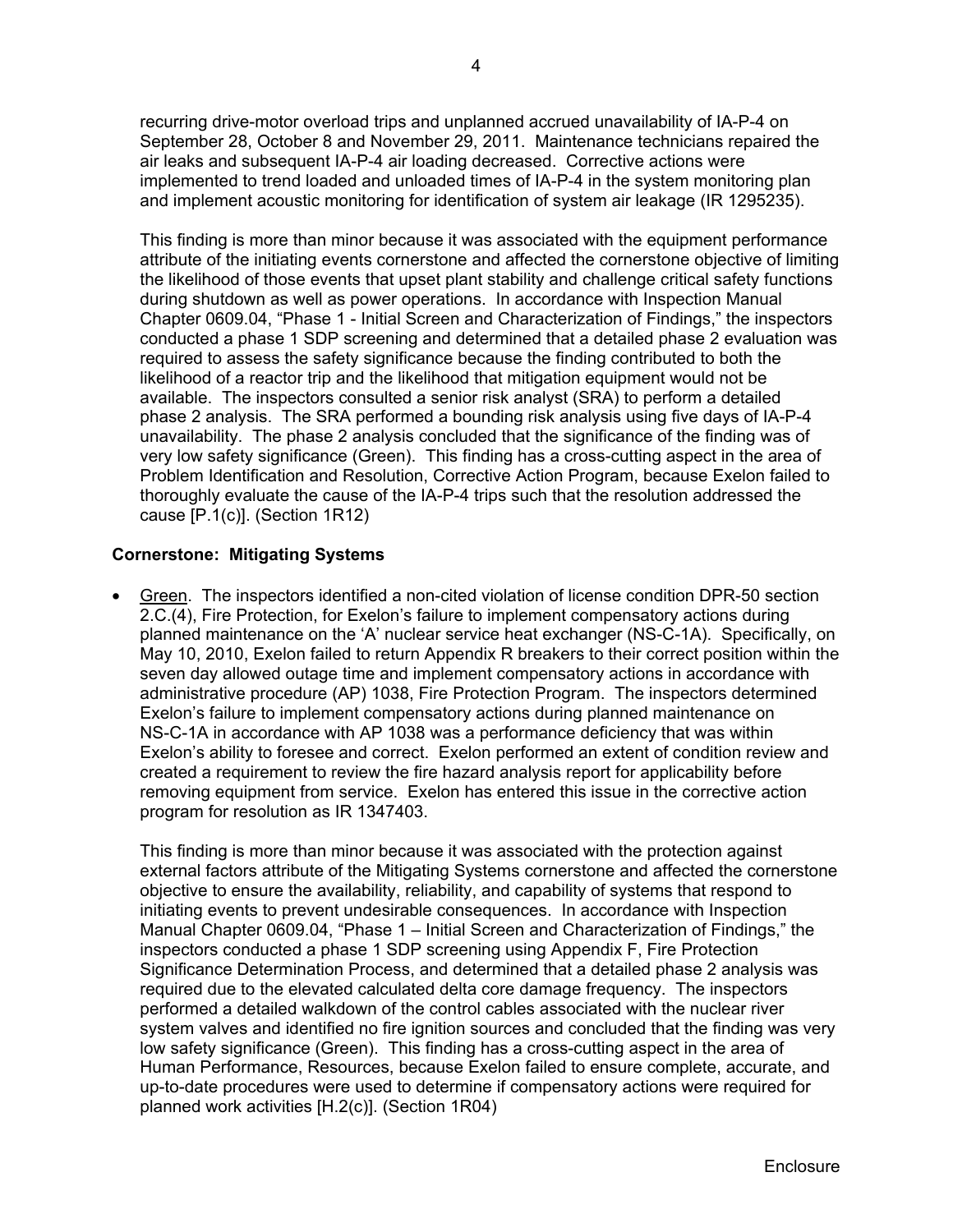• Green. The inspectors identified a non-cited violation of 10 CFR 50.65 (a)(4), Requirements for Monitoring the Effectiveness of Maintenance at Nuclear Power Plants, for Exelon's failure to adequately assess and manage the impact to plant risk during a planned maintenance activity. Specifically, Exelon did not recognize an elevated online maintenance risk activity and implement appropriate risk management actions (RMAs) during maintenance on the decay heat removal (DHR) drop line valve (DH-V-3) on January 16, 2012. The inspectors determined that the failure to perform an adequate risk assessment and implement appropriate RMA's for the planned maintenance on DH-V-3 is a performance deficiency that was within Exelon's ability to foresee and correct. Immediate corrective actions included operator and work planning training on risk evaluations and an extent of condition review to ensure planned maintenance activities that could impact DHR system operability were identified. Exelon entered this issue into the corrective action program for resolution as IR 1314551.

This finding was determined to be more than minor since it is similar to more than minor example 7.e of Inspection Manual Chapter (IMC) 0612, "Power Reactor Inspection Reports," Appendix E because the risk assessment, when adequately performed, resulted in an elevated station risk condition and required RMAs. The finding was evaluated in accordance with Appendix K, Maintenance Risk Assessment and Risk Management Significance Determination Process, of IMC 0609, "Significance Determination Process". The inspectors, in consultation with a senior risk analyst, performed a phase 1 analysis and concluded that the incremental core damage probability deficit for DH-V-3 with an out-ofservice time of 8 hours was less than 1E-6. Therefore, the finding was determined to be of very low safety significance (Green). This finding has a cross-cutting aspect in the area of Human Performance, Work Control, because Exelon failed to incorporate appropriate risk insights into the planning and execution of the DH-V-3 maintenance activity [H.3(a)]. (Section 1R13)

## **Other Findings**

A violation of very low safety significance that was identified by Exelon was reviewed by the inspectors. Corrective actions taken or planned by Exelon have been entered into Exelon's corrective action program. This violation and corrective action tracking number are listed in Section 4OA7 of this report.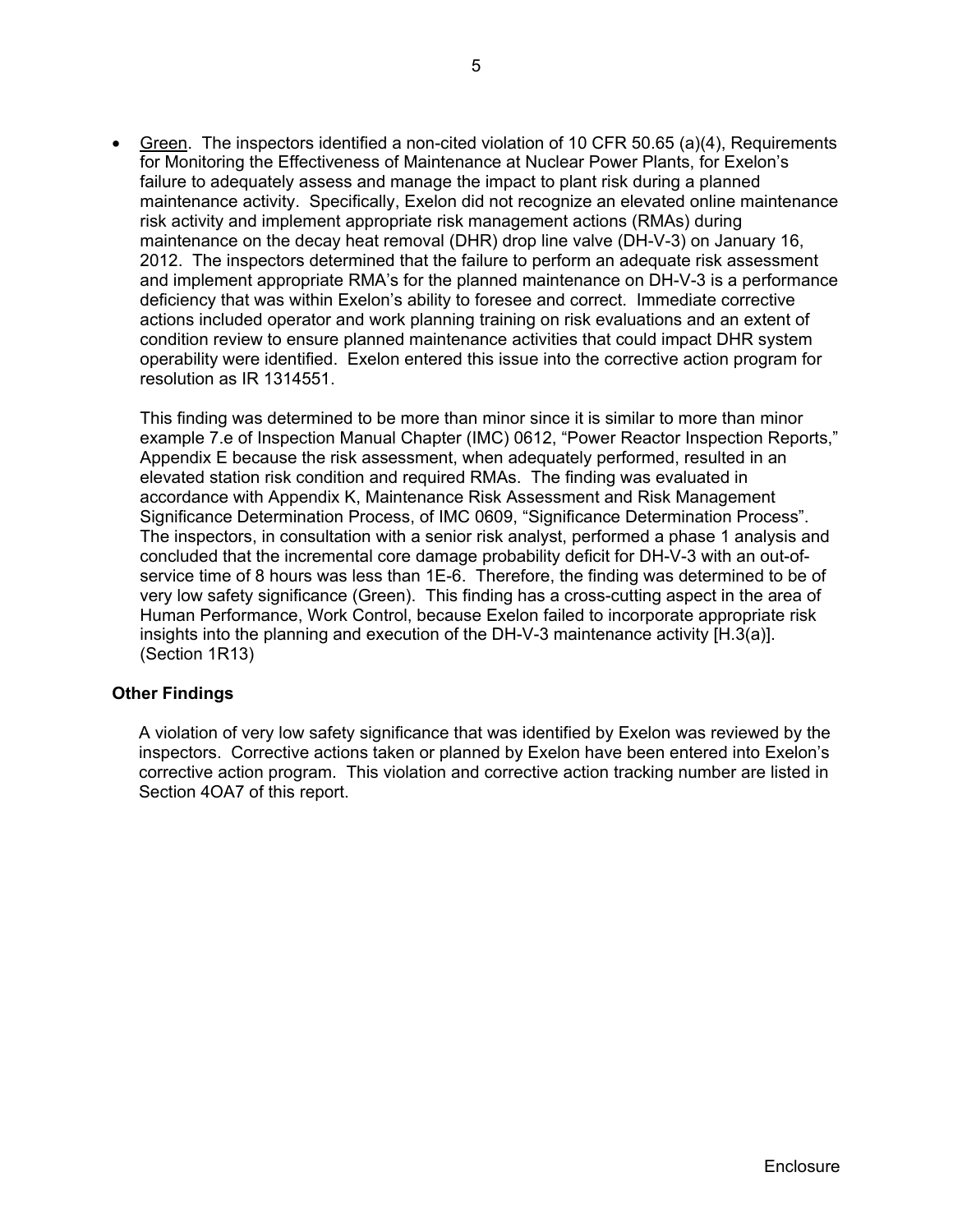## **REPORT DETAILS**

## Summary of Plant Status

Three Mile Island, Unit 1 (TMI) operated at approximately 100 percent rated thermal power for the entire inspection period.

## **1. REACTOR SAFETY**

## **Cornerstones: Initiating Events, Mitigating Systems, and Barrier Integrity**

- 1R01 Adverse Weather Protection (71111.01 2 samples)
- .1 External Flooding
	- a. Inspection Scope

During the week of March 12, 2012, the inspectors performed an inspection of the external flood protection measures. The inspectors reviewed the Updated Final Safety Analysis Report (UFSAR), Section 2.6, which depicted the design flood levels and protection areas containing safety-related equipment to identify areas that may be affected by external flooding. The inspectors reviewed the most recent station surveillance of the flood dike and also performed a walk down to determine the condition of the flood barrier. In addition, the inspectors performed a smart sample walk down of key flood protection barriers, including the intake screen house to ensure that Exelon erected flood protection measures in accordance with design specifications. The inspectors also reviewed operating procedures for mitigating external flooding during severe weather to determine if Exelon planned or established adequate measures to protect against flooding events.

b. Findings

No findings were identified.

## .2 Readiness for Seasonal Extreme Weather Conditions

a. Inspection Scope

On March 8 and 9, 2012, the inspectors performed an inspection of the offsite power availability during a solar magnetic disturbance warning. The inspectors reviewed Exelon's operating procedures, interviewed operators and engineering staff and performed field walkdowns to validate the condition of offsite power and station transformers. Specifically, the inspectors assessed whether Exelon established and implemented appropriate procedures and protocols to monitor and maintain availability and reliability of both the offsite alternating current (AC) power system and site auxiliary transformers during the solar magnetic disturbance.

b. Findings

No findings were identified.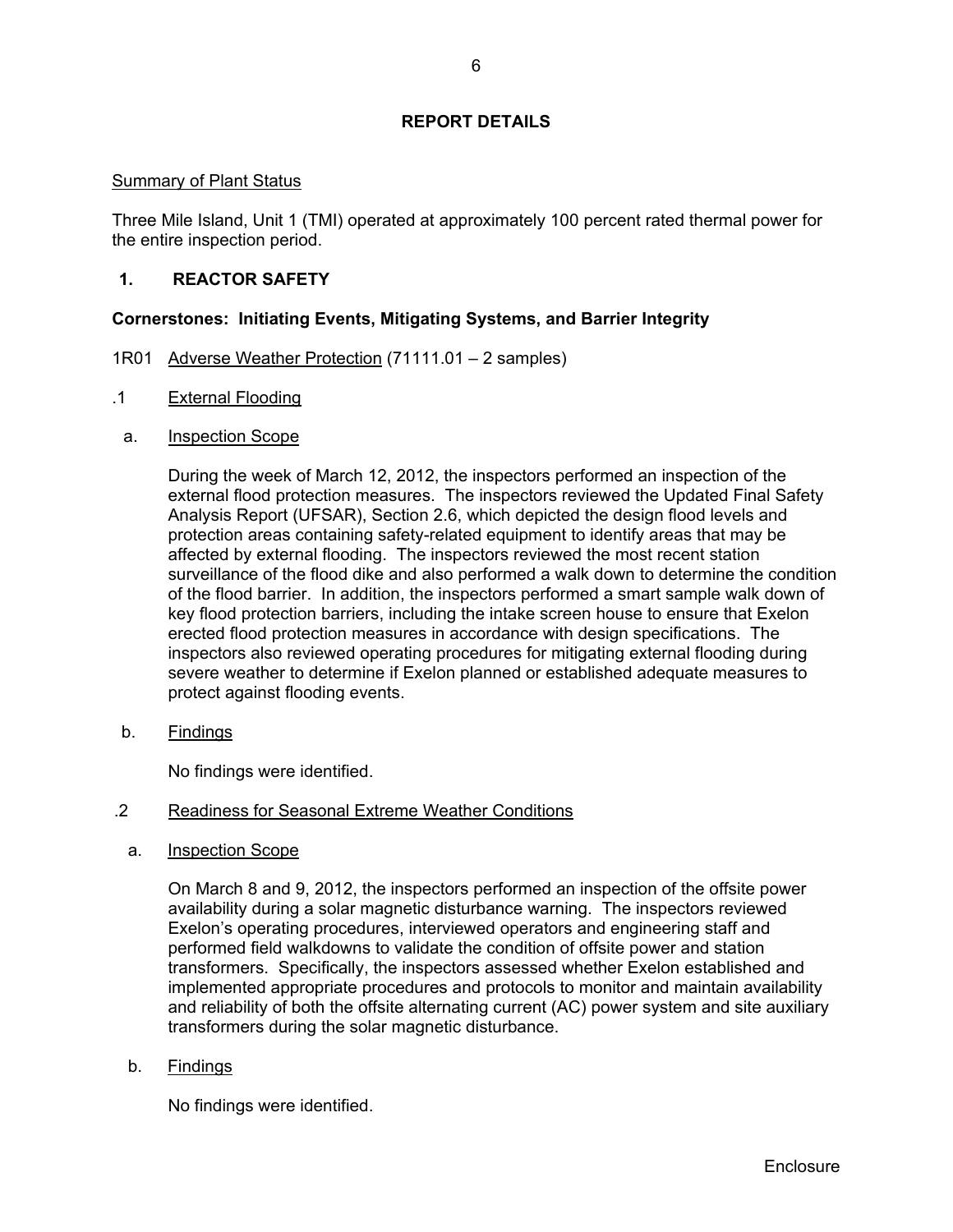## 1R04 Equipment Alignment (71111.04)

.1 Partial System Walkdowns (71111.04Q – 4 samples)

#### a. Inspection Scope

The inspectors performed partial walkdowns of the following systems:

- 'A' decay river system on January 19, 2012
- Make-up and letdown on February 3 through February 4, 2012
- Auxiliary and intermediate building ventilation on March 1 through March 2, 2012
- 'B' & 'C' nuclear service closed-cooling during 'A' cooler maintenance on March 12, 2012

The inspectors selected these systems based on their risk-significance relative to the reactor safety cornerstones at the time they were inspected. The inspectors reviewed applicable operating procedures, system diagrams, the UFSAR, technical specifications, work orders, condition reports, and the impact of ongoing work activities on redundant trains of equipment in order to identify conditions that could have impacted system performance of their intended safety functions. The inspectors also performed field walkdowns of accessible portions of the systems to verify system components and support equipment were aligned correctly and were operable. The inspectors examined the material condition of the components and observed operating parameters of equipment to verify that there were no deficiencies. The inspectors also reviewed whether Exelon staff had properly identified equipment issues and entered them into the corrective action program for resolution with the appropriate significance characterization.

## b. Findings

Introduction. The inspectors identified a Green non-cited violation (NCV) of license condition DPR-50 section 2.C.(4), Fire Protection, for Exelon's failure to implement compensatory actions during planned maintenance on the 'A' nuclear service heat exchanger (NS-C-1A). Specifically, on May 10, 2010, Exelon failed to return Appendix R breakers to their correct position within the seven day allowed outage time (AOT) and implement compensatory actions in accordance with AP 1038, Administrative Controls – Fire Protection Program.

Description. TMI has four nuclear service heat exchangers that provide cooling to essential plant systems and components. Nuclear river water flows through the heat exchangers and provides cooling to the nuclear service closed cooling water. The fire hazard analysis report (FHAR) requires that the in-service cooler, normally NS-C-1A, shall have its nuclear river water inlet and outlet valves open to the heat exchanger and the valve operator breakers in the off position. This configuration is maintained to protect the system from spurious valve closure and loss of cooling in a fire condition. TMI's FHAR assumes one heat exchanger in this configuration to meet Appendix R requirements and ensure cooling to the 'B' make-up pump in a postulated fire condition.

On March 11, 2012, Exelon removed NS-C-1A from service to perform planned cleaning and inspection of the heat exchanger. On March 12, 2012, the inspectors identified that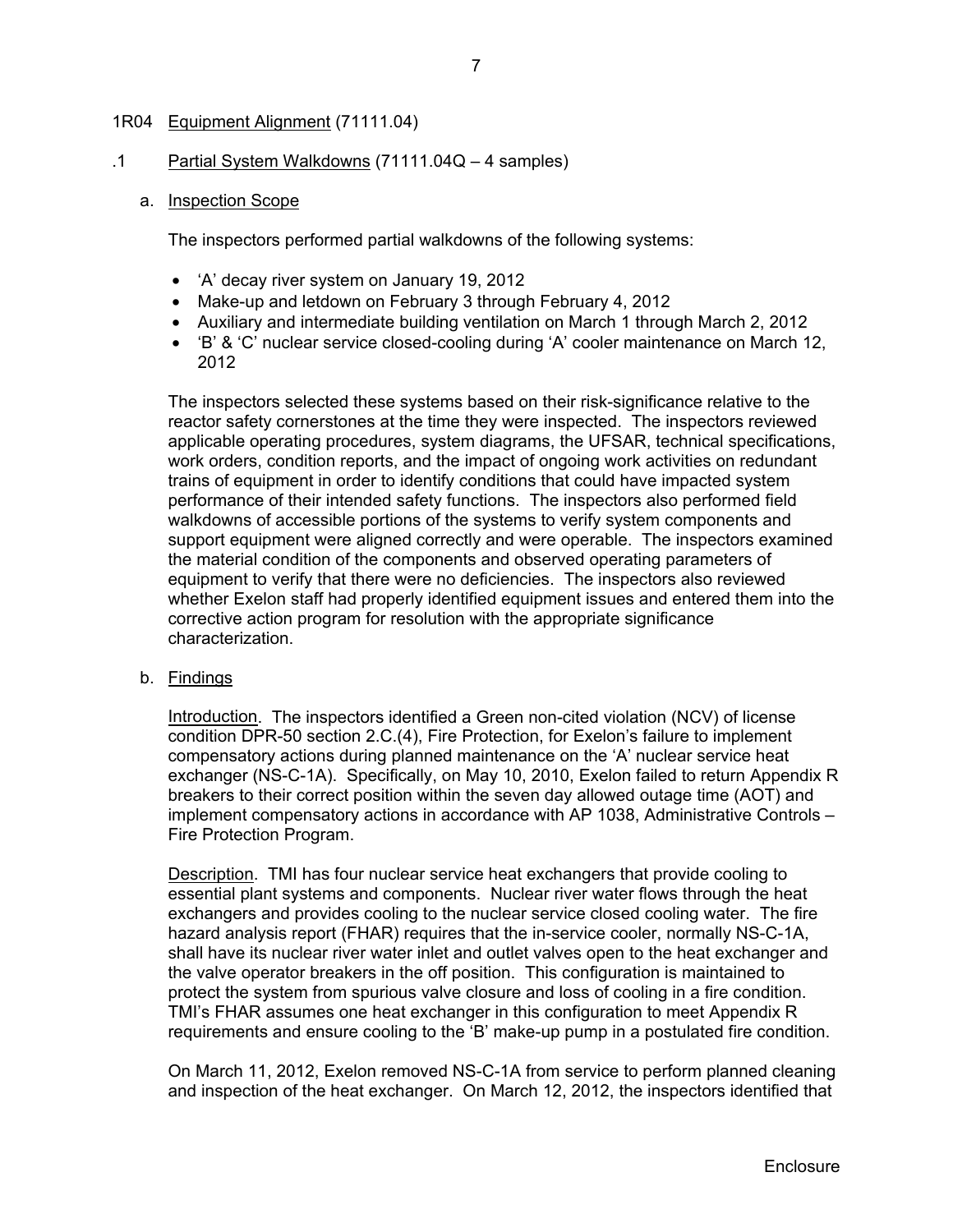the heat exchanger in service did not have its nuclear river water inlet and outlet valve breakers in the off position as required to meet Appendix R requirements. TMI's fire protection program procedure, AP 1038, requires that the station enter a seven day AOT for the incorrectly positioned Appendix R breakers. The inspectors identified that Exelon had not identified nor taken this action. After the inspectors notified Exelon, the station appropriately entered the AOT and restored the FHAR required alignment of the inservice heat exchanger and exited the time clock on March 12, 2012. The inspectors determined this issue to be a minor violation because the out of service time was less than seven days. Exelon documented this issue in their corrective action program (CAP) as IR 1339730.

On March 28, 2012, the inspectors completed an extent of condition review from the issues identified on March 12, 2012 and identified that NS-C-1A was removed from service for 10 days from May 3 to May 13, 2010 and that Exelon had not entered the seven day AOT in accordance with AP 1038. In addition, AP 1038 requires the development and implementation of compensatory actions if the AOT is exceeded; this action was not implemented. Exelon performed an extent of condition review and created a requirement to review the FHAR for applicability before removing equipment from service. Exelon documented this issue in their CAP as IR 1347403.

Analysis. The inspectors determined Exelon's failure to implement compensatory actions during planned maintenance on NS-C-1A, in accordance with AP 1038, was a performance deficiency that was within Exelon's ability to foresee and correct. This finding is more than minor because it was associated with the protection against external factors attribute of the Mitigating Systems cornerstone and affected the cornerstone objective to ensure the availability, reliability, and capability of systems that respond to initiating events to prevent undesirable consequences.

In accordance with Inspection Manual Chapter (IMC) 0609.04, "Phase 1 – Initial Screen and Characterization of Findings," the inspectors determined the finding affected the fire protection defense-in-depth strategy involving post fire safe shutdown systems. Therefore, the inspectors conducted a phase 1 SDP screening using IMC 0609, Appendix F, "Fire Protection Significance Determination Process," and based on the finding having a moderate degradation rating and affecting more than the ability to achieve and maintain cold shutdown, an initial qualitative screening per step 1.4 was conducted. The out-of-service time of 10 days resulted in a duration factor of 0.1 and the areas affected (auxiliary building, cable spreading, radiation waste, and switchgear areas) resulted in a generic fire frequency of 7.2E-2. The inspectors determined a phase 2 analysis was required. The inspector performed a detailed walk down of the affected areas, including control cables associated with the nuclear river system valves, and identified no fire ignition sources. This results in no potentially challenging fire scenarios for a phase 2 review (task 2.3.5) which screens the finding as very low safety significance, (Green).

This finding has a cross-cutting aspect in the area of Human Performance, Resources, because Exelon failed to ensure complete, accurate, and up-to-date procedures were used to determine if compensatory actions were required for planned work activities.  $[H.2(c)]$ 

Enforcement. License condition 2.C.(4), "Fire Protection," requires that Exelon implement and maintain in effect all provisions of the approved fire protection program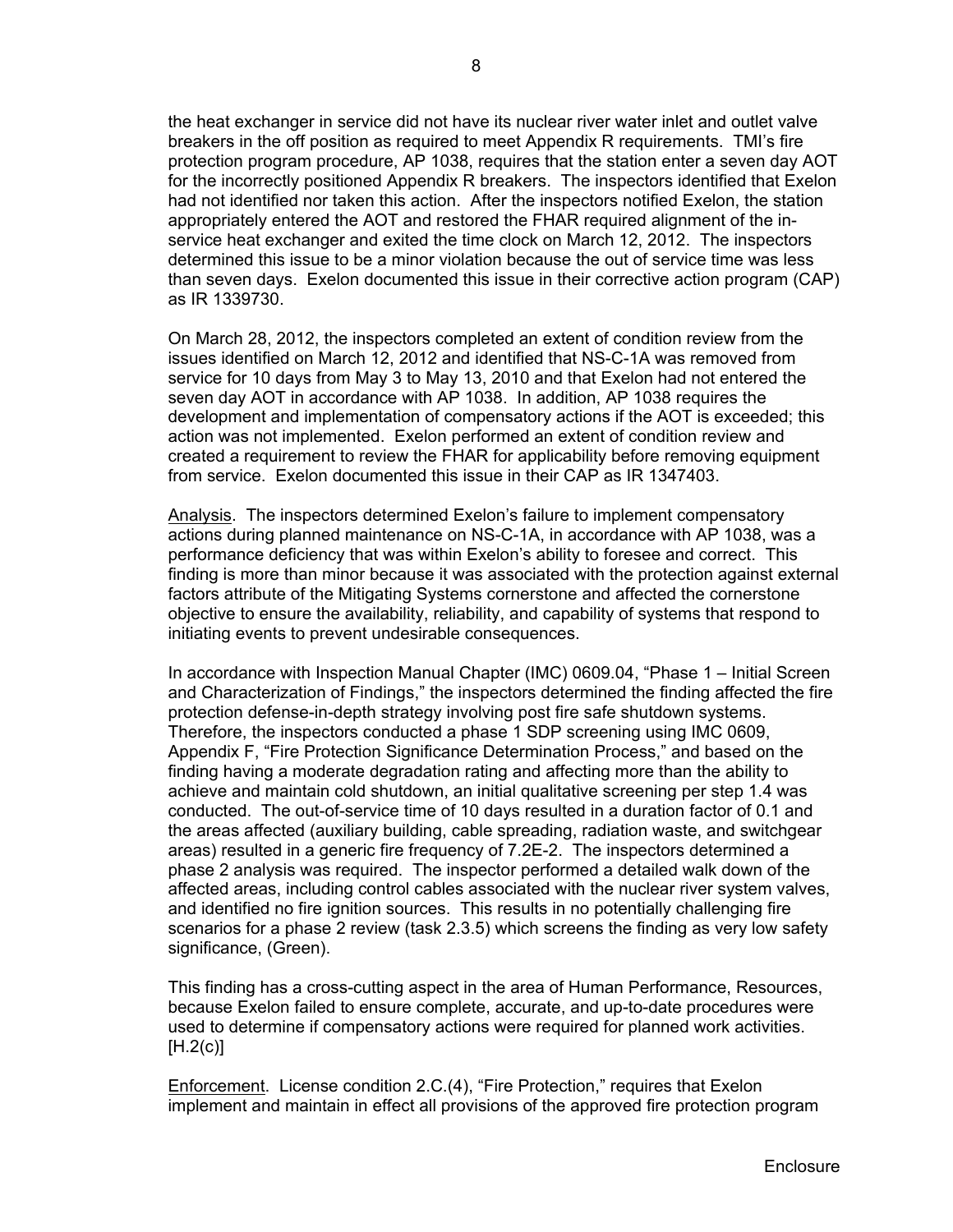as described in the UFSAR. The UFSAR identifies AP 1038 as part of the implementing procedure for the fire protection program. AP 1038 outlines and describes the organization, responsibilities, quality assurance, maintenance, inspection, testing, and training associated with fire protection program functions. AP 1038 requires, in part, that out-of-position Appendix 'R' component breakers be repositioned within seven days or compensatory actions are implemented. Contrary to the above, from May 3 to May 13, 2010 Exelon failed to return the nuclear river water Appendix 'R' breakers to their correct position within seven days and implement compensatory actions in accordance with AP 1038. Exelon performed an extent of condition review and created a requirement to review the FHAR for applicability before removing equipment from service. Because this violation was of very low safety significance and it was entered into the licensee's corrective action program under IR 1347403, this violation is being treated as an NCV, consistent with the Enforcement Policy. (**NCV 05000289/2012002-01, Failure to Implement Compensatory Actions for Out-of-Service Appendix 'R' Heat Exchanger**)

- .2 Full System Walkdown (71111.04S 1 sample)
	- a. Inspection Scope

On March 9 and 12, 2012, the inspectors performed a complete system walkdown of accessible portions of the 'A' makeup system to verify the existing equipment lineup was correct. The inspectors reviewed operating procedures, surveillance tests, drawings, equipment line-up check-off lists, and the UFSAR to verify the system was aligned to perform its required safety functions. The inspectors also reviewed electrical power availability, component lubrication and equipment cooling, hanger and support functionality, and operability of support systems. The inspectors performed field walkdowns of accessible portions of the systems to verify system components and support equipment were aligned correctly and operable. The inspectors examined the material condition of the components and observed operating parameters of equipment to verify that there were no deficiencies. Additionally, the inspectors reviewed a sample of related issue reports and work orders to ensure Exelon appropriately evaluated and resolved any deficiencies.

b. Findings

No findings were identified.

- 1R05 Fire Protection
- .1 Resident Inspector Quarterly Walkdowns (71111.05Q 4 samples)
	- a. Inspection Scope

The inspectors conducted tours of the areas listed below to assess the material condition and operational status of fire protection features. The inspectors verified that Exelon controlled combustible materials and ignition sources in accordance with administrative procedures. The inspectors verified that fire protection and suppression equipment was available for use as specified in the area pre-fire plan, and passive fire barriers were maintained in good material condition. The inspectors also verified that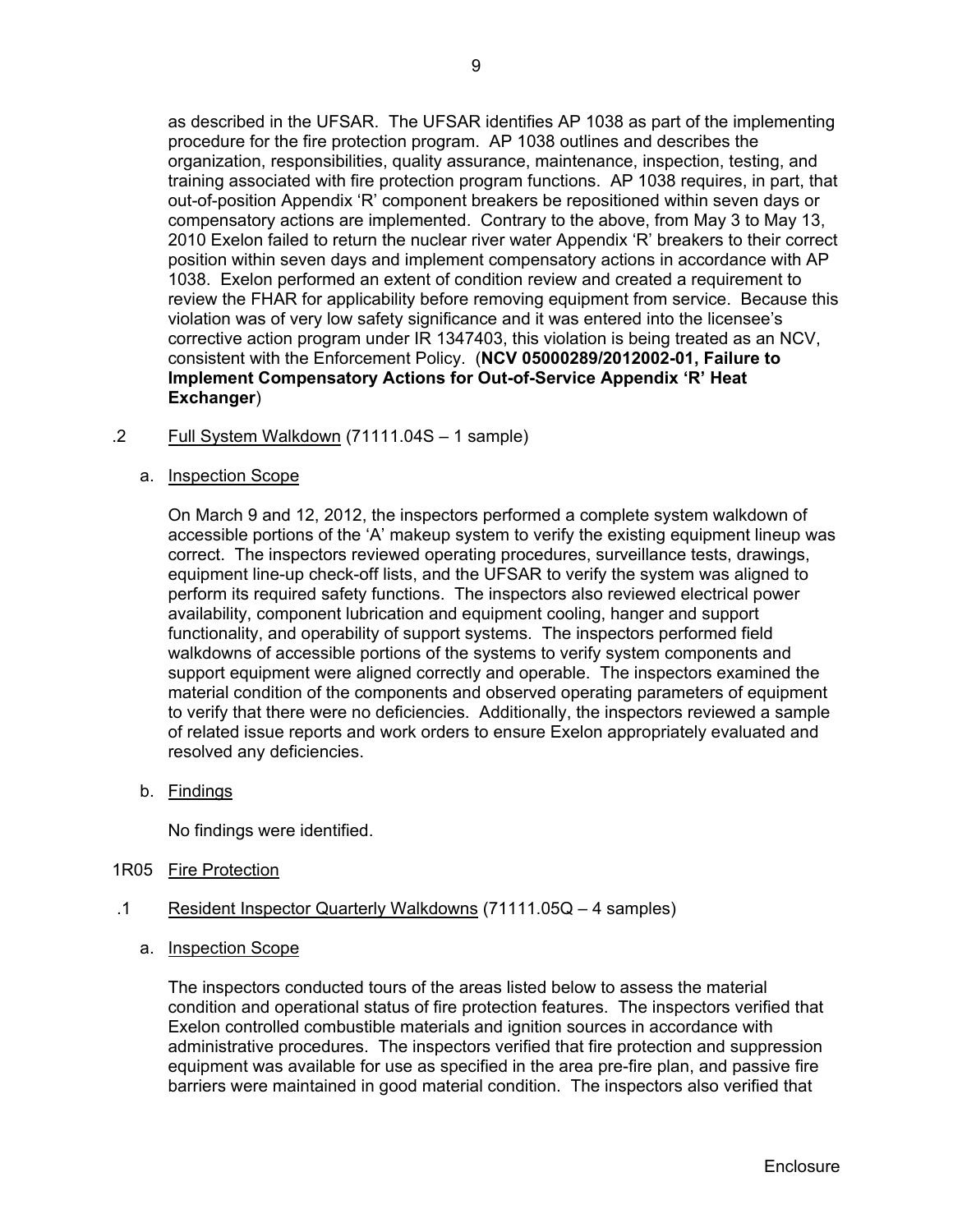- Auxiliary building 271' elevation heat exchanger area on January 12, 2012
- Auxiliary building 305' elevation 'B' motor-control center engineered safeguards valve area on February 13, 2012
- Control building 338'6" elevation 1E switchgear on March 30, 2012
- Control building 355' elevation control room area on March 15, 2012
- b. Findings

No findings were identified.

1R06 Flood Protection Measures (71111.06 – 1 sample)

## Annual Review of Cables Located in Underground Bunkers/Manholes

a. Inspection Scope

The inspectors conducted an inspection of underground bunkers/manholes on March 27-28, 2012, subject to flooding that contain cables whose failure could disable risk-significant equipment. The inspectors performed walkdowns of risk-significant areas, including cable vaults E-14 and E-10 containing safety-related power and control cables, to verify that the cables were not submerged in water, that cables and/or splices appeared intact, and to observe the condition of cable support structures. When applicable, the inspectors verified proper sump pump operation and verified level alarm circuits were set in accordance with station procedures and calculations to ensure that the cables will not be submerged. The inspectors also ensured that drainage was provided and functioning properly in areas where dewatering devices were not installed.

b. Findings

No findings were identified.

- 1R07 Heat Sink Performance (71111.07A 1 sample)
	- a. Inspection Scope

The inspectors reviewed the nuclear service closed cooling water 1C heat exchanger inspection performed under ER-TM-340-1002, "Guidance for Heat Exchanger Inspections and Cleaning at TMI," Revision 2, to determine its readiness and availability to perform its safety functions. The inspectors reviewed the design basis for the component and verified Exelon's commitments to NRC Generic Letter 89-13. The inspectors reviewed the results of previous inspections of the nuclear service closed cooling water '1C' and similar heat exchangers. The inspectors discussed the results of the most recent inspection with engineering staff and reviewed pictures of the as-found and as-left conditions. The inspectors validated that chemical control of the piping and heat exchanger surfaces was effective in preserving the integrity of the components. The inspectors verified that Exelon initiated appropriate corrective actions for identified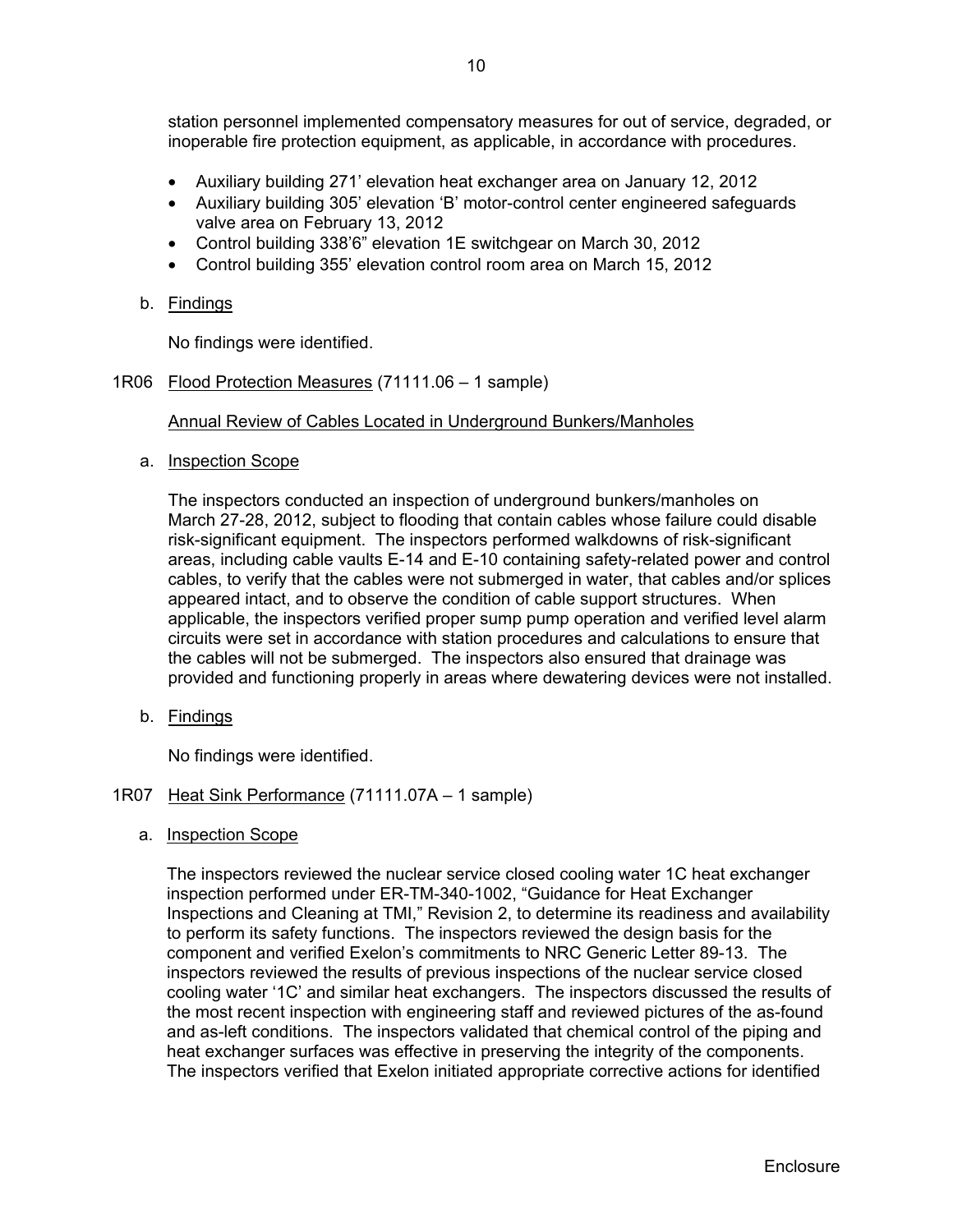deficiencies. The inspectors also verified that the number of tubes plugged within the heat exchanger did not exceed the maximum amount allowed.

b. Findings

No findings were identified.

1R08 Inservice Inspection Activities (71111.08)

URI 05000289/2011005-01, Inspect and Disposition Leakage Event from 'B' Reactor Coolant Pump (RCP) Flange from 1R19

a. Inspection Scope

 The inspectors reviewed the licensee's responses to questions originally documented in inspection report 05000289/2011005 as Unresolved Item (URI) 05000289/2011005-01**,**  Inspect and Disposition Leakage Event from 'B' RCP Flange from 1R19.

The summary of each item and the licensee's responses are as follows:

(1) Determine whether commitments made by the licensee in response to Generic Letter 88-05 (part of the current licensing basis) have been completely and accurately carried forward when procedure OP-TM-220-261 replaced procedure 1303-8.1, Revision 31, in 2003.

Response: After review of this issue the licensee identified that some piping and valves had not been carried over to the new procedure, however, the identified piping and valves were being inspected under another plant program. This issue was documented in IR 1339037.

- (2) Determine whether the inspection effectiveness (per 10 CFR 50, Appendix B, Criterion IX, Control of Special Processes and/or Criterion XI, Test Control) was evaluated when procedure 1303-8.1, Revision 31, was replaced by OP-TM-220-261, Revision 7 in 2003. Specific issues to assess are:
	- Determine what change management process was completed in 2003 when Exelon transitioned to OP-TM-220-261, Revision 7 from 1303-8.1, Revision 31.

Response: Exelon completed a 50.59 screening and evaluation which determined that the procedures did not affect the commitment. Exelon also reported the change in their 2007 50.59 summary update.

• Identify how Exelon determined that procedure OP-TM-220-261, Revision 7, performed at depressurized, cold shutdown conditions, will provide the same leak detection sensitivity as the original 1303-8.1, Revision 31, and which required reactor coolant system (RCS) pressure of 2155 psig, before and during the boric acid corrosion (BAC) inspections.

Response: Exelon explained that this is not necessary. The boric acid program has no regulatory requirement in this area.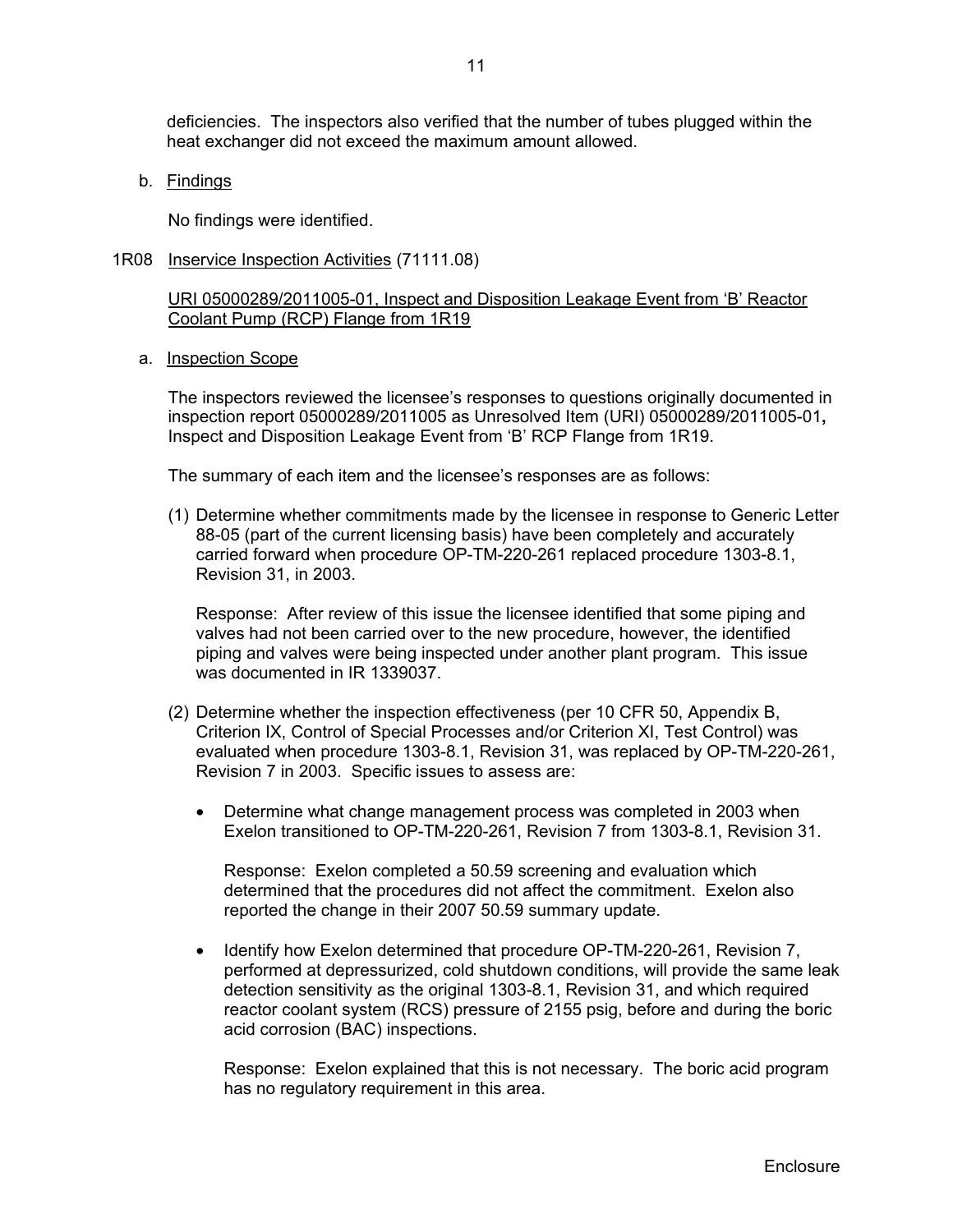• Determine if the removal of the inspection target listings, which were originally contained in procedure 1303-8.1, Revision 31, and not incorporated into OP-TM-220-261, Revision 7, was evaluated by Exelon for the effect on test and leak detection sensitivity.

Response The item was resolved via IR 1339037. The affected components were inspected as part of another plant monitoring program.

(3) Understand Exelon's justification that inspecting the RCP flanges at hot shutdown conditions (HSD) was unsafe or impractical. The inspectors noted that Exelon had routinely historically performed BAC inspections at HSD conditions in accordance with procedures 1303-8.1, Revision 31, and OP-TM-220-261, Revision 7, between 1988 and 2003. Also, Exelon currently conducts RCS pressure tests during plant startup at HSD conditions.

Response: Exelon explained that their boric acid procedure did not require justification of not performing inspections due to unsafe or impractical conditions. Rather Exelon explained that their boric acid inspection program consists of (a) hot shutdown walkdown inspections, (b) cold shutdown (i.e. depressurized) inspections and (c) inspections done during plant operational pressure tests during plant startup.

(4) WCAP 15988NP is a self-imposed industry standard which Exelon has adopted. By using ER-AP-331-1001, Exelon does not appear to meet the following elements of the WCAP 15988NP: Key Element 1: Identification of Inspection Locations; Key Element 2: Obstructions to Visual Inspections; Key Element 7: Data Collection and Documentation; and Key Element 11: Continuous Improvement and Self-Assessment, as required by WCAP 15988NP.

Response: Exelon explained that their boric acid inspection program, which includes inspection phases as described in (3) above, is based on a Technical Document Report (TDR) from 1989 which selected all boric acid leak sources which were susceptible to small leaks, which meets key Element 1. However, Exelon only documents, through IRs, inspections of components which actually show leakage. Thus, specific components inspections are documented only when leakage is identified. Also, Exelon's procedure requires that a corrective action report be written when obstructions to visual inspections are discovered which demonstrated compliance with Key Element 2. Exelon's practice of recording only identified boric acid leak location does meet the WCAP Key Element 7, Data Collection and Documentation, however, inspected components which do not show leakage are not recorded. Key Element 11: Continuous Improvement and Self-Assessment. Exelon does have a self assessment program and a System Health Report process for the boric acid program which meets the objective of Key Element 11.

The inspectors reviewed plant procedures 1303-8.1, TMI Unit 1, Reactor Coolant System Surveillance Procedure, Revision 31; OP-TM-220-261, Reactor Coolant System VT-2 Exam, Revision 7; recurring task work order R2112462, RCP Flange Inspections and several video records and data sheets from boric acid inspections of the RCP flanges from 2003 through 2011.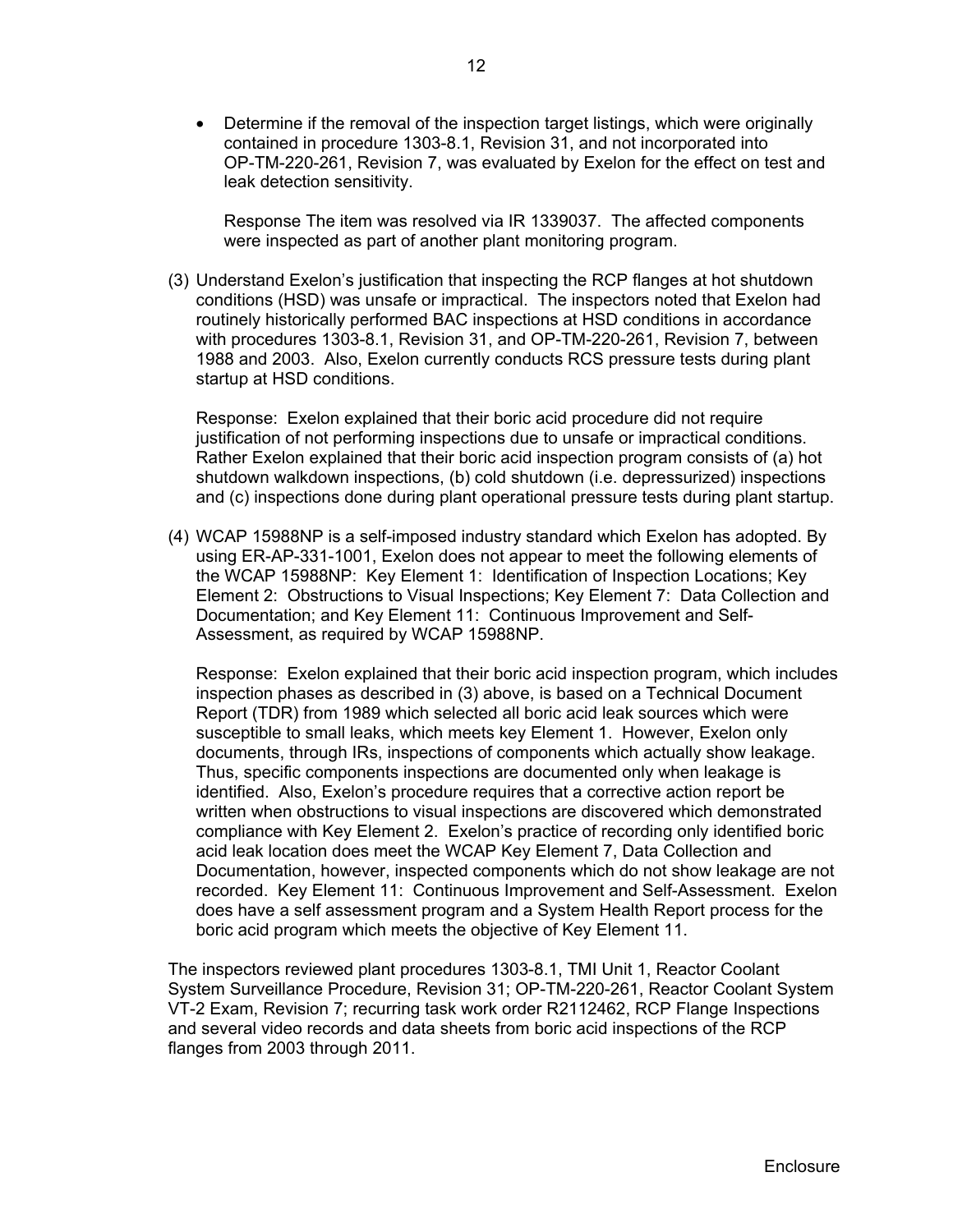#### b. Findings

Introduction. The inspectors identified a Green NCV of 10 CFR 50, Appendix B, Criterion V Instructions, Procedures, and Drawings, because Exelon did not specify, in writing, the exact inspection scope and criteria for inspectors to follow when inspecting the reactor coolant pump (RCP) bolted flanges during the conduct of boric acid corrosion control (BACC) inspections.

Description. Exelon did not provide specific technical guidance on the desired inspection scope and the criteria to be used to report results to ensure that the RCP thermal barrier flanges were visually inspected for the complete 360 degrees of both the upper and lower flanges of all four RCPs. Exelon's verbally stated objective, to inspect 360 degrees of each flange, had not been communicated to inspection personnel through appropriate instructions, procedures and drawings.

After plant cooldown, during the fall 2011 refueling outage, Exelon identified dried boric acid leakage residue (approximately 15 lbs. of dried boric acid) on the thermal barrier flanges of 'B' RCP (RC-P-1B). Several previous outage inspections had been unsuccessful in detecting this RCS mechanical leakage. A review of several video records, DVDs, and data sheets from boric acid inspections of the RCP flanges from 2003 through 2007, showed that a 360 degree view of the RCP flanges had not been accomplished by BAC inspections during that time period. These video records had been used to conduct the inspections. The video records from the 2009 refueling outage had been corrupted and were not viewable. The inspectors also noted that some boric acid leak indications had not been recorded for boric acid evaluation and resolution by level 2 or level 3 qualified visual examination (VT) inspectors. Results of the 2011 video data review had been recorded on VT data sheets and dispositioned by level 3 nondestructive examination (NDE) personnel, however, the 2011 video records, also did not show complete (360 degree) visual inspection of the RCP flanges. Because a complete 360 degree inspection was not completed and because not all indications had been recorded and dispositioned, the probability of detecting the leakage from RC-P-1B at smaller leakage rates had been reduced.

The lack of appropriate written procedural guidance and oversight contributed to the failure to detect the leakage from the thermal barrier flange of RC-P-1B before the 2011 outage. Without specific control over the inspection scope and without specific criteria on what conditions to report for resolution, the boric acid inspections were not as sensitive in detecting small leakage amounts. The incomplete inspection of the RCP flanges potentially subjected the plant to other leakage and did not limit the likelihood of those events (RCS leakage) that upset plant stability and challenge critical safety functions during shutdown as well as power operations. After investigation, Exelon attributed the leakage to a crushed gasket in the upper thermal barrier flange. The leakage had also resulted in degradation of one of the RCP flange's carbon steel holddown bolts. Earlier detection of the leakage with a more controlled inspection could potentially have avoided the damage to the flange bolt.

Exelon entered this condition into their CAP as IR 01344561 on March 22, 2012. RC-P-1B was returned to service, without repair of the gasket, after completion of a boric acid evaluation which showed there was reasonable assurance that the flange could safely operate until the next refueling outage. Additionally, Exelon prepared an adverse condition monitoring plan and is performing periodic remote monitoring of the affected flange for changes in the leakage.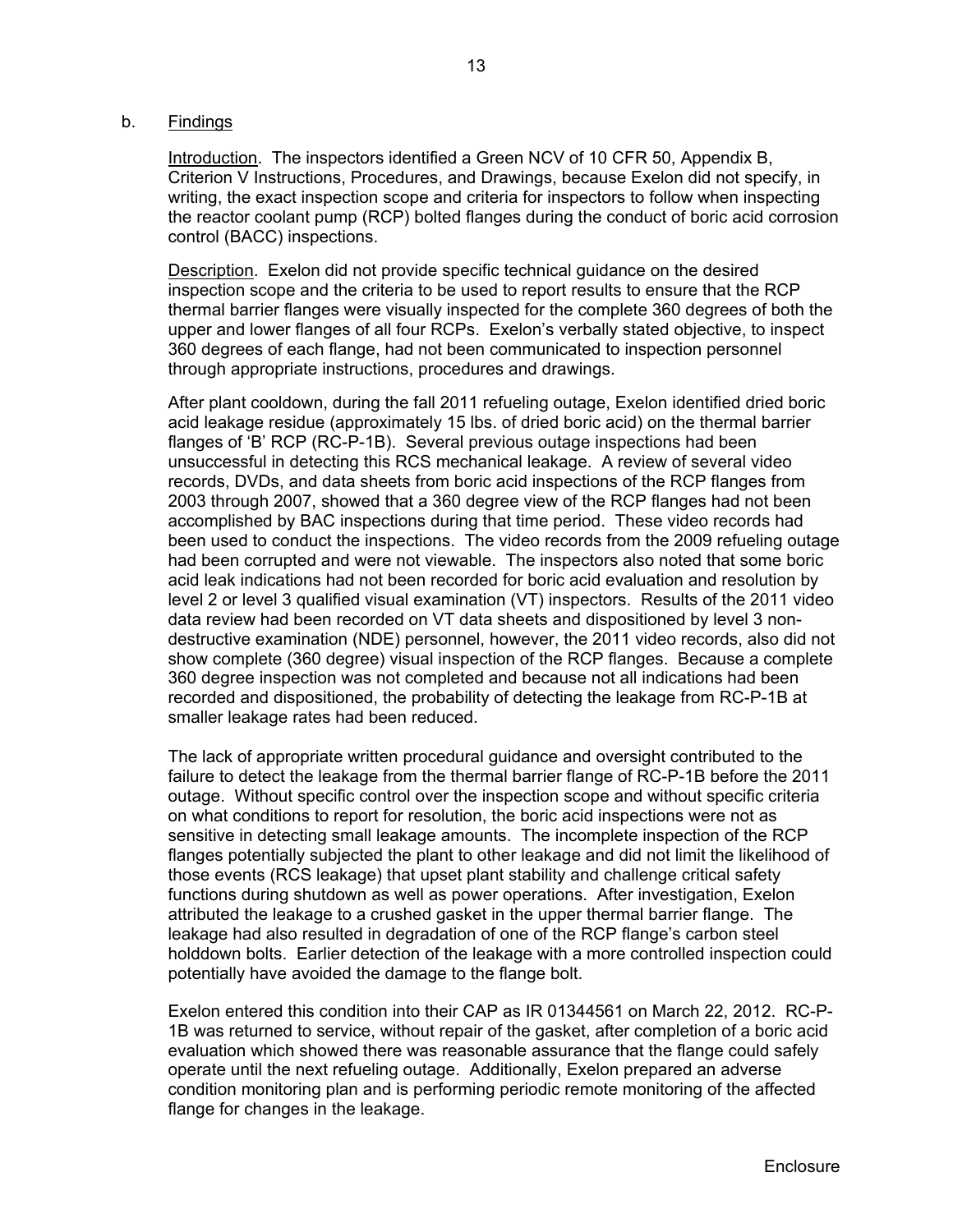Analysis. The inspectors determined that Exelon's failure to provide specific technical guidance on the desired inspection scope and the criteria to be used to report results for evaluation and disposition to ensure that the RCP thermal barrier flanges were visually inspected for the complete 360 degrees of both the upper and lower flanges of all RCPs is a performance deficiency which was within the Exelon's ability to foresee and prevent. Additionally, Exelon's verbally stated objective, to inspect 360 degrees of each flange and the specific conditions to report for evaluation and disposition, has not been communicated to inspection personnel through appropriate instructions, procedures and drawings.

The finding is more than minor because it is associated with the Equipment Performance attribute (a degraded RCP flange gasket) of the Initiating Events cornerstone and affected the cornerstone objective to limit the likelihood of those events that upset plant stability and challenge critical safety functions during shutdown as well as power operations. Also, this finding is similar to more than minor example 4.a of IMC 0612, Appendix E. The inspectors completed IMC 0609.04, "Phase 1 Initial Screening and Characterization of Findings," and concluded the finding is of very low safety significance (Green) after answering 'no' to question 1 of Table 4a under the initiating events cornerstone column. The finding has a cross cutting aspect in the area of Human Performance, Work Control because Exelon did not ensure supervisory and management oversight of work activities, including contractors, such that nuclear safety is supported. [H.4(c)]

Enforcement. 10 CFR 50, Appendix B, Criterion V. Instructions, Procedures and Drawings, requires that activities affecting quality shall be prescribed by documented instructions, procedures or drawings, of a type appropriate to the circumstances and shall be accomplished in accordance with these instructions, procedures or drawings. Instructions, procedures, or drawings shall include appropriate quantitative or qualitative acceptance criteria for determining that important activities have been satisfactorily accomplished. Contrary to the above, prior to and during the 2011 refueling outage, Exelon did not provide documented instructions, procedures and drawings specifying the inspection scope and the inspection acceptance criteria to be used when conducting boric acid inspections on the upper and lower thermal barrier flanges of the reactor coolant pumps. The thermal barrier flanges and the RCPs are safety-related components of the American Society of Mechanical Engineers Class 1 piping system. Exelon completed a boric acid evaluation which showed there was reasonable assurance that the flange could safely operate until the next refueling outage and is performing periodic remote monitoring of the affected flange for changes in leakage from the degraded gasket. Because this finding is of very low safety significance and it was entered into the licensee's corrective action program as IR 01344561, this violation is being treated as an NCV, consistent with the NRC Enforcement Policy. (**NCV 05000289/2012002-02, Inadequate Inspection of RCP Flanges**)

- 1R11 Licensed Operator Requalification Program and Licensed Operator Performance (71111.11Q – 2 samples)
- .1 Quarterly Review of Licensed Operator Requalification Testing and Training
	- a. Inspection Scope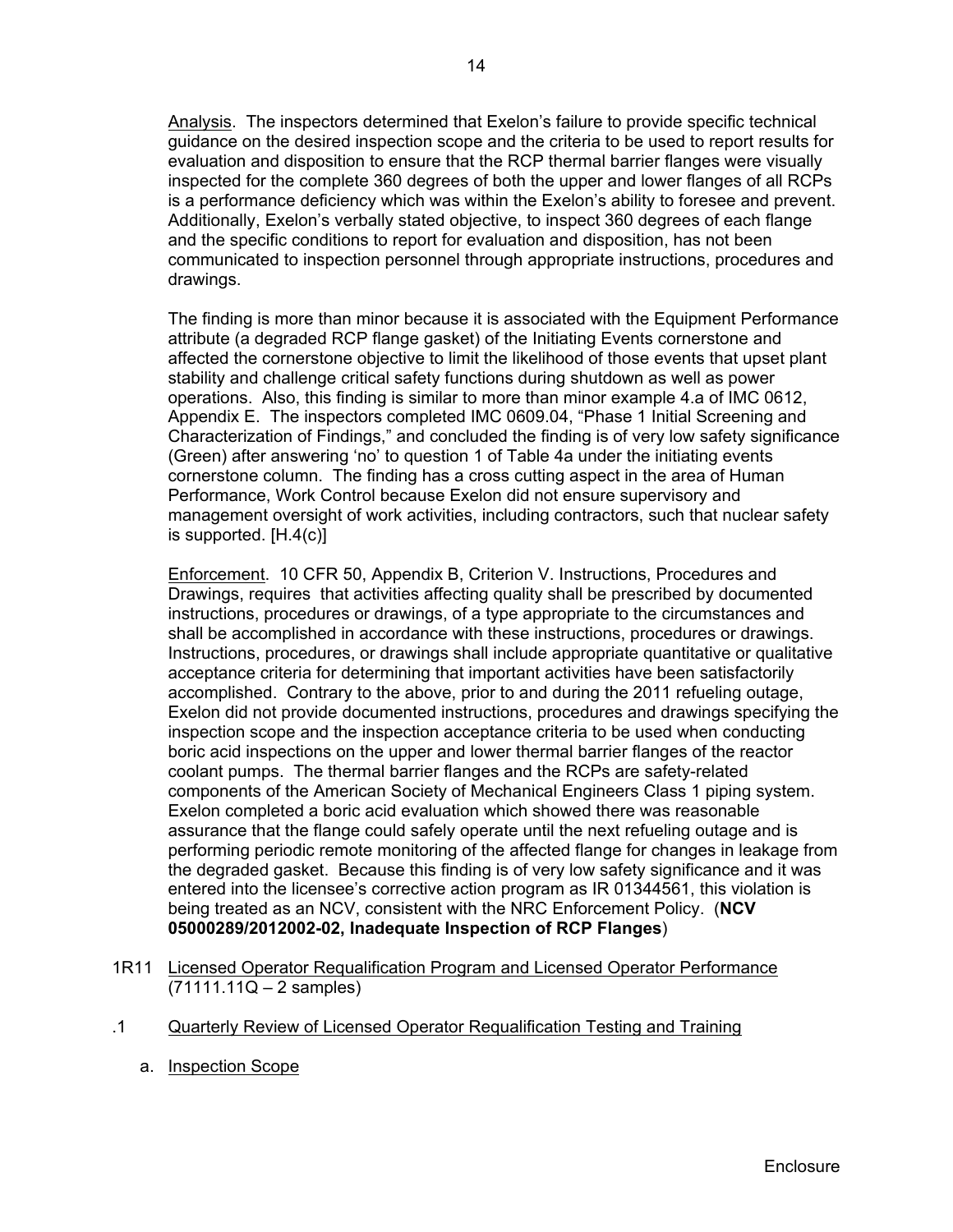The inspectors observed licensed operator simulator training for the 'E' operator crew on January 18, 2012, which included a turbine trip without an automatic reactor trip and a subsequent steam generator tube leak. The inspectors evaluated operator performance during the simulated event and verified completion of risk significant operator actions, including the use of abnormal and emergency operating procedures. The inspectors assessed the clarity and effectiveness of communications, implementation of actions in response to alarms and degrading plant conditions, and the oversight and direction provided by the control room supervisor. The inspectors verified the accuracy and timeliness of the emergency classification made by the shift manager and the technical specification action statements entered by the shift technical advisor. Additionally, the inspectors assessed the ability of the crew and training staff to identify and document crew performance problems.

b. Findings

No findings were identified.

## .2 Quarterly Review of Licensed Operator Performance in the Main Control Room

a. Inspection Scope

The inspectors observed and reviewed main control room activities on February 3 and February 24, 2012 during deep backshift inspections. The inspectors observed test and evolution briefings, pre-shift briefings, and reactivity control briefings to verify that the briefings met the criteria specified in Exelon's OP-AA-1, "Conduct of Operations," Revision 000. Additionally, the inspectors observed licensed operator performance to verify that procedure use, crew communications, and coordination of activities between work groups similarly met established expectations and standards.

b. Findings

No findings were identified.

- 1R12 Maintenance Effectiveness (71111.12Q 2 samples)
	- a. Inspection Scope

The inspectors reviewed the samples listed below to assess the effectiveness of maintenance activities on structures, systems, and components (SSC) performance and reliability. The inspectors reviewed system health reports, corrective action program documents, maintenance work orders, and maintenance rule basis documents to ensure that Exelon was identifying and properly evaluating performance problems within the scope of the maintenance rule. For each sample selected, the inspectors verified that the SSC was properly scoped into the maintenance rule in accordance with 10 CFR 50.65 and verified that the (a)(2) performance criteria established by Exelon staff was reasonable. As applicable, for SSCs classified as (a)(1), the inspectors assessed the adequacy of goals and corrective actions to return these SSCs to (a)(2). Additionally, the inspectors ensured that Exelon staff was identifying and addressing common cause failures that occurred within and across maintenance rule system boundaries.

- Intake screen pump house structural inspection, February 8, 2012 (IR 1328444)
- IA-P-4 motor overload trips and subsequent air leak repairs, February 15, 2012 (IR 1295235)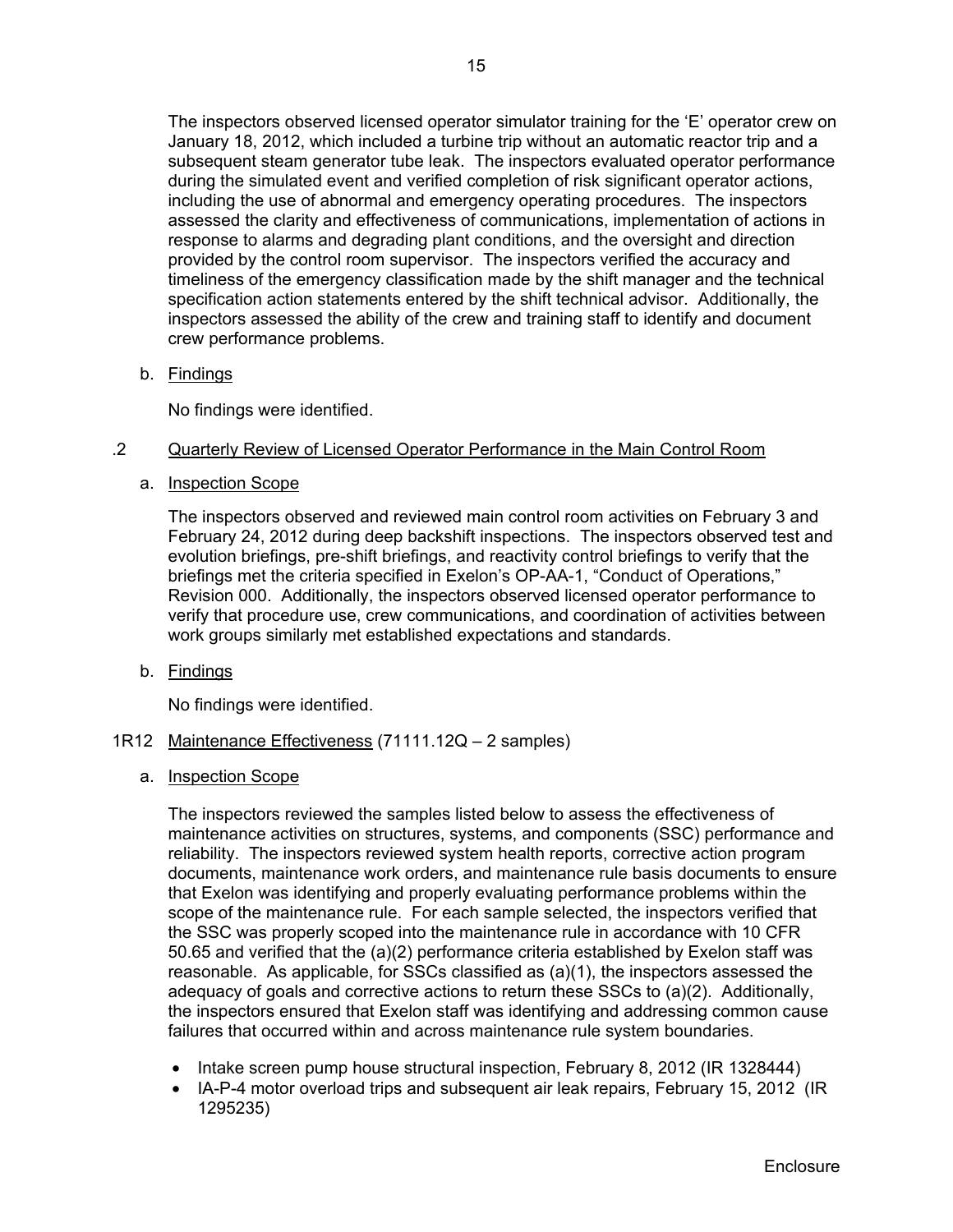### b. Findings

Introduction. A Green self-revealing finding was identified for inadequate performance monitoring of instrument air compressor number four (IA-P-4) in accordance with ER-AA-2003, "System Performance Monitoring and Analysis." Specifically, performance monitoring action levels established for loaded and unloaded times in 1104-25, "Instrument and Control Air System," were not adequate to identify the adverse trend in performance and resulted in recurring drive motor overload trips and accrued unplanned unavailability of IA-P-4 on September 28, October 8, and November 29, 2011.

Description. IA-P-4 is the normal supply of compressed air for the instrument and service air systems. The instrument air system supports the control and manipulation of plant components important to safety and service air provides the remaining non-safety compressed air loads. IA-P-1A and 1B are the standby air compressors capable of providing compressed air for the instrument air system.

On September 28, and October 8, 2011, IA-P-4 unexpectedly tripped on drive motor overload while aligned to supply compressed air to the instrument air system. The standby instrument air compressors started as designed and maintained instrument air pressure within its required band and no plant transient occurred. The station entered into an unplanned Yellow risk condition with IA-P-4 unavailable. Troubleshooting identified that a thermal overload contactor was found tripped which caused the motor overload trip. The impact of increased instrument air load was not thoroughly evaluated during troubleshooting. Corrective actions included replacement of a thermal overload contactor and revalidation of thermal overload contactor design set points for the IA-P-4 motor.

An apparent cause evaluation was initiated after the third IA-P-4 drive motor overload trip, which occurred on November 29, 2011. The evaluation identified that the performance monitoring criteria for IA-P-4 was inadequate to identify an adverse trend in system performance. ER-AA-2003 establishes the minimum standards for system performance monitoring and requires station procedures to maintain adequate acceptance criteria to identify degraded conditions. Contrary to the above, procedure 1104-25 establishes acceptance criteria for IA-P-4 loaded and unloaded run times as applicable only when supplying loads to the instrument air system. IA-P-4 is normally aligned to supply air to both instrument and service air systems therefore, the loaded/unloaded run times were not evaluated against the established acceptance criteria. The established acceptance criteria did not represent appropriate monitoring of the actual use and line-up of IA-P-4. In addition, the inspectors noted that the system performance monitoring plan for the instrument air system did not track and trend the loaded/unloaded run times for IA-P-4. Therefore, an adverse trend in increased air demand on IA-P-4 due to system leakage was not identified and resulted in the recurring motor overload trips and accrued unplanned unavailability of IA-P-4.

Exelon performed a focused inspection of the IA system piping and identified 15 previously unidentified air leaks (IR 1301977). Maintenance technicians repaired air leaks and subsequent IA-P-4 air loading decreased. Corrective actions were implemented to trend loaded and unloaded times of IA-P-4 in the system monitoring plan and implement acoustic monitoring for identification of system air leakage (IR 1295235).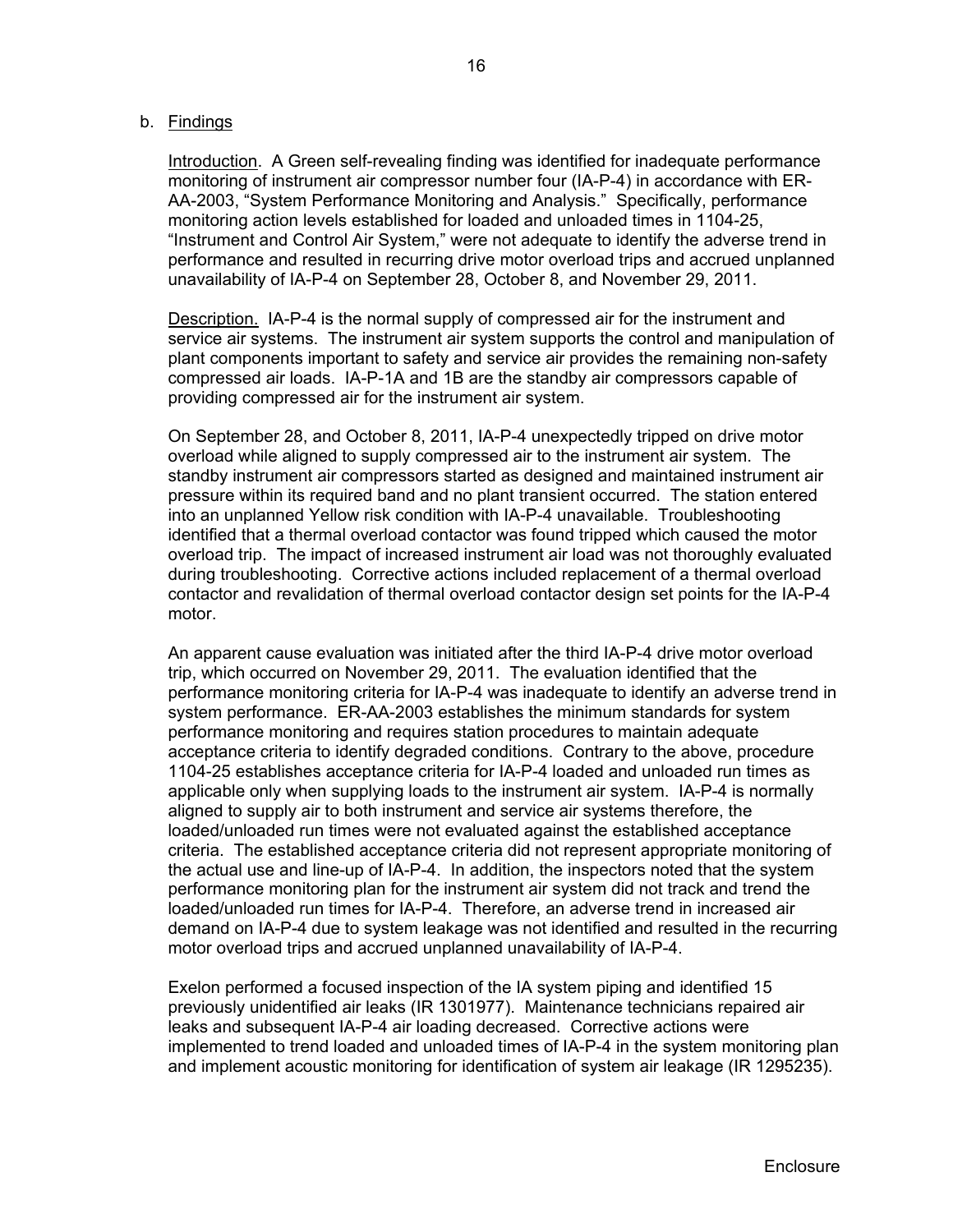Analysis. The performance deficiency associated with this finding involved Exelon's failure to perform adequate performance monitoring of instrument air compressor 4 (IA-P-4) in accordance with ER-AA-2003, "System Performance Monitoring and Analysis," and was within the licensee's ability to foresee and correct. This finding is more than minor because it was associated with the equipment performance attribute of the Initiating Events cornerstone and affected the cornerstone object of limiting the likelihood of those events that upset plant stability and challenge critical safety functions during shutdown as well as power operations.

In accordance with IMC 0609.04, "Phase 1 - Initial Screen and Characterization of Findings," the inspectors conducted a phase 1 SDP screening and determined that a detailed phase 2 evaluation was required to assess the safety significance because the finding contributed to both the likelihood of a reactor trip and the likelihood that mitigation equipment would not be available. The inspectors consulted a senior risk analyst (SRA) to perform a detailed phase 2 analysis in accordance with IMC 0609 Appendix A, "Determining the Significance of Reactor Inspection Findings for At-Power Situations." The SRA performed a bounding risk analysis using five days of IA-P-4 unavailability based upon the outage durations associated with the finding. The dominant core damage sequence for IA-P-4 failure to start and run is bounded by a loss of station air coincident with a steam generator tube rupture transient and loss of the 1A DC bus, resulting in a delta CDF of 2.350E-7/yr. The two safety-related instrument air compressors remained operable and limited the significance. Because the phase 2 analysis concluded that the delta CDF is less than 1E-6/yr, the significance of the finding was of very low safety significance (Green).

This finding has a cross-cutting aspect in the area of Problem Identification and Resolution, Corrective Action Program, because Exelon failed to thoroughly evaluate the cause of the IA-P-4 trips such that the resolution addressed the cause [P.1(c)].

Enforcement IA-P-4 is not a safety-related component. Therefore, this finding does not involve enforcement action because no regulatory requirement violation was identified. Because this finding was of very low safety significance (Green) and Exelon entered this issue into their corrective action program as IR 1295235, it is identified as a FIN. (**FIN 05000289/2012002-03, Inadequate System Monitoring Results in Multiple IA-P-4 Trips**)

## 1R13 Maintenance Risk Assessments and Emergent Work Control (71111.13 – 5 samples)

## a. Inspection Scope

The inspectors reviewed station evaluation and management of plant risk for the maintenance and emergent work activities listed below to verify that Exelon performed the appropriate risk assessments prior to removing equipment for work. The inspectors selected these activities based on potential risk significance relative to the reactor safety cornerstones. As applicable for each activity, the inspectors verified that Exelon personnel performed risk assessments as required by 10 CFR 60.65(a)(4) and that the assessments were accurate and complete. When Exelon performed emergent work, the inspectors verified that operations personnel promptly assessed and managed plant risk. The inspectors reviewed the scope of maintenance work and discussed the results of the assessment with the station's probabilistic risk analyst to verify plant conditions were consistent with the risk assessment. The inspectors also reviewed the technical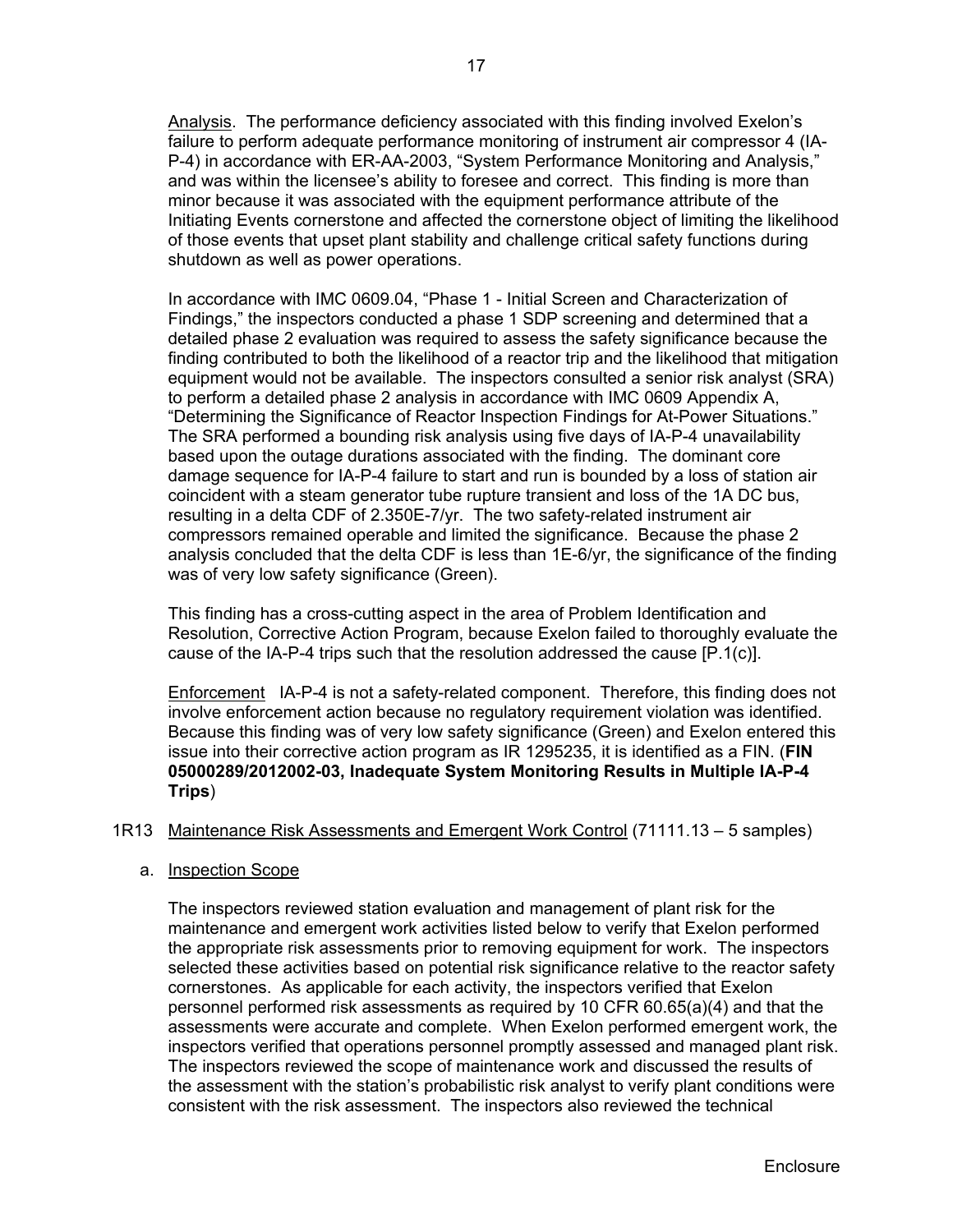specification requirements and inspected portions of redundant safety systems, when applicable, to verify risk analysis assumptions were valid and applicable requirements were met.

- Emergency diesel generator 'B' was removed from service for a planned maintenance outage on January 11-12, 2012
- DH-V-3 breaker preventive maintenance on January 16, 2012
- Planned engineered safeguards actuation system relay replacements during the week of February 7, 2012
- Planned make-up pump 'A' maintenance outage on March 6-8, 2012
- Decay heat cooler 'B' risk while the shell-side cooler bypass valve (DC-V-65B) actuator was tested on March 14

## b. Findings

Introduction. The inspectors identified a Green NCV of 10 CFR 50.65 (a)(4), "Requirements for Monitoring the Effectiveness of Maintenance at Nuclear Power Plants," for Exelon's failure to adequately assess and manage the impact to plant risk during a planned maintenance activity. Specifically, Exelon did not recognize an elevated online maintenance risk activity and implement appropriate risk management actions (RMAs) during maintenance on the decay heat removal (DHR) drop line valve (DH-V-3) on January 16, 2012.

Description. On January 16, 2012, Exelon removed DH-V-3 from service for planned electrical maintenance to perform molded case circuit breaker testing per E62.2, "Molded Case Circuit Breaker Testing - Instantaneous Trip." The preventive maintenance task was completed satisfactorily and the valve was returned to service on January 17, 2012 for a total out-of-service time of eight hours. During the planned maintenance outage, DH-V-3 was in the closed position with its associated circuit breaker removed, disabling the remote open function of the valve. In this configuration, the inspectors identified that DH-V-3 was inoperable and unavailable. Exelon failed to identify that the 'B' DHR train was inoperable in accordance with OP-TM-212-000, "Decay Heat Removal System," and that limiting condition for operation (LCO) 3.3.1 should have been entered. In addition, the inspectors identified that an adequate risk assessment was not performed to evaluate plant risk for the loss of function to remotely operate DH-V-3 in accordance with WC-AA-101, "On-line Work Control Process."

DH-V-3 performs specific safety functions in the closed and open positions that support the technical specification operability and maintenance rule availability of the DHR system. The standby condition of DH-V-3 is closed to isolate the reactor coolant system hot leg from the DHR system and performs a containment isolation function. In addition, DH-V-3 must open to support the long term cooling function of decay heat removal as well as provide post loss of coolant accident (LOCA) boron precipitation control capability. Based upon the standby valve lineup, availability of DH-V-3 directly impacts the availability and operability of the 'B' DHR train.

After the inspectors conveyed this issue to Exelon, they performed a past unavailability risk assessment of DH-V-3 and determined that an elevated station risk condition existed during the maintenance activity. The planned maintenance activity was incorrectly determined, by the licensee, to not impact the technical specification or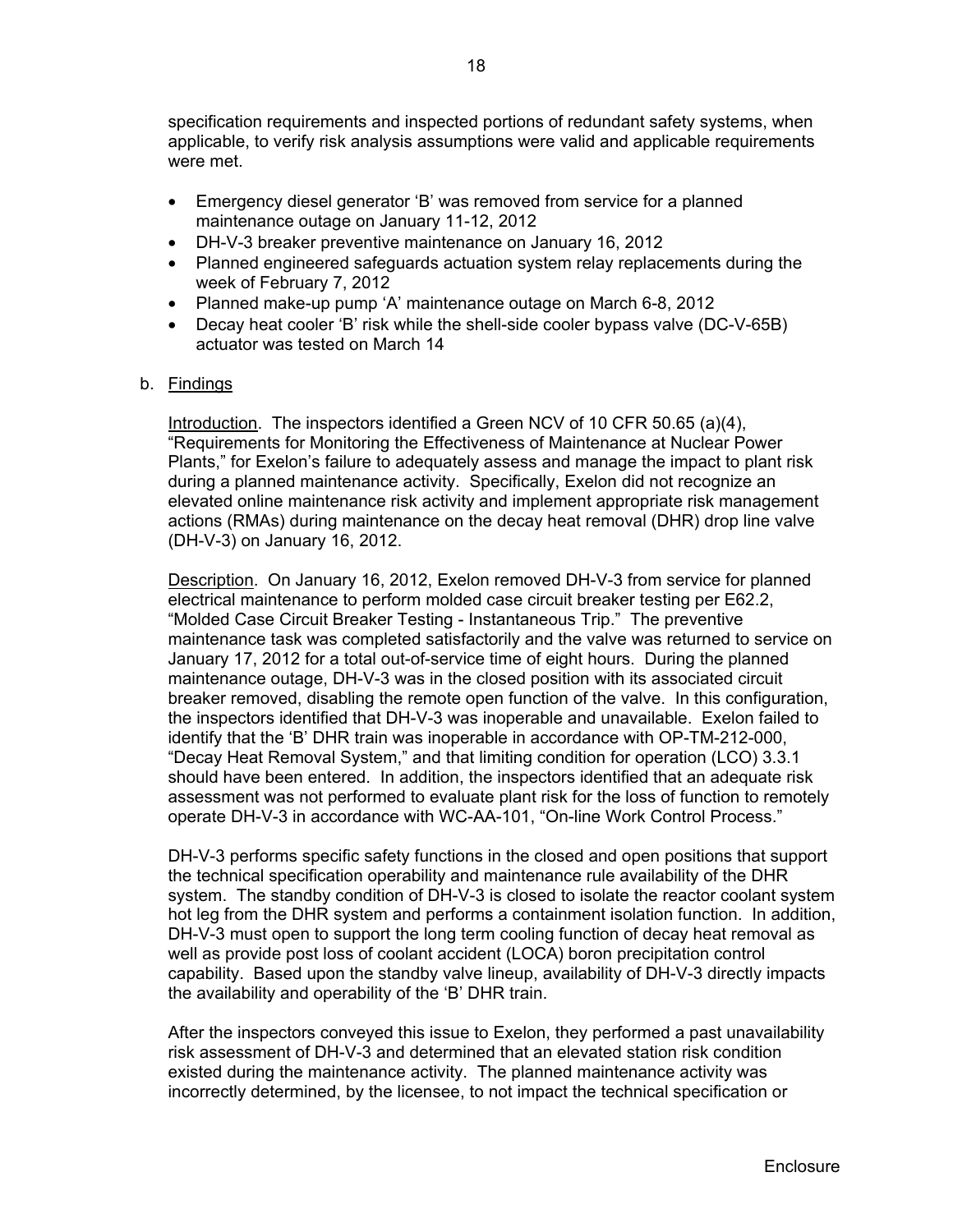maintenance rule function of the DHR system during the maintenance activity. As a result, LCO 3.3.1 was not entered and the plant incorrectly remained in a Green station risk condition for the duration of the maintenance activity. The inspectors reviewed the maintenance and operations records and identified that appropriate RMA's were not implemented to mitigate the elevated risk condition.

Exelon entered this issue into their corrective action program as IR 1314551. Immediate corrective actions included operator and work planning training on risk evaluations and an extent of condition review to ensure planned maintenance activities that could impact DHR system operability were identified. A past operability review was performed to confirm that DH-V-3 had not been removed from service greater than the LCO allowed time. Exelon performed a common-cause analysis for recent risk management performance issues, including the inadequate risk assessment for DH-V-3. Additional corrective actions included adding a technical rigor challenge meeting prior to work implementation.

Analysis. The inspectors determined that the failure to perform an adequate risk assessment and implement appropriate RMA's for the planned maintenance on DH-V-3 is a performance deficiency that was within Exelon's ability to foresee and correct. This finding was determined to be more than minor in accordance with IMC 0612, Power Reactor Inspection Reports, Appendix E, example 7.e, because the risk assessment, when adequately performed, resulted in an elevated station risk condition and required RMA's. In accordance with Inspection Manual Chapter 0609.04, "Phase 1 - Initial Screening and Characterization of Findings," the inspectors determined the finding affected the mitigating systems cornerstone and Exelon's assessment and management of risk associated with performing maintenance activities. Therefore the inspectors conducted a phase 1 SDP screening using IMC 0609, Appendix K, "Maintenance Risk Assessment and Risk Management Significance Determination Process." The inspectors, in consultation with an SRA, performed a phase 1 analysis and concluded that the incremental core damage probability deficit for DH-V-3 with an out-of-service time of 8 hours was less than 1E-6. Therefore, the finding was determined to be of very low safety significance (Green).

This finding has a cross-cutting aspect in the area of Human Performance, Work Control, because Exelon failed to incorporate appropriate risk insights into the planning and execution of the DH-V-3 maintenance activity [H.3(a)].

Enforcement. 10 CFR 50.65 (a)(4), "Requirements for Monitoring the Effectiveness of Maintenance at Nuclear Power Plants," requires, in part, that the licensee shall assess and manage the increase in risk that may result from the proposed maintenance activities. Contrary to the above, on January 16, 2012, Exelon did not adequately assess and manage the impact to plant risk during a planned DH-V-3 maintenance activity. Specifically, Exelon did not appropriately assess and manage, via appropriate RMAs, the elevated risk condition. Immediate corrective actions included operator and work planning training on risk evaluations and an extent of condition review to ensure planned maintenance activities that could impact DHR system operability were identified. Because this issue is of very low safety significance (Green) and Exelon entered this issue into their corrective action program as IR 1314551, this finding is being treated as an NCV consistent with the NRC Enforcement Policy. (**NCV 05000289/2012002-04, Failure to Perform an Adequate Maintenance Risk Evaluation for DH-V-3 Planned Maintenance**)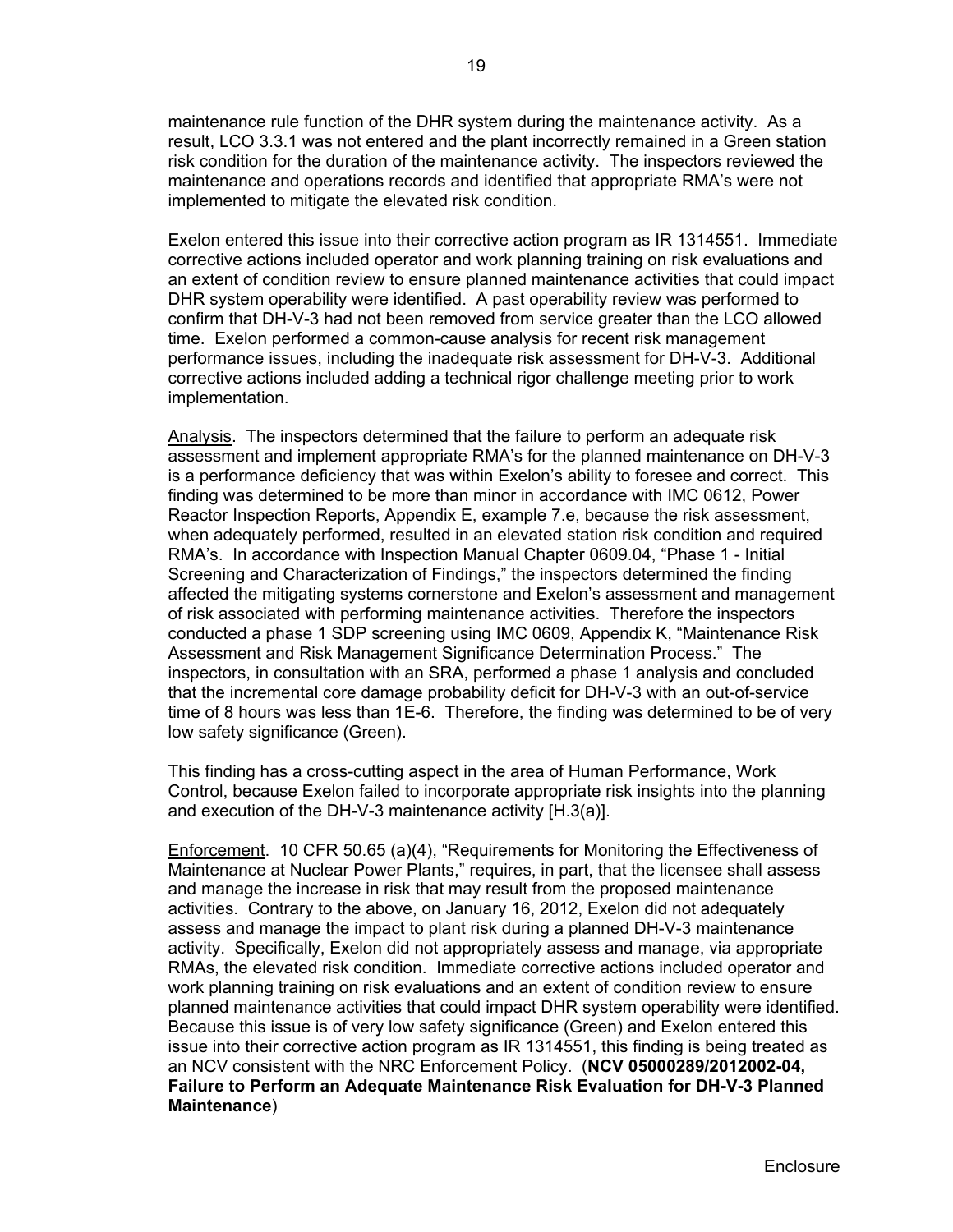## 1R15 Operability Determinations and Functionality Assessments (71111.15 – 5 samples)

#### a. Inspection Scope

The inspectors reviewed operability determinations for the following degraded or nonconforming conditions:

- Underground leakage from the 'A' decay river water system on January 9, 2012
- MU-V-14A valve manual operation issues on January 22, 2012
- Off-site power and degraded voltage logic in relation to operating experience review of a postulated loss of phase event on February 4, 2012
- Reactor building purge exhaust valve (AH-V-1A) stroke time and downstream piping issues on February 29, 2012
- 'A' nuclear river pump (NR-P-1A) high vibrations during testing on March 10, 2012

The inspectors selected these issues based on the risk significance of the associated components and systems. The inspectors evaluated the technical adequacy of the operability determinations to assess whether technical specification operability was properly justified and the subject component or system remained available such that no unrecognized increase in risk occurred. The inspectors compared the operability and design criteria in the appropriate sections of the technical specifications and UFSAR to Exelon's evaluations to determine whether the components or systems were operable. Where compensatory measures were required to maintain operability, the inspectors determined whether the measures in place would function as intended and were properly controlled by Exelon. The inspectors determined, where appropriate, compliance with bounding limitations associated with the evaluations.

b. Findings

No findings were identified.

- 1R18 Plant Modifications (71111.18 3 samples)
- .1 Temporary Modifications
	- a. Inspection Scope

The inspectors reviewed the temporary modifications listed below to determine whether the modifications affected the safety functions of systems that are important to safety. The inspectors reviewed 10 CFR 50.59 documentation and post-modification testing results, and conducted field walkdowns of the modifications to verify that the temporary modifications did not degrade the design bases, licensing bases, and performance capability of the affected systems.

- Engineering Change Report 12-00013, "New Administrative Operating Limits for TMI-1 Cycle 19"
- Engineering Change Report 12-00013 [LTOP], "Review of the Low Temperature Overpressure Protection Setpoint"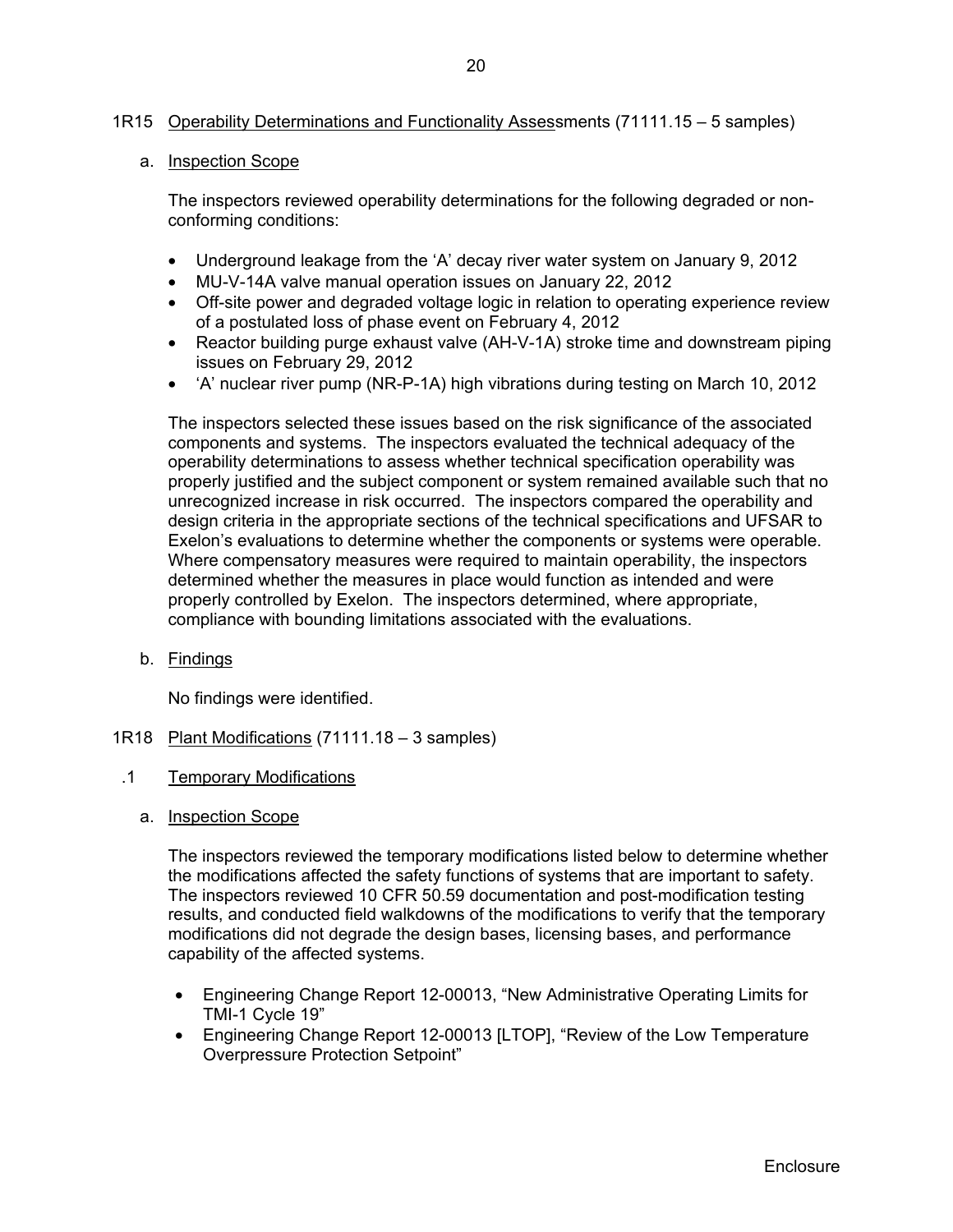## b. Findings

No findings were identified.

#### .2 Permanent Modifications

### a. Inspection Scope

The inspectors evaluated a modification to the reactor building (RB) purge valve closing stroke times implemented by engineering change package ECR 12-00121-000, "RB Purge Valve Closing Stroke Time." The inspectors verified that the design bases, licensing bases, and performance capability of the affected systems were not degraded by the modification. In addition, the inspectors reviewed modification documents associated with the upgrade and design change, including review of supporting bases and calculations. The inspectors also reviewed revisions to the surveillance test documents.

b. Findings

No findings were identified.

- 1R19 Post Maintenance Testing (71111.19 6 samples)
	- a. Inspection Scope

The inspectors reviewed the post-maintenance tests for the maintenance activities listed below to verify that procedures and test activities ensured system operability and functional capability. The inspectors reviewed the test procedure to verify that the procedure adequately tested the safety functions that may have been affected by the maintenance activity, that the acceptance criteria in the procedure was consistent with the information in the applicable licensing basis and/or design basis documents, and that the procedure had been properly reviewed and approved. The inspectors also witnessed the test or reviewed test data to verify that the test results adequately demonstrated restoration of the affected safety functions.

- 'A' reactor river pump 1A planned maintenance on January 4, 2012
- 'A' reactor river system relay replacement on January 6, 2012
- Makeup system valve relay replacement on January 25, 2012
- Nuclear service pump 1A planned maintenance on February 7, 2012
- Power operated relief valve low-temperature setpoint change on February, 9, 2012
- Makeup pump 1A planned maintenance on March 8, 2012

## b. Findings

No findings were identified.

## 1R22 Surveillance Testing (71111.22 – 5 samples)

a. Inspection Scope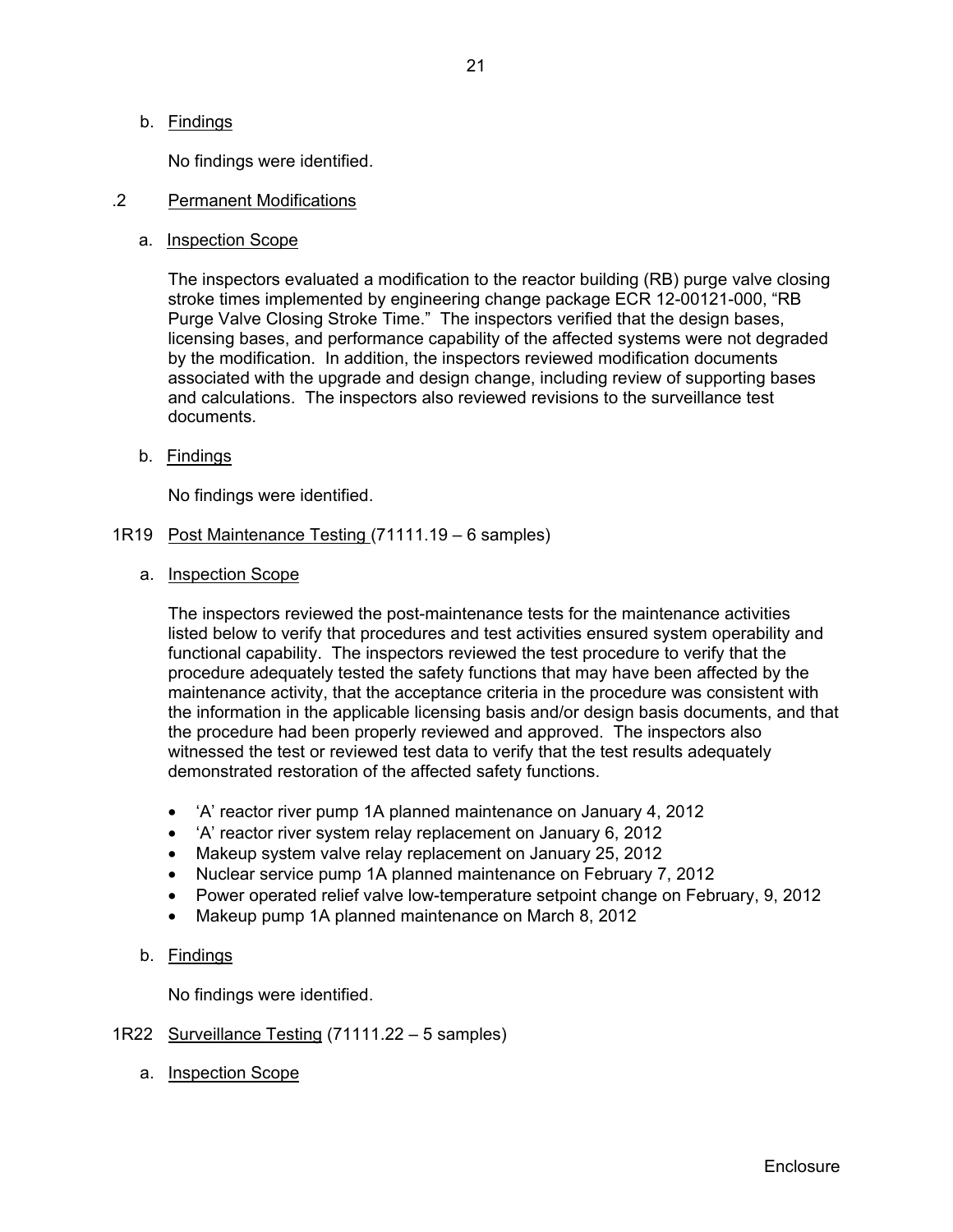The inspectors observed performance of surveillance tests and/or reviewed test data of selected risk-significant SSCs to assess whether test results satisfied technical specifications, the UFSAR, and Exelon procedure requirements. The inspectors verified that test acceptance criteria were clear, tests demonstrated operational readiness and were consistent with design documentation, test instrumentation had current calibrations and the range and accuracy for the application, tests were performed as written, and applicable test prerequisites were satisfied. Upon test completion, the inspectors considered whether the test results supported that equipment was capable of performing the required safety functions. The inspectors reviewed the following surveillance tests:

- 1303-4.16, Emergency Power System ('A' EDG diesel fuel oil transfer pump test) on January 12, 2012
- OP-TM-214-202, IST of BS-P-1B and Valves on January 19, 2012 (in-service test)
- OP-TM-823-201, Stroke Time Testing of AH-V-1A , on January 30, 2012 (containment isolation valve)
- 1303-4.16, Emergency Power System ('A' EDG monthly surveillance run) on February 8, 2012
- OP-TM-211-213, IST of MU-V-16C and MU-V-16D on February 24, 2012 (in-service test)
- b. Findings

No findings were identified.

## **Cornerstone: Emergency Preparedness**

- 1EP2 Alert and Notification System Evaluation
- a. Inspection Scope (71114.02 1 sample)

An onsite review was conducted to assess the maintenance and testing of the Alert and Notification System (ANS). During this inspection, the inspectors interviewed the EP staff responsible for the oversight of the ANS testing and maintenance programs. The inspectors reviewed the associated ANS procedures and the Federal Emergency Management Agency approved ANS Design Report to ensure compliance with design report commitments for system maintenance and testing. Title 10 of the Code of Federal Regulations (10 CFR) 50.47(b)(5) and the related requirements of 10 CFR Part 50, Appendix E, were used as reference criteria.

b. Findings

No findings were identified.

- 1EP3 Emergency Preparedness Organization Staffing and Augmentation System
- a. Inspection Scope (71114.03 1 sample)

The inspectors conducted a review of the Three Mile Island Emergency Response Organization (ERO) augmentation staffing requirements and the process for notifying and augmenting the ERO. The review was performed to verify the readiness of key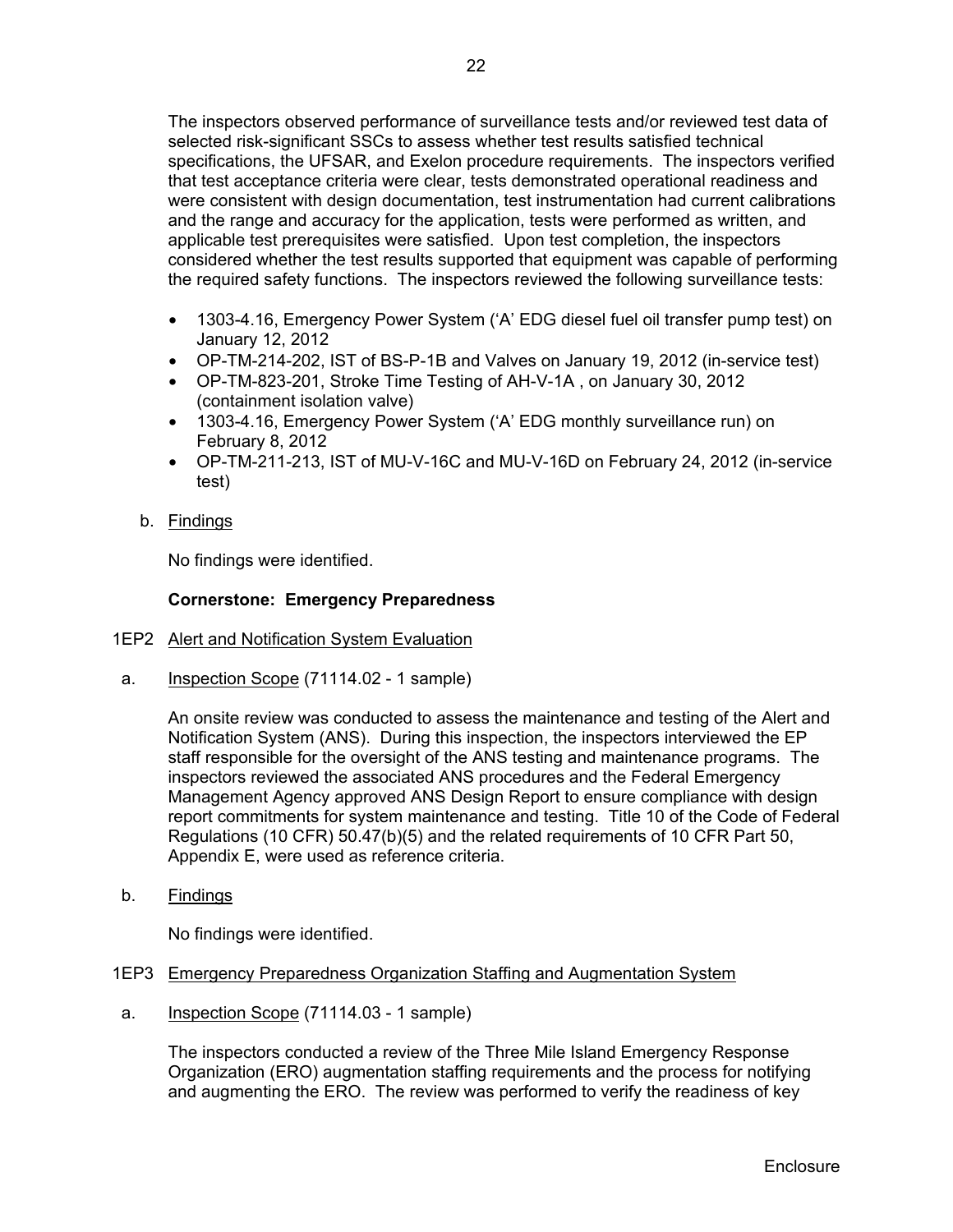licensee staff to respond to an emergency event and to verify Exelon's ability to activate their emergency response facilities (ERF) in a timely manner. The inspectors reviewed the Exelon Nuclear Standard Emergency Plan and the Three Mile Island Emergency Plan Annex for ERF activation and ERO staffing requirements, the corporate and station ERO duty rosters, applicable station procedures, augmentation reports, the 2009 callin/drive-in drill memo, and IRs related to this area. The inspectors also reviewed a sample of ERO responder training records to verify training and qualifications were up to date. 10 CFR 50.47(b)(2) and related requirements of 10 CFR Part 50, Appendix E, were used as reference criteria.

b. Findings

No findings were identified.

## 1EP5 Correction of Emergency Preparedness Weaknesses

a. Inspection Scope (71114.05 - 1 sample)

The inspectors reviewed a sample of drill reports, 10 CFR 50.54(t) audit reports, selfassessments, and EP-related IRs to assess Exelon's ability to evaluate their EP program and its performance. The inspectors reviewed a sample of IRs initiated by the Exelon staff at Three Mile Island from drills, self assessments, and audits from January 2010 through March 2012. A walk-down of the control room was conducted to inspect out-ofservice equipment important to emergency preparedness and the implementation of the compensatory measure. The walk-down included an interview with the Control Room Shift Supervisor and observations of equipment used to alert the ERO during an emergency. 10 CFR 50.47(b)(14) and the related requirements of 10 CFR Part 50, Appendix E, were used as reference criteria.

b. Findings

No findings were identified.

- 1EP6 Drill Evaluation (71114.06 1 sample)
- a. Inspection Scope

The inspectors evaluated the conduct of a routine Exelon emergency drill on January 18, 2012 to identify any weaknesses and deficiencies in the classification, notification, and protective action recommendation development activities. The inspectors observed emergency response operations in the simulator and technical support center to determine whether the event classification, notifications, and protective action recommendations were performed in accordance with procedures. The inspectors also attended the station drill critique to compare inspectors' observations with those identified by Exelon staff in order to evaluate Exelon's critique and to verify whether Exelon staff was properly identifying weaknesses and entering them into the corrective action program.

b. Findings

No findings were identified.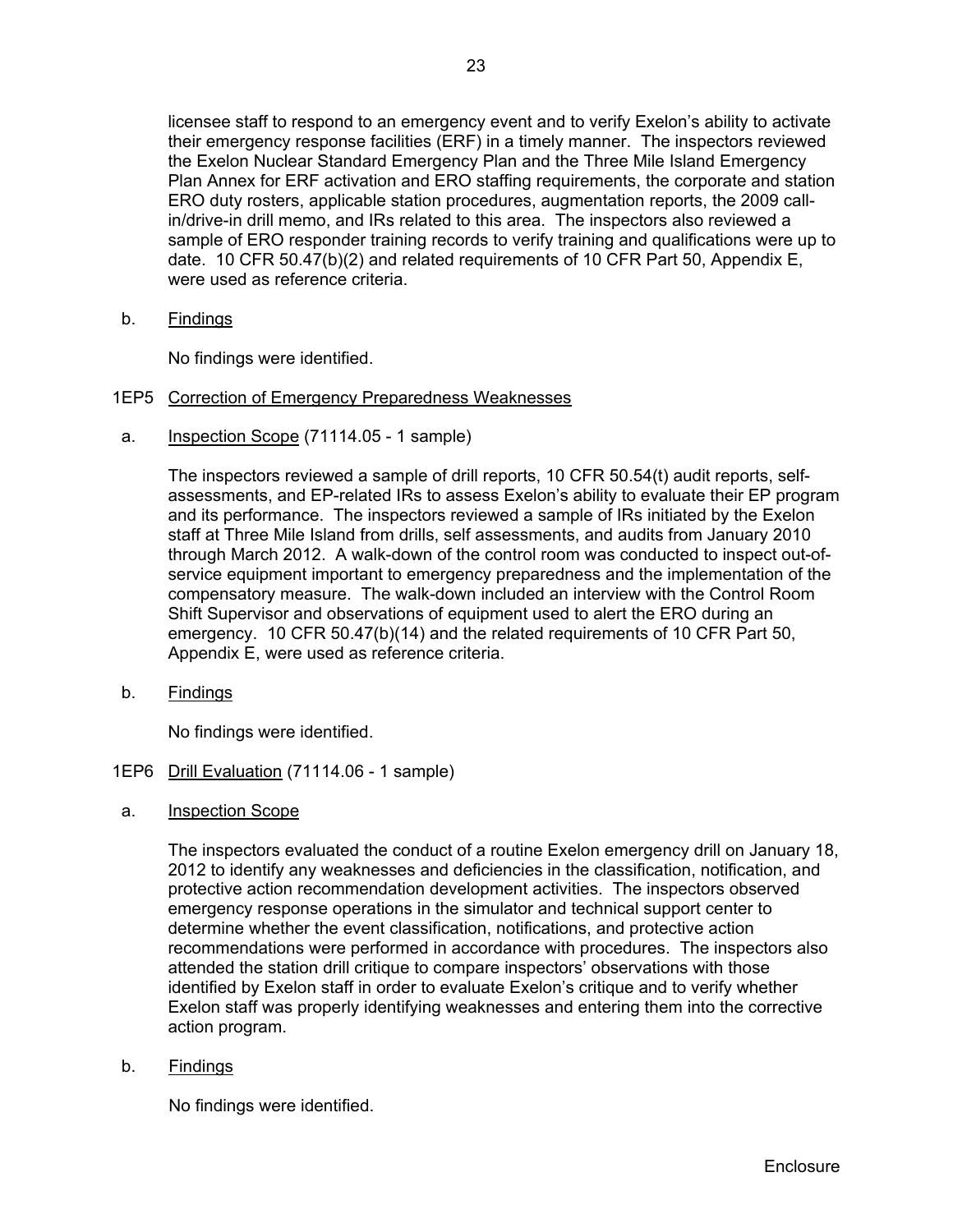### **2. RADIATION SAFETY**

#### **Cornerstone: Occupational Radiation Safety**

#### 2RS01 Radiological Hazard Assessment and Exposure Controls (71124.01)

#### a. Inspection Scope

During the period January 9 - 13, 2012, the inspectors conducted the following activities to verify that the licensee was evaluating, monitoring, and controlling radiological hazards for work performed in locked high radiation areas (LHRA) and other radiological controlled areas, and that workers were adhering to these controls when working in these areas. Implementation of these controls was reviewed against the criteria contained in Title 10 of the Code of Federal Regulations (10 CFR) Part 20, Technical Specifications, and the licensee's procedures.

#### Radiological Hazards Control and Work Coverage

 The inspectors identified areas at TMI where radiologically significant work was being done. The inspectors reviewed radiation survey maps and radiation work permits (RWP) associated with these areas to determine if the associated controls were acceptable. The inspectors interviewed selected workers to determine if the workers were informed of the radiological conditions at the job site, electronic dosimeter alarm set points, and actions to be taken if a dosimeter alarms. Specific work activities observed included preparations for making a reactor containment entry during power operations.

 The inspectors toured the accessible radiological controlled areas in the plant, including the auxiliary building, fuel handling building, and waste handling building, and performed independent surveys of selected areas to confirm the accuracy of survey data, the adequacy of postings, and the location of airborne sampling instruments. During this tour, the inspectors verified that selected LHRA were properly secured and posted.

 In evaluating the RWPs, the inspectors reviewed electronic dosimeter dose/dose rate alarm set points to determine if the set points were consistent with the survey indications and plant policy. The inspectors verified that workers were knowledgeable of the actions to be taken when the dosimeter alarms, or malfunctions, for tasks being performed under selected RWPs.

#### Problem Identification and Resolution

 A review of a nuclear oversight daily audit report and IRs related to implementing radiological controls was conducted to determine if identified problems and negative performance trends were identified and entered into the corrective action program, and evaluated for resolution.

 Relevant IRs, associated with radiation protection control access and radioactive source control and personnel exposure investigation reports, were reviewed and discussed with the licensee staff to determine if the follow up activities were being conducted in an effective and timely manner, commensurate with their safety significance. The inspectors also reviewed the electronic dosimeter dose and dose rate alarm reports to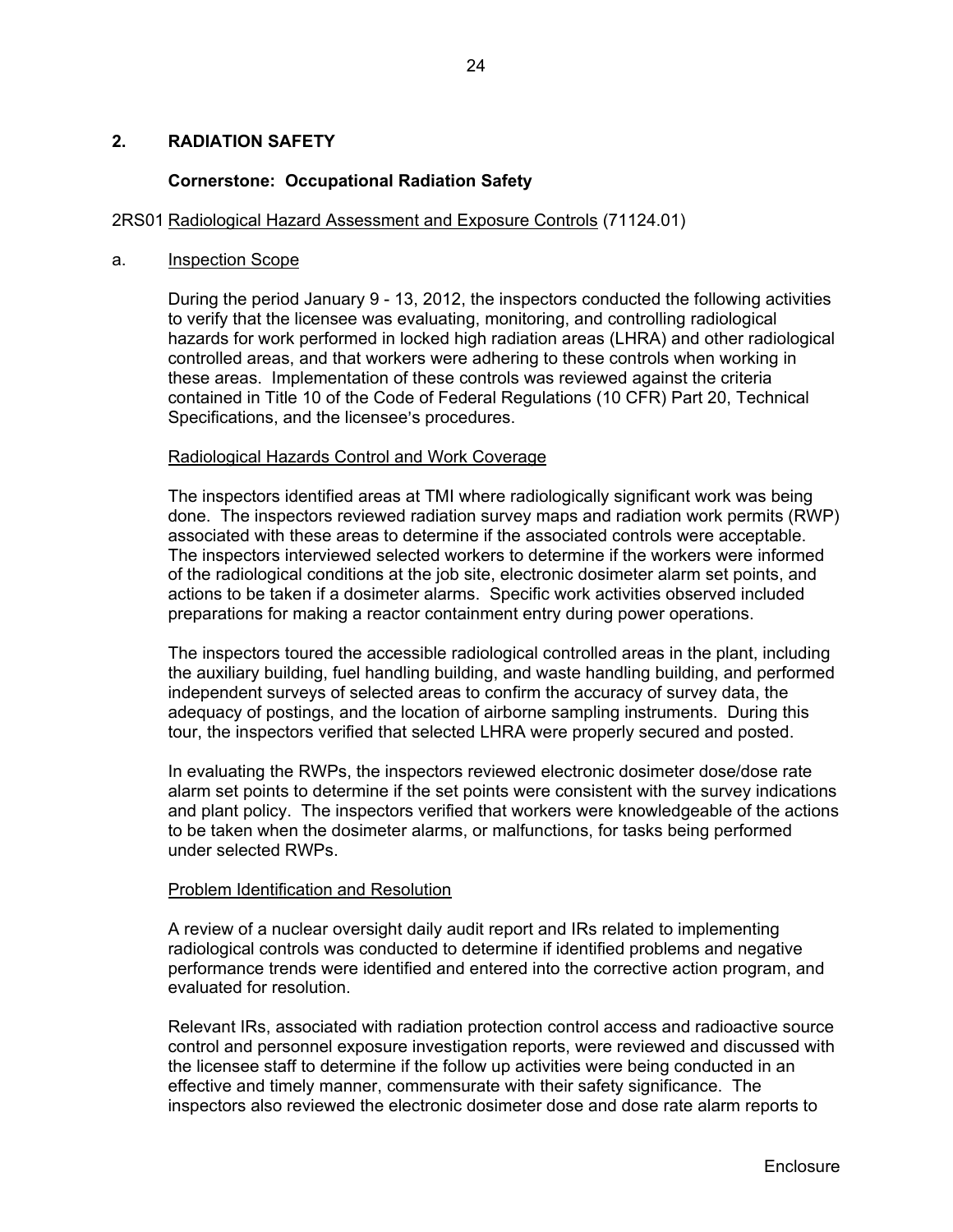determine that for every alarm, an issue report was initiated and that the cause was appropriately established.

### High Radiation Area and Very High Radiation Area Controls

 Procedures for controlling access to High Radiation Areas (HRA) and Very High Radiation Areas (VHRA), were reviewed to determine if the administrative and physical controls were adequate. The inspectors conducted an inventory of LHRA/VHRA keys and verified that key control logs accounted for all issued keys. The inspectors discussed with radiation protection management, the adequacy of current LHRA/VHRA controls, including prerequisite communications and authorizations, and verified that any changes made to relevant procedures did not substantially reduce the effectiveness and level of worker protection.

#### Radiation Worker Performance and Radiation Protection Technician Performance

 The inspectors observed and questioned radiation workers and radiation protection technicians regarding radiological controls applied to various RWP tasks. The inspectors determined that the workers were aware of current RWP requirements, radiological conditions, access controls, and that the skill level was appropriate with respect to the potential radiological hazards and the work being performed.

 The inspectors attended the radiation protection department daily planning meeting to assess the level of detail provided to workers regarding planned work activities, including the job hazards assessment, industrial safety measures, and radiological controls.

 The inspectors reviewed IRs related to radiation worker, radiation protection technician errors, and personnel contamination event reports to determine if an observable pattern traceable to a similar cause was evident.

## Contamination and Radioactive Material Control

 At the radiological controlled area control point, the inspectors observed workers surveying and releasing potentially contaminated materials for unrestricted use. The inspectors verified that the counting instrumentation was located in a low background area and that the instruments sensitivity was appropriate for the type of contamination being measured.

 The inspectors reviewed the procedure and associated controls for issuing and accounting for radioactive check sources, which are routinely used for verifying the operability of radiation monitoring instruments. The inspectors reviewed source logs and confirmed that radioactive sources were accounted for.

b. Findings

No findings were identified.

#### 2RS02 Occupational As Low As is Reasonably Achievable Planning and Controls (71124.02)

a. Inspection Scope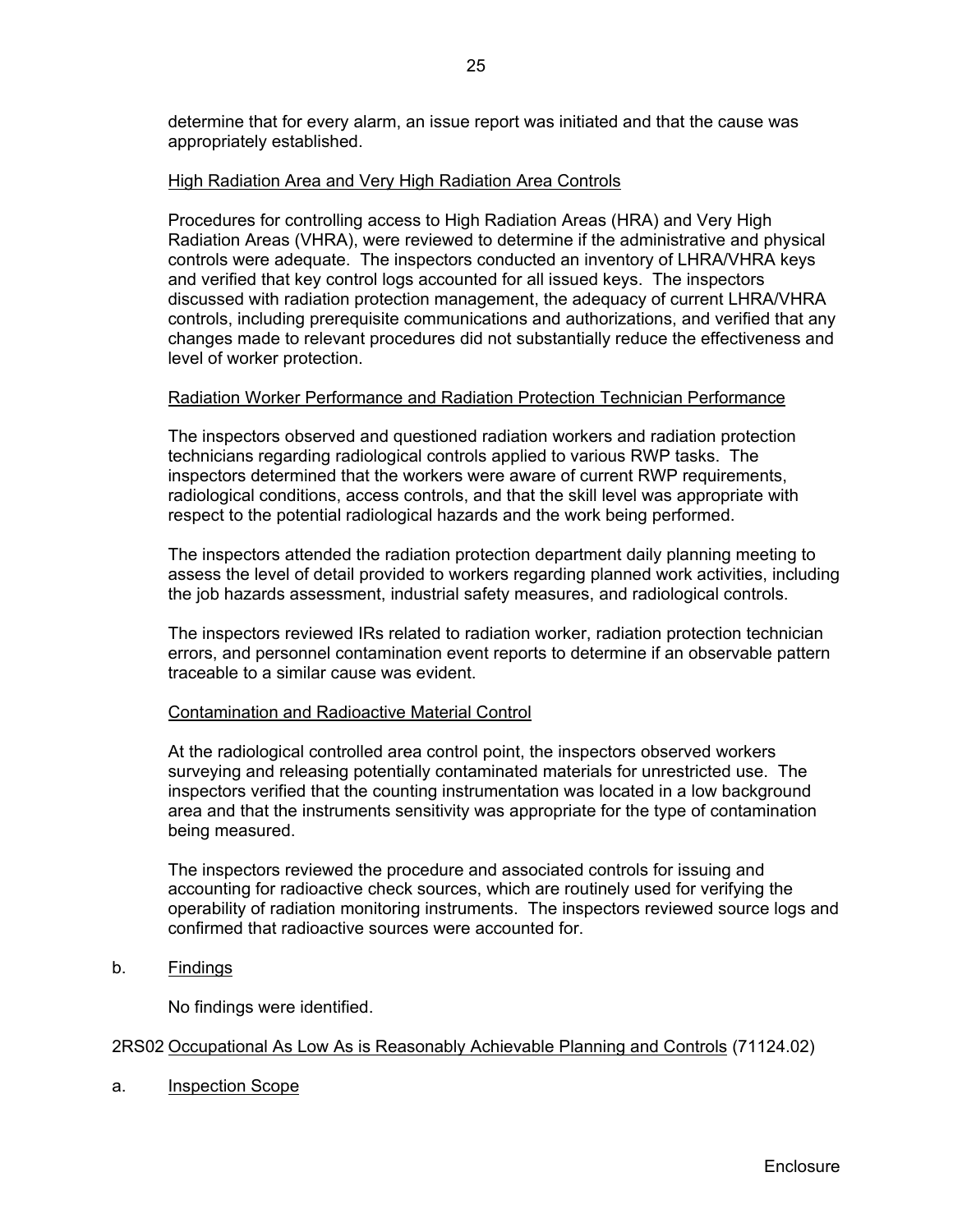During the period January 9 - 13, 2012, the inspectors conducted the following activities to verify that the licensee was properly implementing operational, engineering, and administrative controls to maintain personnel exposure as low as is reasonably achievable (ALARA) for tasks performed in radiological controlled areas. Implementation of these controls was reviewed against the criteria contained in 10 CFR Part 20, applicable industry standards, and the licensee's procedures.

#### Radiological Work Planning

 The inspectors reviewed pertinent exposure information regarding the fall 2011, 1R19 refueling outage, current exposure trends, and ongoing activities to assess ALARA performance. A review of 2011 outage dose was conducted to compare actual exposures with forecasted estimates to determine if differences were properly addressed in post-job ALARA reviews.

 The inspectors evaluated the departmental interfaces between radiation protection, operations, maintenance crafts, and engineering to identify missing ALARA program elements and interface problems. The evaluation was accomplished by reviewing station ALARA committee meeting minutes and a nuclear oversight audit, and interviewing the managers of radiation protection and of radiological engineering.

#### Verification of Dose Estimates

 The inspectors reviewed the assumptions and basis for the annual (2011) site collective dose, exposure projections, and actual exposure data for routine power operations. The inspectors reviewed the effectiveness of initial job planning measures and the licensee's efforts in monitoring and controlling dose during job completion.

The inspectors reviewed the licensee's procedures associated with monitoring and reevaluating dose estimates when the forecasted cumulative exposure for tasks differed from the actual exposure received. The inspectors reviewed the dose/dose rate alarm reports, and exposure data for selected individuals receiving the highest total effective dose equivalent for 2011, to confirm that no individual exposure exceeded the regulatory limit, or met the performance indicator reporting guideline.

The inspectors reviewed dosimeter-of-record data with dose measured on electronic dosimeters, for selected workers, to determine if significant differences occurred. The inspectors confirmed that all dose differences greater than 25 percent were evaluated and resolved, as required the licensee's procedure. Additionally, the inspectors reviewed the procedure and associated data for determining worker's external effective dose equivalent for selected tasks, to confirm that the procedural requirements were properly implemented.

#### Jobs-In-Progress

 The inspectors observed the preparations being made for a reactor containment entry to evaluate the effectiveness of dose and contamination control measures. As part of this evaluation, the inspectors reviewed ALARA briefing materials, reviewed the RWP and associated survey maps, and evaluated dosimetry and contamination control measures.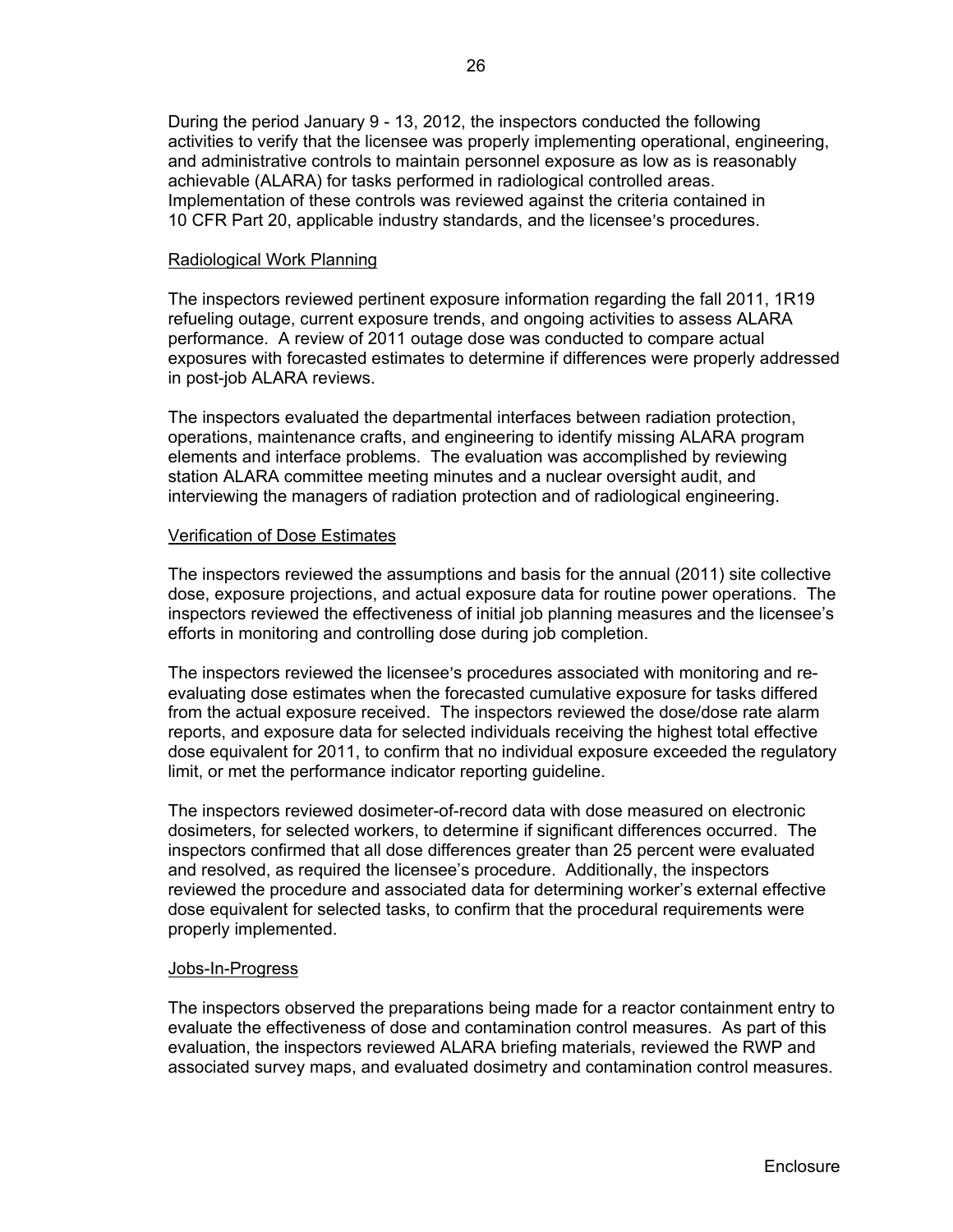## Problem Identification and Resolution

The inspectors reviewed elements of the licensee's corrective action program related to implementing ALARA program controls, including IRs, a nuclear oversight audit, and dose/dose rate alarm reports, to determine if problems were being entered at a conservative threshold and resolved in a timely manner.

## b. Findings

No findings were identified.

## **4. OTHER ACTIVITIES**

- 4OA1 Performance Indicator Verification (71151)
- .1 Unplanned Scrams and Transients (3 samples)
	- a. Inspection Scope

The inspectors reviewed Exelon's submittal for the following performance indicators for TMI from January 2011 through December 2011:

- Unplanned Scrams per 7000 Critical Hours
- Unplanned Scrams With Complications
- Unplanned Transients per 7000 Critical Hours

To determine the accuracy of the performance indicator data reported during those periods, the inspectors used definitions and guidance contained in NEI Document 99-02, "Regulatory Assessment Performance Indicator Guideline," Revision 6. The inspectors reviewed operator logs, licensee event reports, monthly station operating reports, corrective action program database documents, calculation methods, definition of terms, and use of clarifying notes. The inspectors also verified accuracy of the number of reported critical hours used in the calculations.

b. Inspection Findings

No findings were identified.

## .2 EP Performance Indicators

a. Inspection Scope

The inspectors reviewed data for the three EP Performance Indicators (PI), which are: (1) Drill and Exercise Performance; (2) ERO Drill Participation; and, (3) ANS Reliability. The last NRC EP inspection at Three Mile Island was conducted in the first quarter of 2011; the inspectors reviewed supporting documentation from EP drills, training records, and equipment tests from the first calendar quarter of 2011 through the fourth quarter of 2011, to verify the accuracy of the reported PI data. The review of the PIs was conducted in accordance with NRC Inspection Procedure 71151. The acceptance criteria documented in NEI 99-02, "Regulatory Assessment Performance Indicator Guidelines," Revision 6, was used as reference criteria.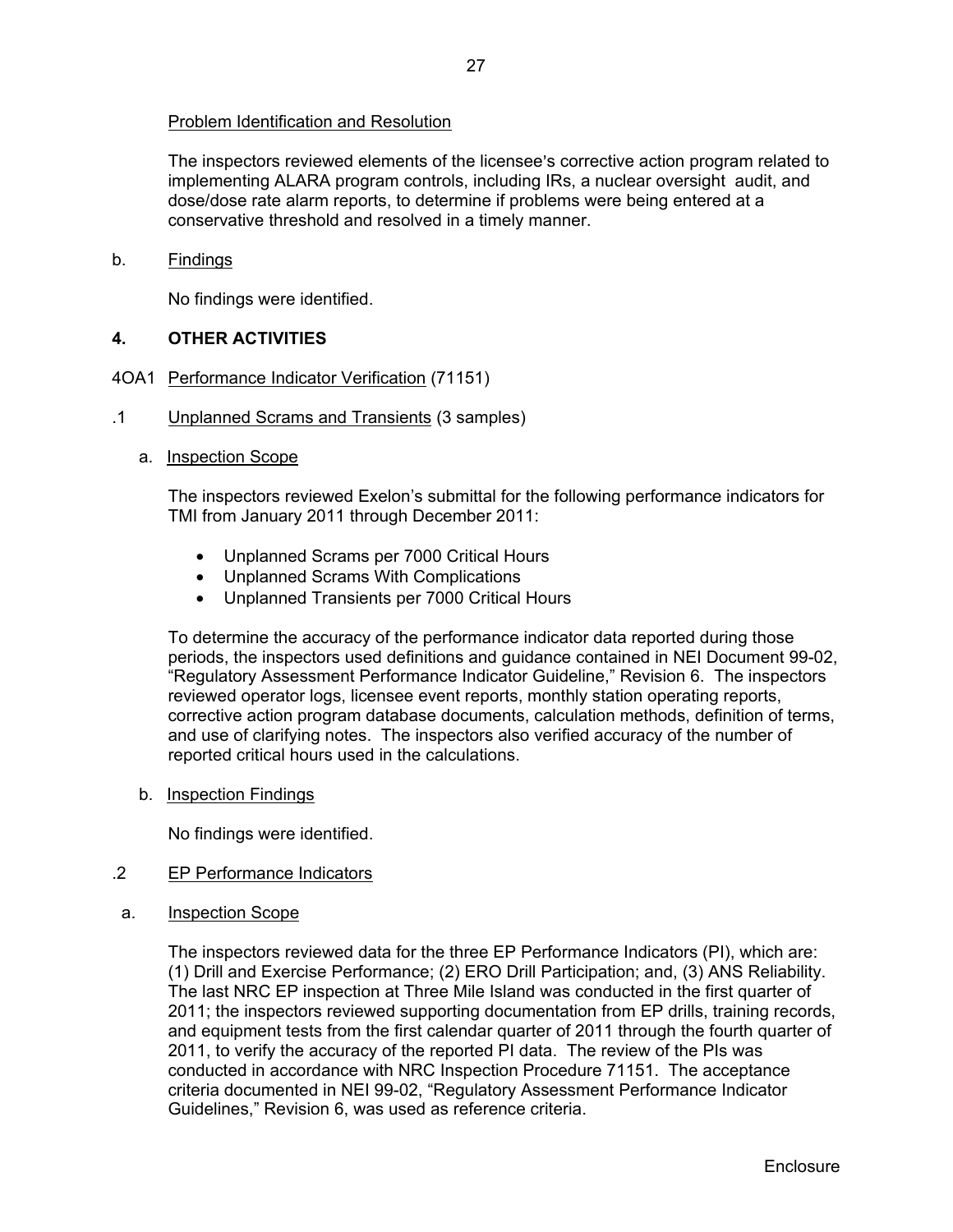## b. Findings

No findings were identified.

4OA2 Identification and Resolution of Problems (71152 – 2 annual samples)

#### .1 Routine Review of Problem Identification and Resolution Activities

a. Inspection Scope

As required by Inspection Procedure 71152, "Problem Identification and Resolution," the inspectors routinely reviewed issues during baseline inspection activities and plant status reviews to verify that Exelon entered issues into the corrective action program at an appropriate threshold, gave adequate attention to timely corrective actions, and identified and addressed adverse trends. In order to assist with the identification of repetitive equipment failures and specific human performance issues for follow-up, the inspectors performed a daily screening of items entered into the corrective action program and periodically attended issue report screening meetings.

b. Findings

No findings were identified.

## .2 Annual Sample – Foreign Material Identified in Fuel Oil Tank (1 sample)

a. Inspection Scope

The inspectors performed an in-depth review of Exelon's cause evaluation and corrective actions associated with IR 1137809, FME Issue in 30K Tank and IR 1282975, DF-T-1 FME Recovered More Material Than Previously Evaluated. Specifically, numerous pieces of tape were identified at the bottom of the emergency diesel generator (EDG) main fuel oil storage tank (DF-T-1) which had the potential to clog the suction piping to the EDG fuel oil day tanks.

The inspectors assessed Exelon's problem identification threshold, cause analysis, extent of condition reviews, compensatory actions, and the prioritization and timeliness of Exelon's corrective actions to determine whether Exelon was appropriately identifying, characterizing and correcting problems associated with this issue and whether the planned or completed corrective actions were appropriate. The inspectors compared the actions taken to the requirements of Exelon's corrective action program and 10 CFR 50, Appendix B. In addition, the inspectors performed field walkdowns and interviewed operations, engineering and chemistry personnel to assess the effectiveness of implemented corrective actions.

#### b. Findings and Observations

No findings were identified.

Exelon determined that the most probable source of the tape identified in DF-T-1 was from a tool maintained by chemistry used to take samples of the fuel oil in DF-T-1. Exelon determined that the sampling tool contained multiple pieces of duct tape and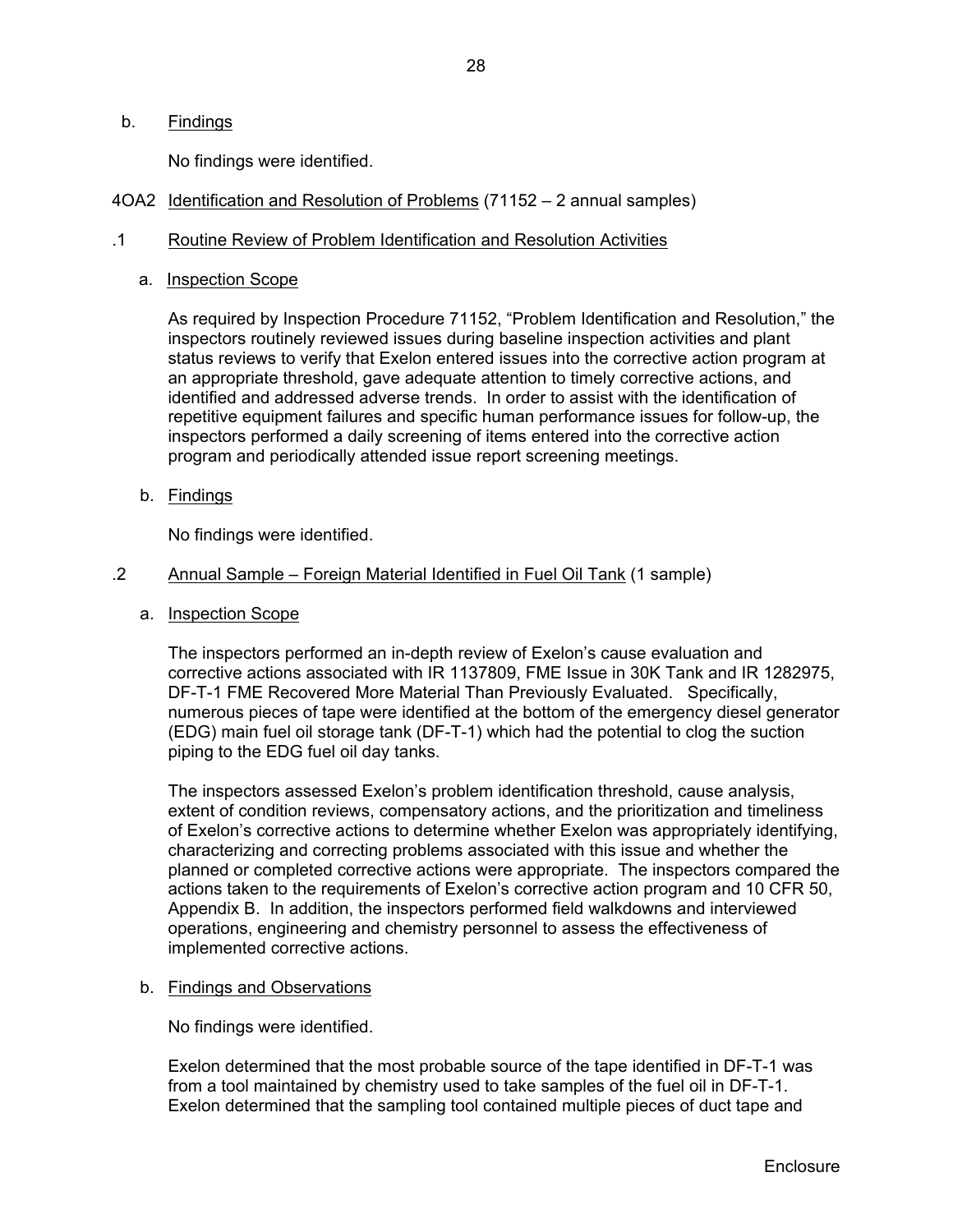while inserting and removing the tool during sampling in DF-T-1, pieces of the tape had fallen off and dropped to the bottom of the tank.

TMI has two EDGs, each with independent fuel oil storage day tanks, DF-T-2A/B, and a common 7 day supply storage tank, DF-T-1. Fuel oil maintained in DF-T-1 is transferred to DF-T-2A and B via fuel oil transfer pumps. Exelon performed an in-depth analysis to determine if the FME, identified in the tank, would impact the fuel oil transfer function and affect the two EDG's credible run time. Exelon determined that the fuel oil transfer function would have been maintained with the FME in DF-T-1 and the two EDG's would be able to perform their safety function.

Exelon's immediate corrective actions were to design and construct a new sampling tool that contained no material that could be dropped into the tank. Furthermore, Exelon retrieved the pieces of tape from the bottom of DF-T-1 on October 28, 2011 during a refueling outage. Exelon's extent of condition review evaluated all site sampling equipment for similar configurations and identified no additional issues.

The inspectors reviewed site sampling activities and tools used to implement these tasks and did not identify any additional issues. The inspectors determined Exelon's overall response to the issue was commensurate with the safety significance, was timely, and included appropriate compensatory actions. The inspectors determined that the actions taken were reasonable to resolve the concern of foreign material impact in DF-T-1 and prevention of additional foreign material being introduced into DF-T-1.

#### .3 Annual Sample – TMI Flooding Analysis (1 sample)

a. Inspection Scope

The inspectors performed a review of Exelon's 2010 evaluation "Three Mile Island Nuclear Facility Flood Risk Study Middletown, Pennsylvania," dated September 26, 2011. The evaluation updates the original licensing basis flooding analysis using new methodologies. The review was conducted to verify that the outputs of the 2010 evaluation were reasonable. The original probable maximum flood (PMF) at the site was defined by the U.S. Army Corps of Engineers (USACE) in 1967; a revised value of the PMF was issued by USACE in 1969. Corrective actions developed from Exelon's 2010 evaluation were previously inspected and documented in IR 05000289/2011005. The inspectors interviewed Exelon staff and reviewed the aforementioned report, which documents background information, methodologies and results associated with the flood risk study. The information contained in the report was reviewed against the methodologies contained in the report's cited references. A full list of licensee and thirdparty documents reviewed as part of the NRC review is contained in the attachment to this report. In March 2012, the NRC issued orders to all power reactors to reevaluate the flooding hazards at their site using present-day methods and information. Exelon's 2010 evaluation pre-dates the March 2012 NRC requests.

## b. Findings and Observations

No findings were identified.

The use of software and deterministic methodologies contained in the report to determine stillwater elevations is generally consistent with common practice. The effects of wind and wave activity on water surface elevations are not considered in the report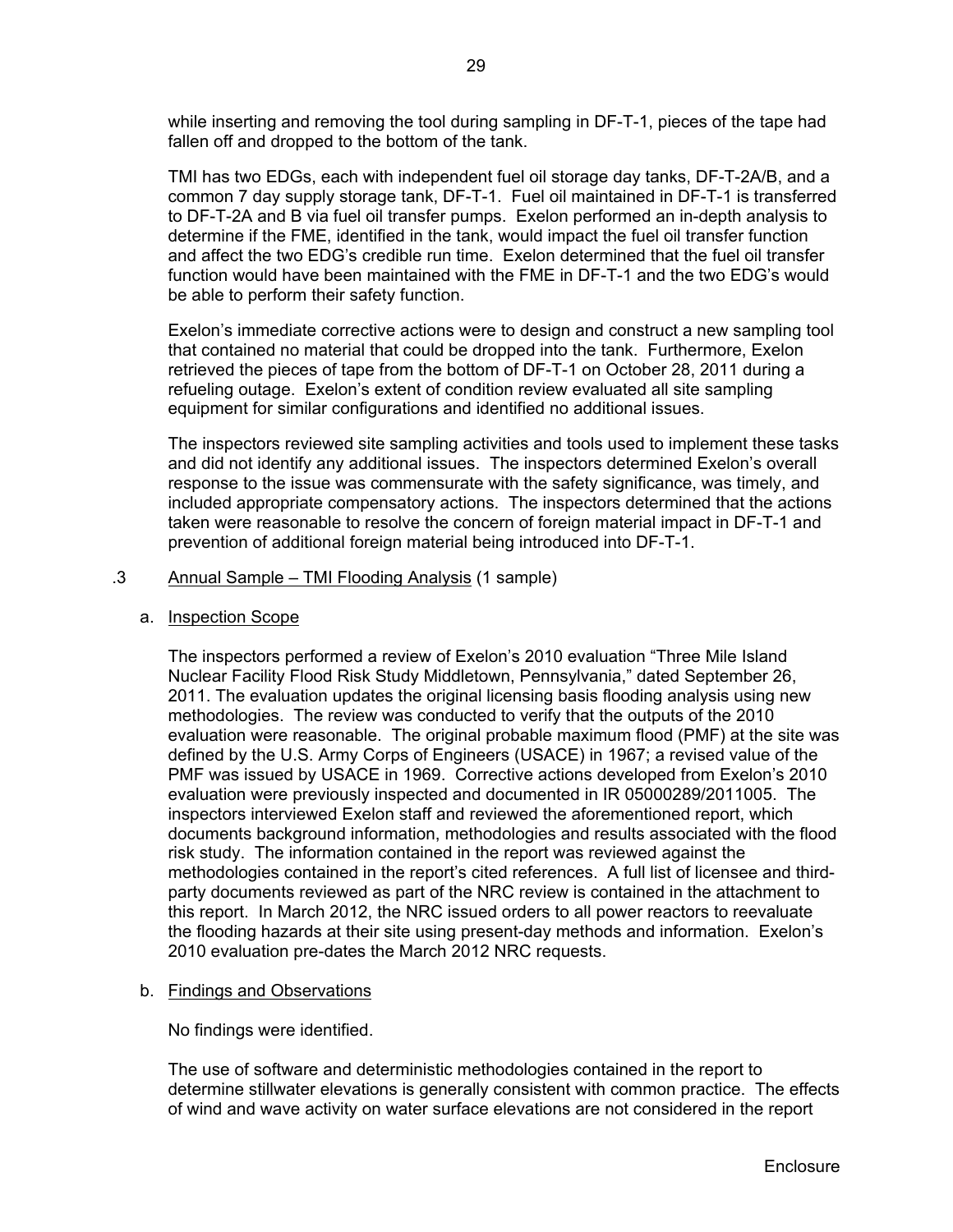and this issue continues to be under NRC review (see URI 05000289/2011005-03). The inspector made several observations related to the frequency calculations, which did not affect the deterministic conclusions contained in the report relative to stillwater elevations at the site for the deterministic probable maximum flood of 1,625,000 cfs.

- 4OA3 Follow-up of Events and Notices of Enforcement Discretion (71153 1 sample)
- .1 Plant Events
- a. Inspection Scope

 For the plant event listed below, the inspectors reviewed and/or observed plant parameters, reviewed personnel performance, and evaluated performance of mitigating systems. The inspectors communicated the plant events to appropriate regional personnel, and compared the event details with criteria contained in IMC 0309, "Reactive Inspection Decision Basis for Reactors," for consideration of potential reactive inspection activities. As applicable, the inspectors verified that Exelon made appropriate emergency classification assessments and properly evaluated reportability of the event in accordance with 10 CFR Parts 50.72 and 50.73. The inspectors performed independent walkdowns and reviewed Exelon's follow-up actions related to the event to assure that Exelon implemented appropriate corrective actions commensurate with their safety significance. Documents reviewed included issue report 1279432, 1328627, 1328813, and 1297521 and OP-TM-621-451, Selecting Alternate Instrument Inputs to ICS, Revision 3.

- Feedwater transient due to a failed feedwater control module on February 18, 2012
- b. Findings

No findings were identified.

## 4OA5 Other Activities

- .1 Temporary Instruction 2515/182, Review of the Industry Initiative to Control Degradation of Underground Piping and Tanks, Phase 1 (2515/182 - 1 sample)
- a. Inspection Scope

The licensee's buried piping and underground piping and tanks program was inspected in accordance with paragraphs 03.01.a through 03.01.c of the Temporary Instruction and was found to meet all applicable aspects of the Nuclear Energy Institute (NEI) document 09-14, Revision 1, as set forth Table 1 of the Temporary Instruction 2515/182.

b. Findings

No findings were identified.

- .2 EA-11-034, Followup of Traditional Enforcement Actions (92702)
- a. Inspection Scope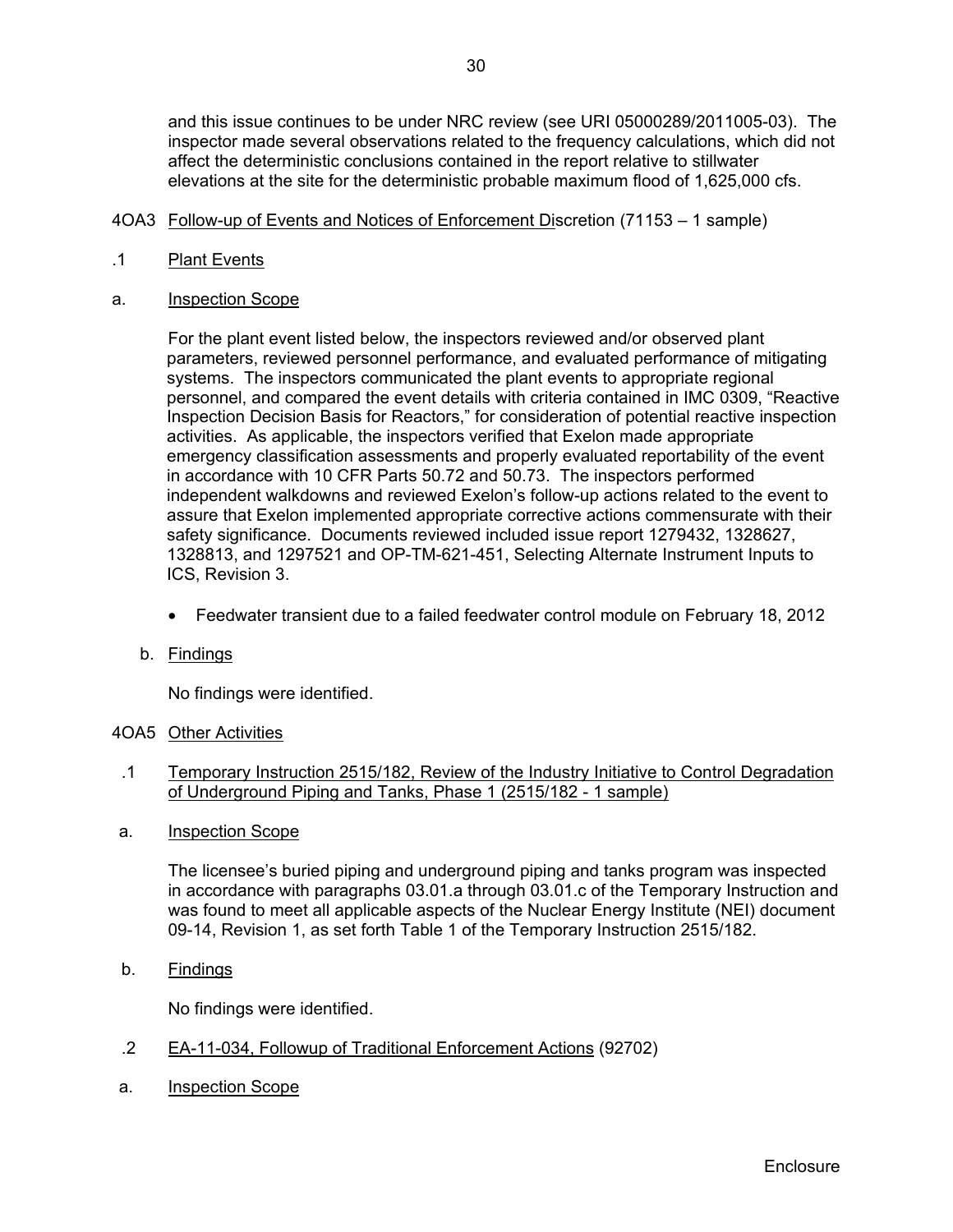By letter dated November 2, 2011 (05000289/2011010, ML113060159), the NRC issued an NCV to Exelon related to the security program. Exelon documented the issue in IR 1199790.

The inspectors reviewed the licensee's corrective actions concerning the violation in accordance with the requirements of inspection procedure 92702. Per the letter issued by the NRC (ADAMS ML113060159), credit was given to the licensee for the immediate corrective actions. The inspectors reviewed the initial CR and interviewed security access and regulatory affairs personnel.

#### b. Observations and Findings

The inspectors determined the licensee's response and corrective actions were timely and appropriate since no further actions were needed after the initial response. Based on the document reviews, observations, and interviews, the inspectors concluded that adequate corrective actions were implemented for the documented NCV.

#### 4OA6 Meetings, Including Exit

#### Quarterly Inspection Report Exit

On April 13, 2012, the inspectors presented the inspection results to Mr. Rick Libra, Three Mile Island Site Vice President and other members of the Three Mile Island staff. The inspectors verified that no proprietary information was retained by the inspectors or documented in this report.

## 4OA7 Licensee-Identified Violations

The following violation of very low safety significance (Green) was identified by Exelon and is a violation of NRC requirements which meets the criteria of the NRC Enforcement Policy for being dispositioned as an NCV.

• TMI-1 fire hazard analysis requires two valves to achieve and maintain cold shutdown condition, including remote shutdown via local manual operation, one valve which is the 'B' decay heat cooler shell bypass (DC-V-65B). On March 14, 2012 during valve diagnostic testing, Exelon discovered DC-V-65B manual handwheel drivegear was detached from the valve stem and had been so since identified on April 19, 2006. Contrary to license condition 2.C.(4) compensatory measures were not established for the loss of DC-V-65B to be operated manually and to perform its credited function. The cause of this violation is the failure to correct a degraded condition in a timely manner commensurate with its safety significance. Exelon entered this into the CAP as IR 1341582 and replaced the actuator on April 3, 2012. The inspectors determined that the finding was of very low safety significance (Green) in accordance with IMC 0609, Appendix F, "Fire Protection Significance Determination Process," as a cold shutdown category with moderate degradation.

## **ATTACHMENT: SUPPLEMENTARY INFORMATION**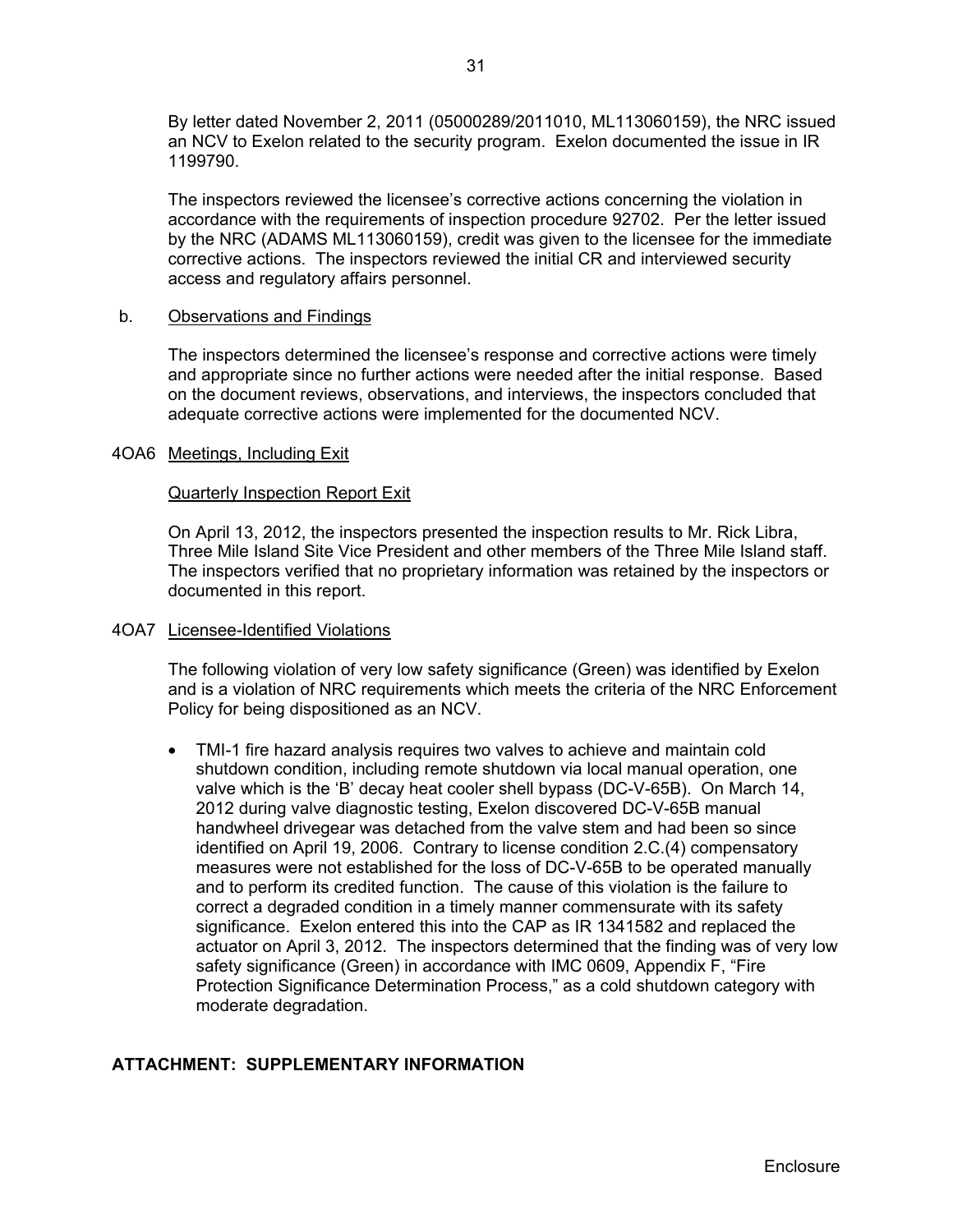# **SUPPLEMENTARY INFORMATION**

# **KEY POINTS OF CONTACT**

## Licensee Personnel

| D. Atherholt         | Manager, Regulatory Assurance                                                                                     |
|----------------------|-------------------------------------------------------------------------------------------------------------------|
| P. Bennett           | Manager, Design Engineering - Mechanical                                                                          |
| M. Benson            | TMI Boric Acid Corrosion Control Program Manager                                                                  |
| W. Carsky            | Director, Site Engineering                                                                                        |
| J. Cavanaugh         | <b>Design Engineering</b>                                                                                         |
| G. Ciraula           | <b>TMI Programs Supervisor</b>                                                                                    |
| S. Cogley            | <b>Senior Chemist</b>                                                                                             |
| M. Cursey            | <b>Risk Management Engineer</b>                                                                                   |
| D. Divittore         | Manager, Site Radiation Protection                                                                                |
| R. Ezzo              | <b>System Engineer</b>                                                                                            |
| M. Fitzwater         | Senior Regulatory Assurance Engineer                                                                              |
| T. Ginder            | ExelonTMI, NDE Level III                                                                                          |
| R. Green             | <b>Buried Piping Program Manager</b>                                                                              |
| T. Haaf              | Director, Site Operations                                                                                         |
| C. Incorvati         | Director, Maintenance                                                                                             |
| E. Johnson           | <b>Buried Piping Engineer</b>                                                                                     |
| J. Karkoska          | Manager, Site Security                                                                                            |
| A. Krause            | Supervisor, Engineering                                                                                           |
| R. Libra             | <b>Site Vice President</b>                                                                                        |
| R. Masoero           | System Engineer-Inservice Testing Program Owner                                                                   |
| G. McCarty           | Manager, RP Technical Support                                                                                     |
| W. McSorley          | Design Engineer                                                                                                   |
| D. Neff              | Manager, Emergency Preparedness                                                                                   |
| J. Newman            | <b>Emergency Preparedness Coordinator</b>                                                                         |
| T. Orth              | Manager, Chemistry                                                                                                |
| E. Parido            | Senior Radiation Protection Technician                                                                            |
| J. Piazza            | Senior Manager, Design Engineering                                                                                |
| W. Price             | Shift manager                                                                                                     |
| M. Reed              | <b>System Engineer</b>                                                                                            |
| T. Roberts           | Manager, Radiological Engineering                                                                                 |
| J. Schork            | <b>Training Supervisor</b>                                                                                        |
| C. Shorts            | <b>System Engineer</b>                                                                                            |
| <b>B.</b> Shumaker   | <b>Emergency Preparedness Manager</b>                                                                             |
| S. Wilkerson         | Manager, Design Engineering - Electrical and Instrumentation & Control                                            |
| <b>NRC Personnel</b> |                                                                                                                   |
| M. Bensi             | External Events Scientist, Office of Research                                                                     |
| Other                |                                                                                                                   |
| D. Dyckman           | Nuclear Safety Specialist, Pennsylvania Department of Environmental<br>Protection, Bureau of Radiation Protection |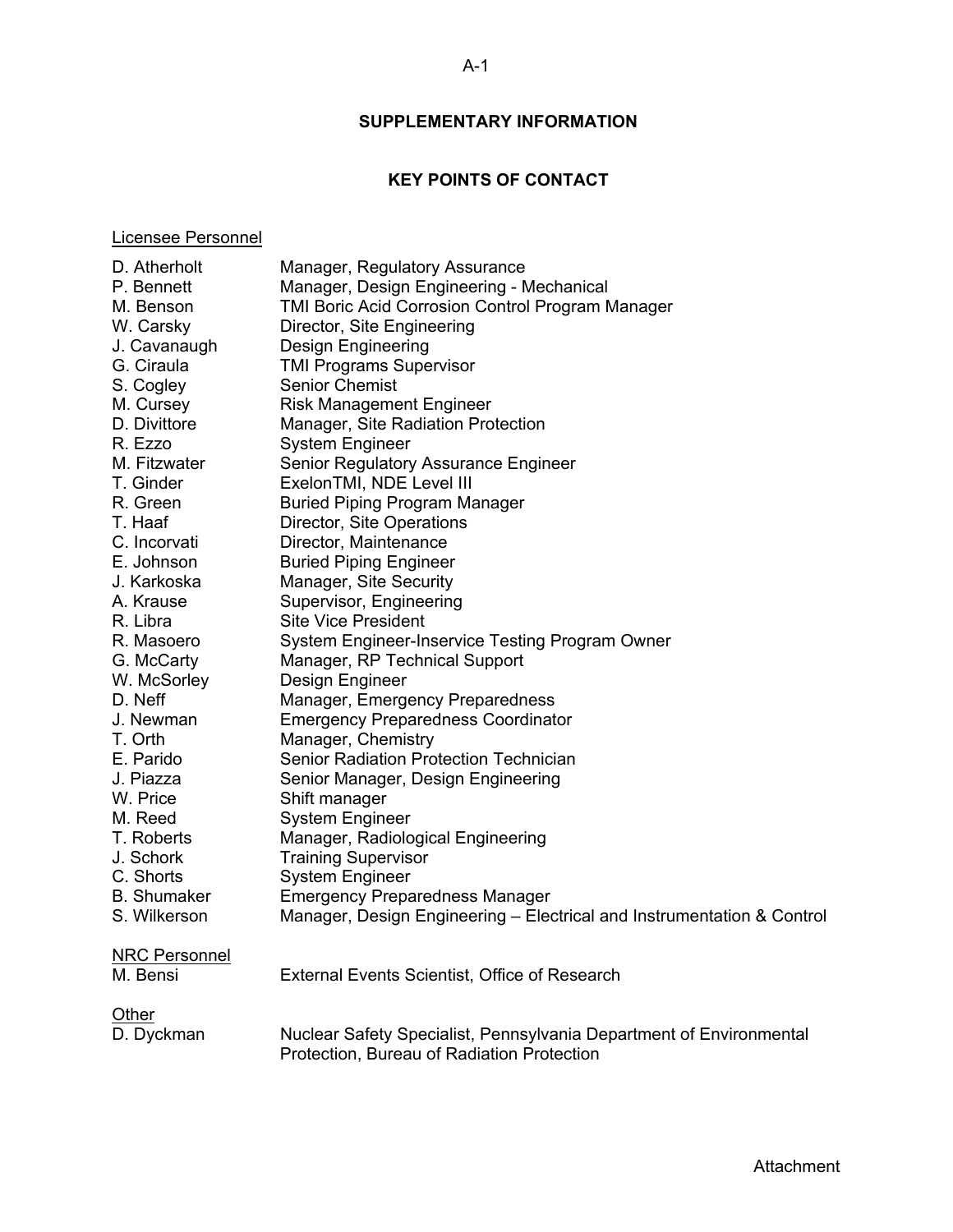## **LIST OF ITEMS OPENED, CLOSED, DISCUSSED, AND UPDATED**

#### Open/Closed

| 05000289/2012002-01 | <b>NCV</b> | Failure to Implement Fire Protection Compensatory<br>Actions for Out-of-Service Appendix R Heat<br>Exchanger (Section 1R04) |
|---------------------|------------|-----------------------------------------------------------------------------------------------------------------------------|
| 05000289/2012002-02 | <b>NCV</b> | Inadequate Inspection of RCP Flanges<br>(Section 1R08)                                                                      |
| 05000289/2012002-03 | <b>FIN</b> | Inadequate System Monitoring Results in Multiple<br>IA-P-4 Trips (Section 1R12)                                             |
| 05000289/2012002-04 | <b>NCV</b> | Failure to Perform an Adequate Maintenance Risk<br>Evaluation for DH-V-3 Planned Maintenance<br>(Section 1R13)              |
| Closed              |            |                                                                                                                             |
| 05000289/2011005-01 | URI        | Inspect and Disposition Leakage of B RCP Flange<br>from 1R19 (Section 1R08)                                                 |

## **LIST OF DOCUMENTS REVIEWED**

### **Section 1R01: Adverse Weather**

**Procedures** 1107-11, TMI Grid Operations, Revision 24 OP-AA-108-111-1001, Severe Weather and Natural Disaster Guidelines, Revision 6 OP-TM-108-111-1001, TMI Site Inaccessibility Plan, Revision 6 OP-TM-AOP-002, Flood, Revision 5

#### **Surveillance**

3301-SA1, Dike Inspection, Revision 15, conducted March 13 and March 14, 2012

#### IRs

1348773 1346290 1341027 1341537 13441244 1350042 1350046

#### **Other**

ECR 11-00426, Raise Level of External Flood Protection, Revision 1 TS 3.14.2, Flood Condition for Placing the Unit in HSB, Amendment 157. TS 3.14.2 AL 98-10 Compensatory for Non-conservative elevation, dated December 7, 2011 WO C2027442, Reactor Building Seismic/Flood Seal Inspection and Repair, March 14 through March 16, 2012.

#### **Section 1R04: Equipment Alignment**

## **Procedures**

LS-AA-128, Regulatory Review of Proposed Changes to the Approved Fire Protection Program, Revision 1

OP-TM-211-000, Makeup and Purification System, Revision 24

OP-TM-533-000, Decay Heat River System, Revision 10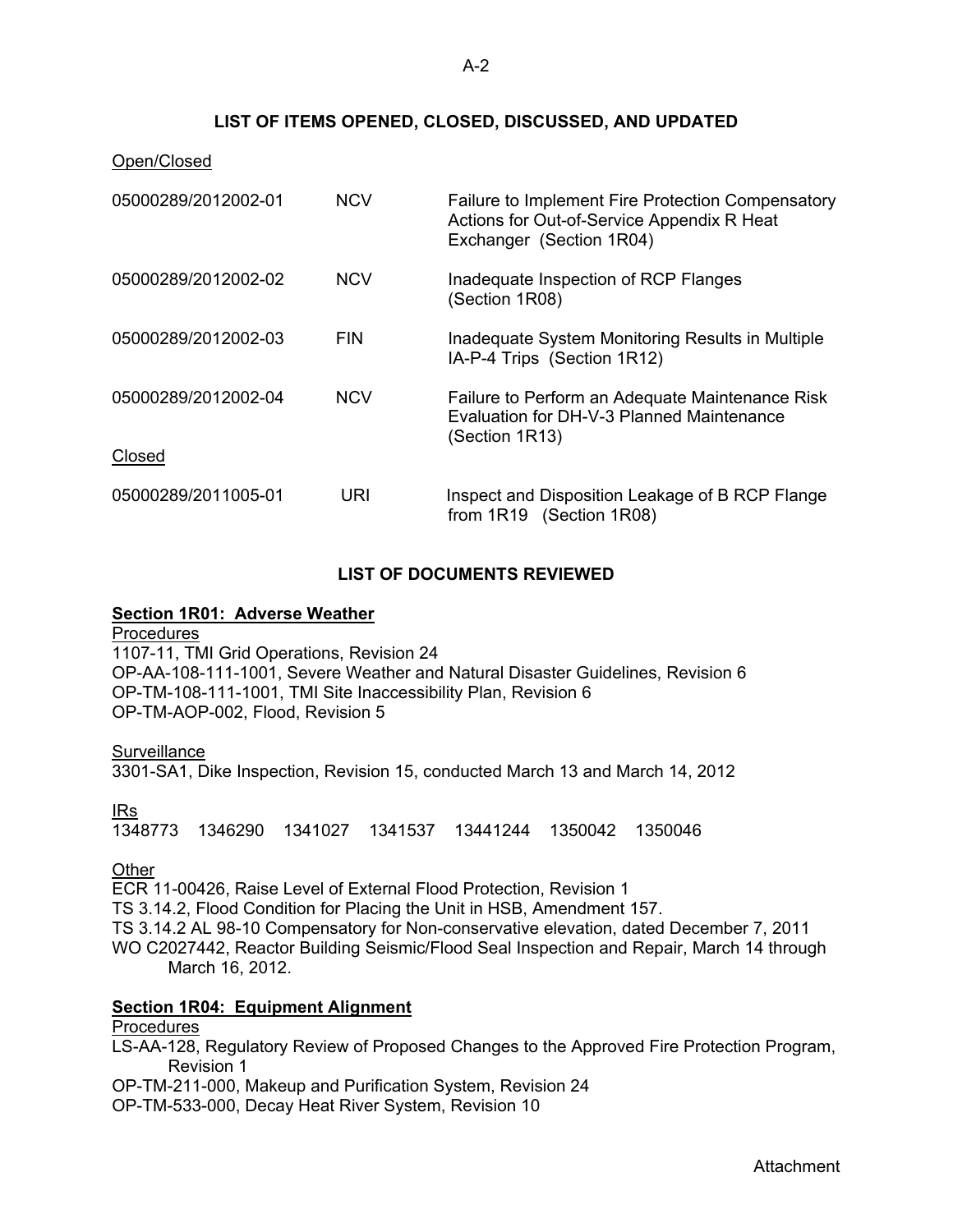OP-TM-533-252, DR Train B Leakage Exam, Revision 7

- OP-TM-533-281, Decay Heat River ES Standby/DHR Standby Mode Lineup Verification, Revision 3
- OP-TM-541-000, Primary Component Cooling, Revision 15

## Drawings

- 302-202, River Water System Flow Diagram, Revision 77
- 302-645, Decay Heat Flow Diagram, Revision 39
- 302-660, Make-up and Purification Flow Diagram, Revision 45
- 302-661, Make-up and Purification Flow Diagram, Revision 60

## **Other**

ECR 07-00702, Add CO Valves to the FHAR and Change MU Valve Action Times, Revision 0 ECR 08-01051, Revise FHAR with CR Evacuation and Loss of Seal Cooling Strategy, Revision 0

Deviation of FHAR Requirements for NR-V-8A and 16A, 3/16/12

AR A2299613

CLR 10500072

IR 1153912 1347403 1339730 352410 727854

WO C2024167

# **Section 1R05: Fire Protection**

**Procedures** 

1-FHA-038m Fire Area Layout Control Tower, Revision 6

990-1745, Fire Hazard Analysis Report, Revision 24

1038, Administrative Controls-Fire Protection Program, Revision 76

1104-29Z, Heating WDL-T-6A/6B/7A/7B with Aux Hot Water System, Revision 0

- 1303-12.8F, Fire Protection Instrumentation Auxiliary Building/Fuel Handling Building Functional Test, Revision 39
- 1420-Y-30, Repair of Appendix R Cold Shutdown and Remote Shutdown System Circuits, Revision 16
- CC-AA-309-101, Engineering Technical Evaluations, Revision 11

OP-TM-232-587, Heating "A" CWST and RBATS with the Aux Hot Water System, Revision 1

OP-MA-201-007, Fired Protection System Impairment Control, Revision 6

Three Mile Island Nuclear Station Pre-Fire Plan, Revision 2

## Drawings

1-FHA-038, Fire Area Layout Control Tower, Revision 6

**Other** 

WO R2170830

TMI-1, Fire Hazards Analysis, Revision 24

## **Section 1R06: Flood Protection Measures**

## **Procedures**

MA-TM-153-001, Inspection and Maintenance of TMI-1 Electrical and Telephone Manholes, Revision 1

**Other** 

IRs: 1345824, 1345831 Work Order C202708202, E-22 Electrical Vault Inspection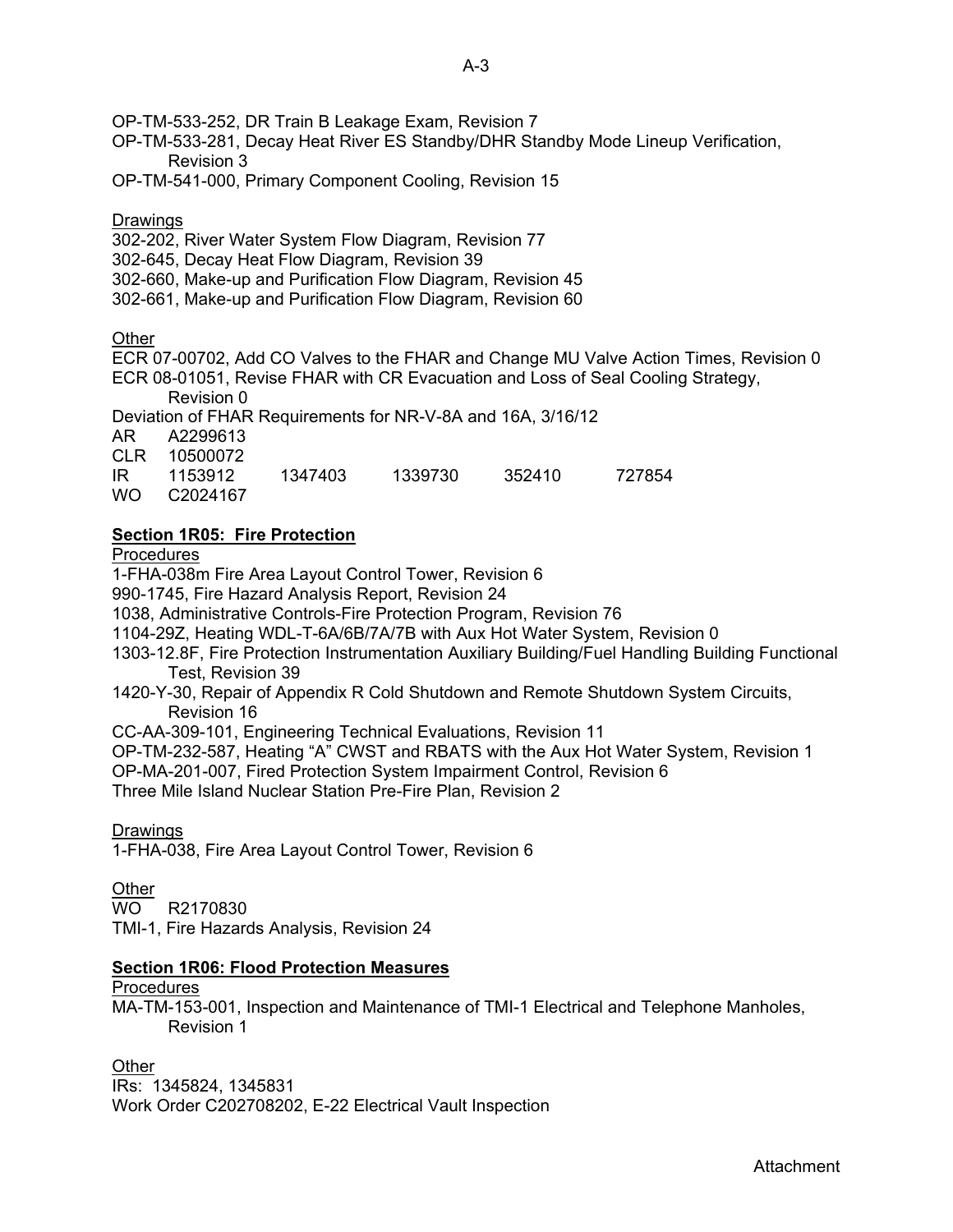Work Order C202708201, E-21 Electrical Vault Inspection Work Order R217687801, E-14 Electrical Vault Inspection Work Order R217685401, E-10 Electrical Vault Inspection

## **Section 1R08: Inservice Inspection (ISI) Activities**

IRs AR01288964, (11/10/11)\* AR01287289, (11/7/11)\* AR01339037, (3/19/12)\* AR01344733, (3/23/12)\* AR01344561, (3/22/12)\* AR 02184342, (11/1/11) AR A2236979, (11/15/11) AR A2236981, (11/13/11) AR A2236977, (11/13/11) AR A2236978, (11/13/11)

\*Denotes this report was generated as a result of this inspection.

Drawings

GPU Nuclear dwg. 1E-153-02-002, Revision 6; General Arrangement, Reactor Building, Plan Floor El 308'-0"

AmerGen dwg. 302-031, Revision 9; Composite Start Up, Flow Diagram Westinghouse dwg. 689J030, Sheet 1, Revision 11; Outline, Shaft Seal Pump Westinghouse dwg. 689J031, Sheet 1 of 7; General Assembly, Shaft Seal Pump Westinghouse dwg. 689J031, Sheet 2 of 7; General Assembly, Shaft Seal Pump Westinghouse dwg. 689J031, Sheet 3 of 7; General Assembly, Shaft Seal Pump Westinghouse dwg. 689J031, Sheet 4 of 7; General Assembly, Shaft Seal Pump Westinghouse dwg. 689J031, Sheet 5 of 7; General Assembly, Shaft Seal Pump Westinghouse dwg. 689J031, Sheet 6 of 7; General Assembly, Shaft Seal Pump Westinghouse dwg. 689J031, Sheet 7 of 7; General Assembly, Shaft Seal Pump

## Engineering Evaluations, Analyses, Calculations & Standards:

Cause Determination, Reactor Coolant Pump 1C Main Flange Leakage (13R), Report # 990-2580, 10/26/99

Engineering Technical Evaluation 1284342-03 (BACC Evaluation of RC-P-1B Flange Leak) TDR-946, 12/29/98; TMI-1 Evaluation of Boric Acid Corrosion of Carbon Steel Reactor Pressure Boundary Components

Engineering Technical Evaluation A2237152-01, Evaluation of IR990641

GPUN, TDR No. 946, TMI-1 Evaluation of Boric Acid Corrosion of Carbon Steel Reactor Pressure Boundary Components, 12/29/88

- Operational Decision Making (ODM) #1284342, 11/12/11; PC-P-1B Main Flange Boric Acid Indications
- TMI-1 50.59 Review 000226-005 and Safety Evaluation, SE-000226-005; Reactor Coolant Pump Main Flange Leakage, 10/11/97

System & Program Health Reports & Self-Assessments:

FASA SELF-ASSESSMENT REPORT: TMI Boric Acid corrosion Control Program FASA, 9/29/11

FOCUSED AREA SELF-ASSESSMENT REPORT, 2006 TMI; BACC PROGRAM, FASA AT #453726, May 22-26, 2006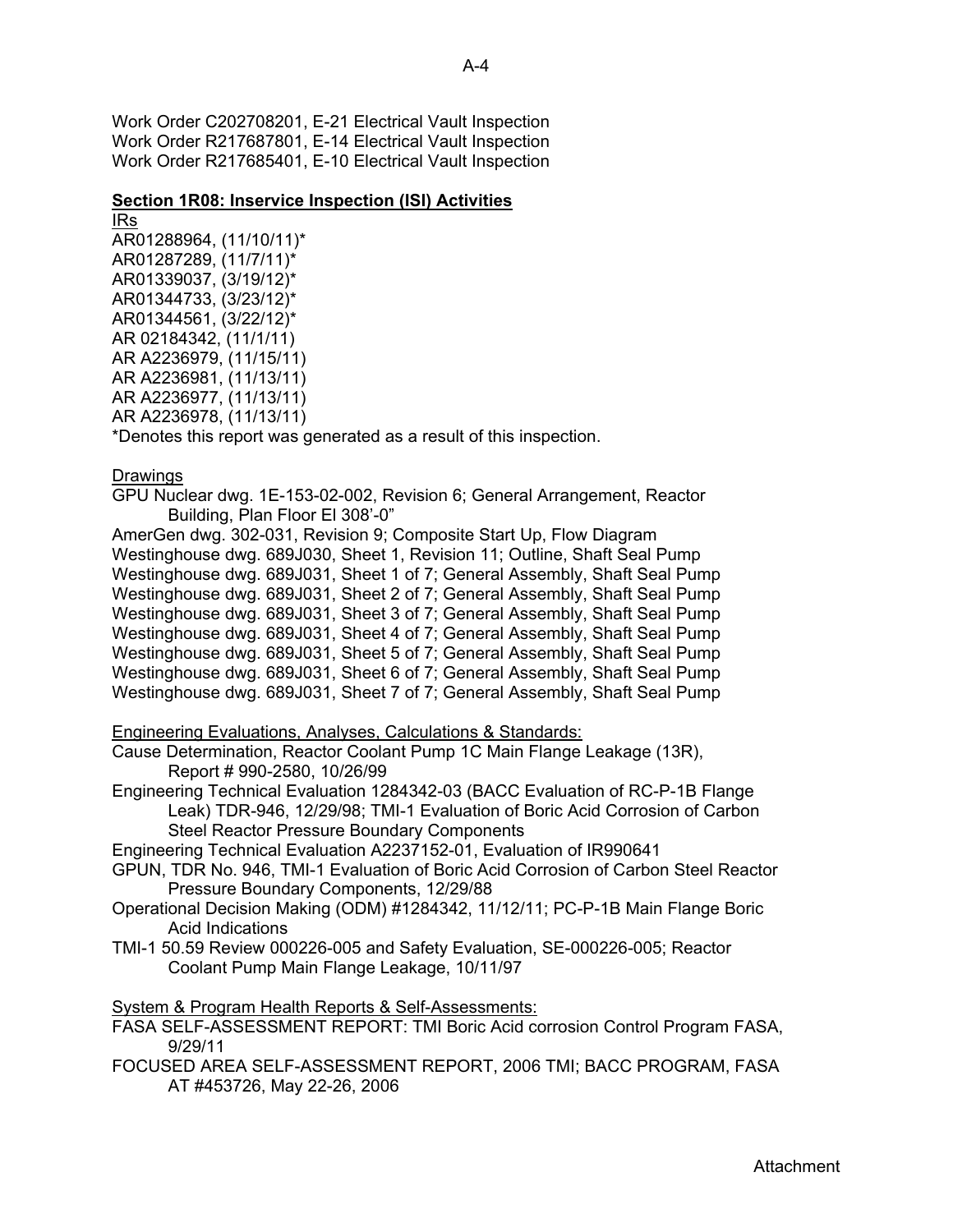Technical Specifications:

3.1.6. LEAKAGE and Bases; Amendment No. 271

## Program Documents:

EPRI Report 1000975, November 2001; Boric Acid Corrosion Guidebook, Revision 1; Managing Boric Acid Corrosion Issues at PWR Power Stations

NEI 03-08 [Revision 2], January 2010; Guidelines for the Management of Materials Issues

- NEI 97-06, Pressurized Water Reactor Steam Generator Examination Guidelines; Revision 7, Requirements 1013706, July 2006
- WCAP-15988, Revision 1, February 2005; Generic Guidance for an Effective Boric Acid Inspection Program for Pressurized Water Reactors

Westinghouse Owner's Group Letter WOG 05-91, dated March 15, 2005; Subject:

Transmittal of the Final Non-Proprietary Version of WCAP-15988-NP, Revision 1 Entitled "Generic Guidance for an Effective Boric Acid Inspection Program for Pressurized Water Reactors", February 2005, PA-MSC-0096

## Procedures:

1102-11, Revision 96, 5/28/10; Plant Shutdown

ER-AP-330-1001, "Alloy 600 Management" and the ISI Augmented Inspection Program

ER-AP-331, Revision 5; Boric Acid Corrosion Control (BAAC) Program

ER-AP-331-1001, Revision 5; Boric Acid Corrosion Control (BACC) Inspection Locations, Implementation and Inspection Guidelines

ER-AP-331-1002, Revision 6; Boric Acid Corrosion Control Program Identification, Screening and Evaluation

ER-AP-331-1003, Revision 4; RCS Leakage Monitoring and Action Plan

ER-AP-331-1004, Revision 4; Boric Acid Corrosion Control (BACC) Training and Qualification

ER-AP-335-001, Revision 1; Bare Metal Visual Examination for Alloy 600/82/182 Materials

OP-TM-220-261, Revision 7, Reactor Coolant System VT-2 Exam

TMI-1, Unit 1, Reactor Coolant System Surveillance Procedure 1303-8.1, Revision 31, 9/3/01

Work Orders:

R2113285, Surveillance Test Procedure OP-TM-220-261, RCS VT-2, 1/22/10 R2152331, Recurring Task for RCP Flange Inspection

RCP Flange Video Tapes/DVDs, NDE Examination Reports & Data Sheets:

AREVA Visual Examination Data Sheet VE-RCP1B\_A, 11/8/11 AREVA Visual Examination Data Sheet VE-RCP1D, 11/10/11 AREVA Visual Examination Data Sheet VE-RCP1B\_A, 11/9/11, bolt degraded AREVA Visual Examination Data Sheet VE-RCP1A, 11/4/11 2003 RCP Inspection Video Tapes 2005 RCP Inspection Video Tapes 2007 RCP Inspection Video Tapes

2011 RCP Inspection DVD Record

## Miscellaneous Documents:

NRC Generic Letter 88-05; Boric Acid Corrosion Of Carbon Steel Reactor Pressure Boundary Components In PWR Plants

Three Mile Island, Unit 1; Reactor Coolant System Leak Rate Trend Graph, 1/20/10 to 10/26/11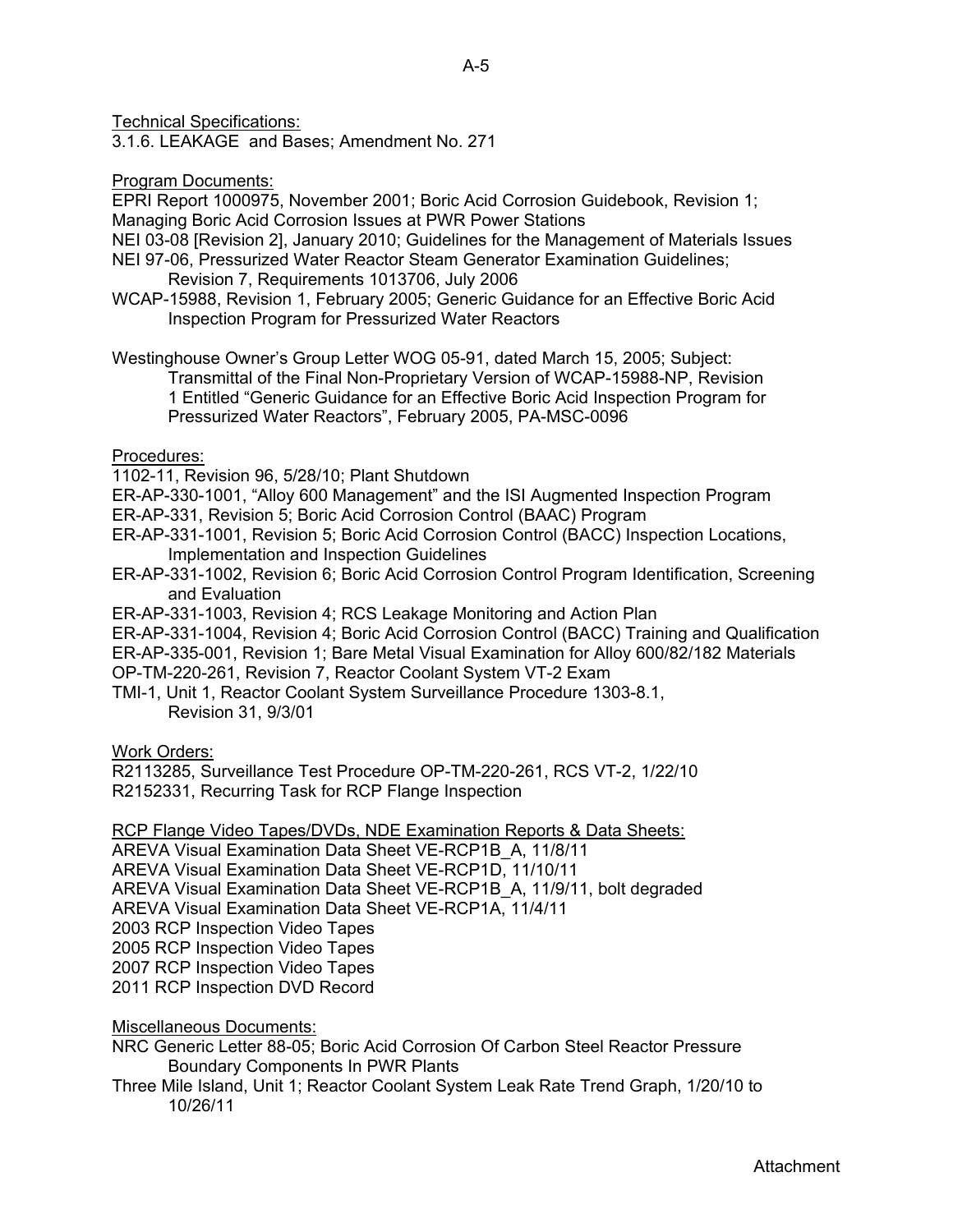## **Section 1R11: Licensed Operator Requalification**

**Procedures** 

EP-AA-122-1001-f-11, Self-Critical Guidance, Revision D EP-AA-122-1001-F-12, Drill and Exercise Observation, Revision C OP-AA-1, Conduct of Operations, Revision 000 OP-AA-100, Description of Exelon Nuclear Conduct of Operation Manual, Revision 000 OP-TM-EOP-001, Reactor Trip, Revision 11 OS-24, Conduct of Operations During Abnormal and Emergency Operations, Revision 19 TQ-TM-104-EP-2009-rD, EP Drill Scenario 2009-4, dated 1/11/12

**Other** 

R2059650, CO-V-14A, Post Maintenance Test, dated February 24, 2012

## **Section 1R12: Maintenance Effectiveness**

## **Procedures**

1104-25, Instrument and Control Air System, Revision 145 ER-AA-310, Implementation of the Maintenance Rule, Revision 8 ER-AA-450, Structures Monitoring, Revision 0 ER-AA-2003, System Performance Monitoring and Analysis, Revision 9 ER-AA-2030, Revision 12 ER-TM-450, TMI Structures Monitoring Program, Revision 0 MA-AA-716-004, Revision 10 MA-AA-716-210, Performance Centered Maintenance (PCM) Process, Revision 12 U-1, Structural Facility Inspection, Revision 15

**Other** 

| IRI | 1274162 | 1295235 | 1296383 | 1301977 | 1303224 | 1318838 |
|-----|---------|---------|---------|---------|---------|---------|
|     | 1324804 | 1333490 | 1341940 | 1347214 | 1347230 | 1347233 |
|     | 1347235 | 1347245 | 1347272 | 1347275 |         |         |

Instrument Air System (852) Performance Monitoring Plan, 7/7/2010 Recurring IA-P-4 Trips on Drive Motor Overload, 2/3/12

## **Section 1R13: Maintenance Risk**

## Procedures

1082.1, TMI Risk Management Program, Revision 8 1302-14.1, Calibration of IST Related Instruments, Revision 66 1303-4.13, RB Emergency Cooling and Isolation Test, Revision 44 1303-4.19, HPI/LPI Analog Channel Functional Test, Revision 32 AP 1038, Administrative Controls – Fire Protection System, Revision 77 E62.2, Molded Case Circuit Breaker Testing – Instantaneous Trip, Revision 6 MA-AA-743-310, Diagnostic Testing and Evaluation of AOVs, Revision 5 OP-AA-108-117, Protected Equipment Program, Revision 1 OP-AA-108-117, Protected Equipment Program, Revision 2 OP-TM-212-000, Decay Heat Removal System, Revision 15 OP-TM-212-911, Post LOCA Reactor Vessel Boron Concentration Control, Revision 1 OP-TM-534-210, IST of RR-V-5 and RR-V-6, Revision 000 OP-TM-543-452, Local Manual Control of DC-V-2B and 65B, Revision 2 OP-TM-EOP-0201, Cooldown from Outside of Control Room, Revision 7 TMI-1 Fire Hazards Analysis Report, 990-1745 WC-AA-101, On-Line Work Control Process, Revision 18A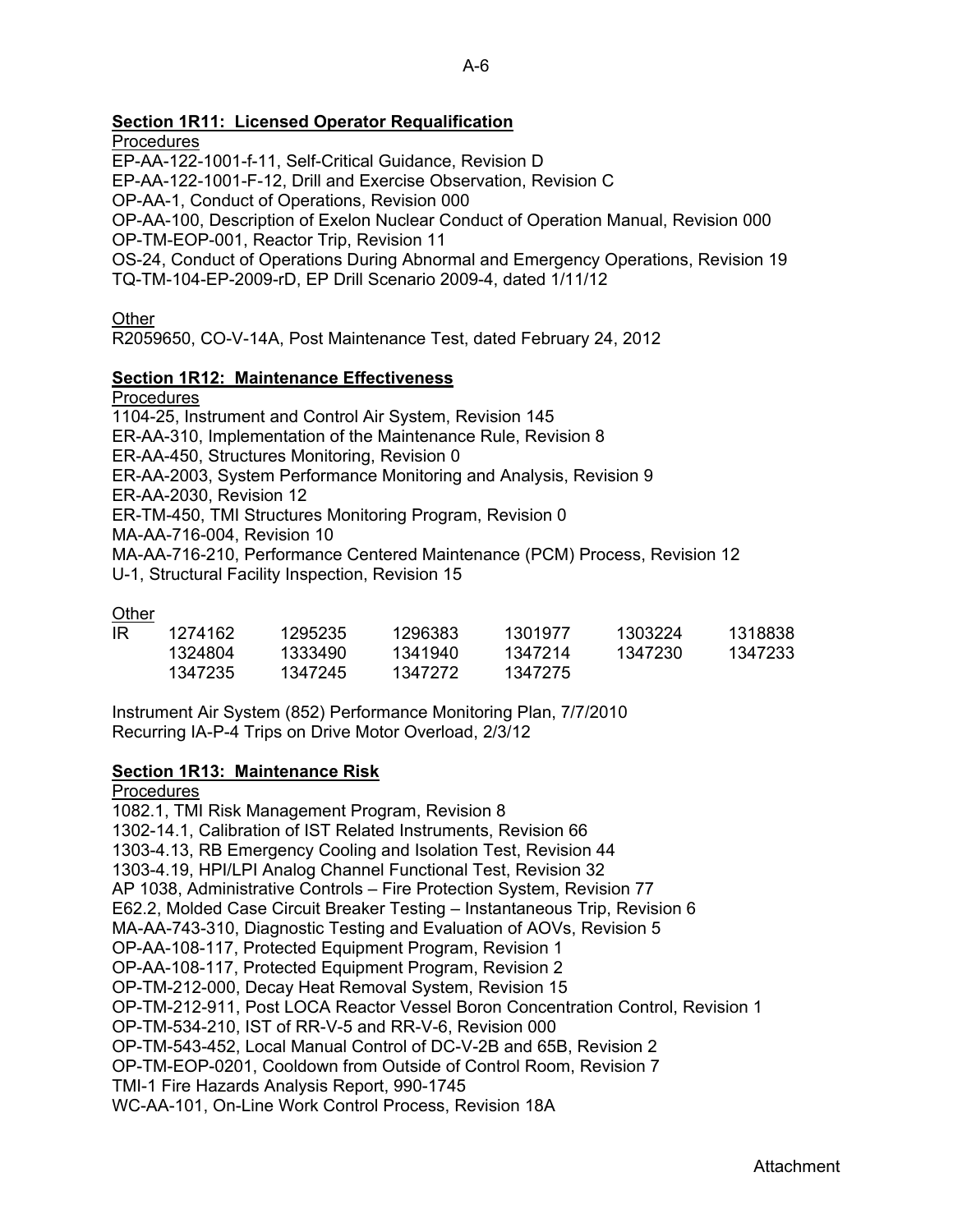Drawings  $302 - 452$ 302-545, Decay Heat Flow Diagram, Revision 39 302-645

## **Other**

Adverse Trend for Tech. Spec. LCO and Station Risk Identification, 3/5/12 CLR 11501520 IRs: 00480592, 1314440, 1314551, 1317791, 1324039, 339047, 1341582 NER Brief for DC-V-65B, dated March 14, 2012 Technical Evaluation 1341582\_02 Determine Alternate to Manual Operation of DC-V-65B for Controlling Cooldown Rate TMI-1/UFSAR 14.2.2.3.3c TMI-PRA-003, TMI Probabilistic Risk Analysis Success Criteria Notebook, Revision 0 TS 3.3, 3.3.1.1.d WO R2068887 Workweek 1211 Schedule

### **Section 1R15: Operability Determinations and Functionality Assessments Procedures**

ER-TM-700-403-101, Internal Surface Inspections, Revision 000 OP-AA-108-115, Operability Determinations, Revision 10 OP-AA-108-115-1002, Supplemental Consideration for On-Shift Immediate Operability Determinations, Revision 2 OP-MA-109-101, Clearance and Tagging, Revision 013 OP-TM-211-203, IST of MU-V-14A/B and DH-V-7A/B, Revision 3 OP-TM-541-234, IST of NR-P-1A and NRSW Valves during Single Pump Operation, Revision 2 OP-TM-MAP-F0301, RC Loop A Flow 10, Revision 0A OP-TM-MAP-F0302, RC Loop B Flow 10, Revision 0A

## Drawings

208-169, 4160V Switchgear, Sh. 1, Revision 26 208-169, 4160V Switchgear, Sh. 2, Revision 26 229153 302-202, Nuclear Service River Water System Flow Diagram, Revision 77 302-721 311-833 C-207-012, Three Line Diagram, Aux Tranformer1A and 1B Metering, Revision 4

E-207-031, Electrical Three Line Diagram, Synchronizing & Phasing, Revision 14 Map B, Main Annunciator Panel B, Revision 55A

**Other** 

ACMP, 'A' DR Train Underground Leakage, Revision 0

ECR TM, 12-00121-000, RB Purge Valve Closing Stroke Time, 3/12/12

Evaluation A2240329-01, Comprehensive Pump Testing

IN 97-48, Inadequate or Inappropriate Interim Fire Protection Compensatory Measures, July 9, 1997

Operability Evaluation 12-002 for Byron Loss of Phase Event, 3/19/2012 Operability Evaluation, DR-P-1A Underground Discharge Piping, Revision 0

Technical Evaluation for Compensatory Actions for MU-V-14A, Revision 1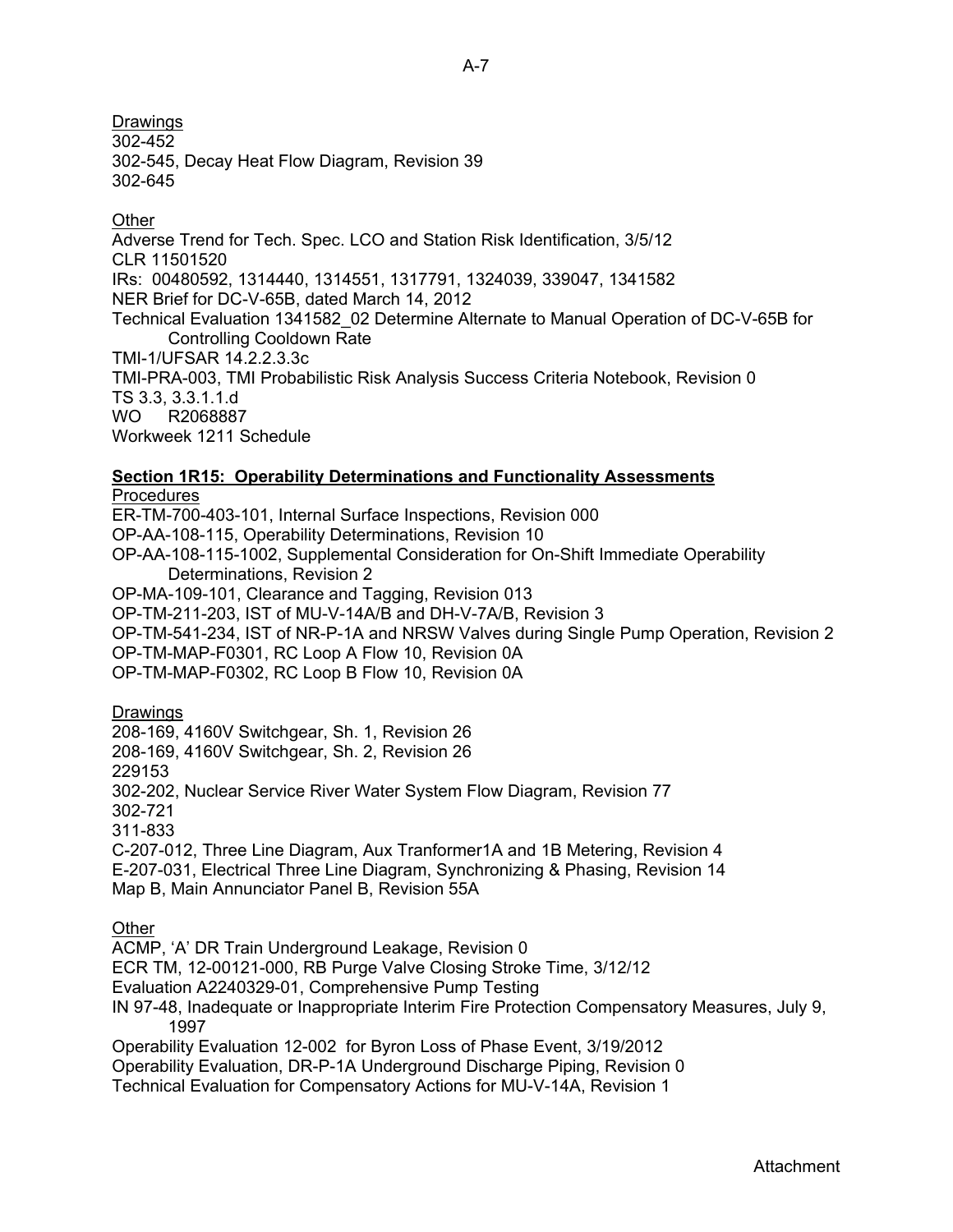Technical Evaluation 1322450-02, TMI Response to AuxTransformer Single-Phase Event, 216/12

TM-1 UFSAR, Chapter 8, Electrical Systems, Revision 18

| IRs | 802386   | 802393   | 1201933  | 1312839 | 1316341 | 1316351 |
|-----|----------|----------|----------|---------|---------|---------|
|     | 1318427  | 1319908  | 1322414  | 1322450 | 1333165 | 1333602 |
|     | 1335339  | 1339151  | 1339686  | 1340055 | 1340066 | 1340193 |
|     | 1340493  |          |          |         |         |         |
| AR  | A2202225 | A2202226 | A2294824 |         |         |         |

## **Section 1R18: Plant Modifications**

#### **Procedures**

1302-6.16, Setpoint and Remote Position Check of the PORV (RC-RC-2), Revision 16 1303-11.45, PORV Setpoint Check, Revision 36B

CC-AA-102, Design Input and Configuration Change Impact Screening, Revision 20 CC-AA-103, Configuration Change Control, Revision 21

## IRs

1290913, 1315275, 1316908, 1327664, 1325141

## Other

32-9175232-001, TMI-1 EOC19 P-T Limits, dated January 31, 2012

51-9115485-000 Effect of Cycle 18 Fuel Loading on Time to Reach TMI Reactive Vessel P-T Fluence Limit

Apparent Cause Report, IR 1315275-05 (ACE), dated March 8, 2012

ECR 12-00013, New Administrative Operating Limits for T1C19; 50.59 Review

RCS P-T Plot Limit Changes, Training Brief, dated February 10, 2012

TMI-1 Shift Logs, dated February 17, 2012

TS 3.1.2, Pressurization Heatup and Cooldown Limitations, Amendment 234

TS 3.1.12.2, PORV Setpoints, Amendment 234

## **Section 1R19: Post Maintenance Testing**

## Procedures

1303-5.2b, 'B' Emergency Loading Sequence and HPI Logic Channel/Component Test, Revision 6

1303-11.45, "PORV Setpoint Check", Rev.036B

OP-TM-211-205, IST of MU-P-1A, Revision 5

OP-TM-211-242, MU-V-18 Stroke Test for IST, Revision 7

OP-TM-510-000, Primary Component Cooling, Revision 14

OP-TM-534-201, IST of RR-P-1A and Valves, Revision 4

OP-TM-534-235, RSD Test of RR-V-1B, Revision 1

OP-TM-541-440, Remove NS-P-1A from Service, Revision 0

OP-TM-541-560, Fill and Vent NS – Pump, Revision 2

## Drawings

209-022, Normal Makeup Valve MU-V-18, Revision 7 302-661, Makeup and Purification Flow Diagram, Revision 60 302-831

## Other

IR 1306045 1338061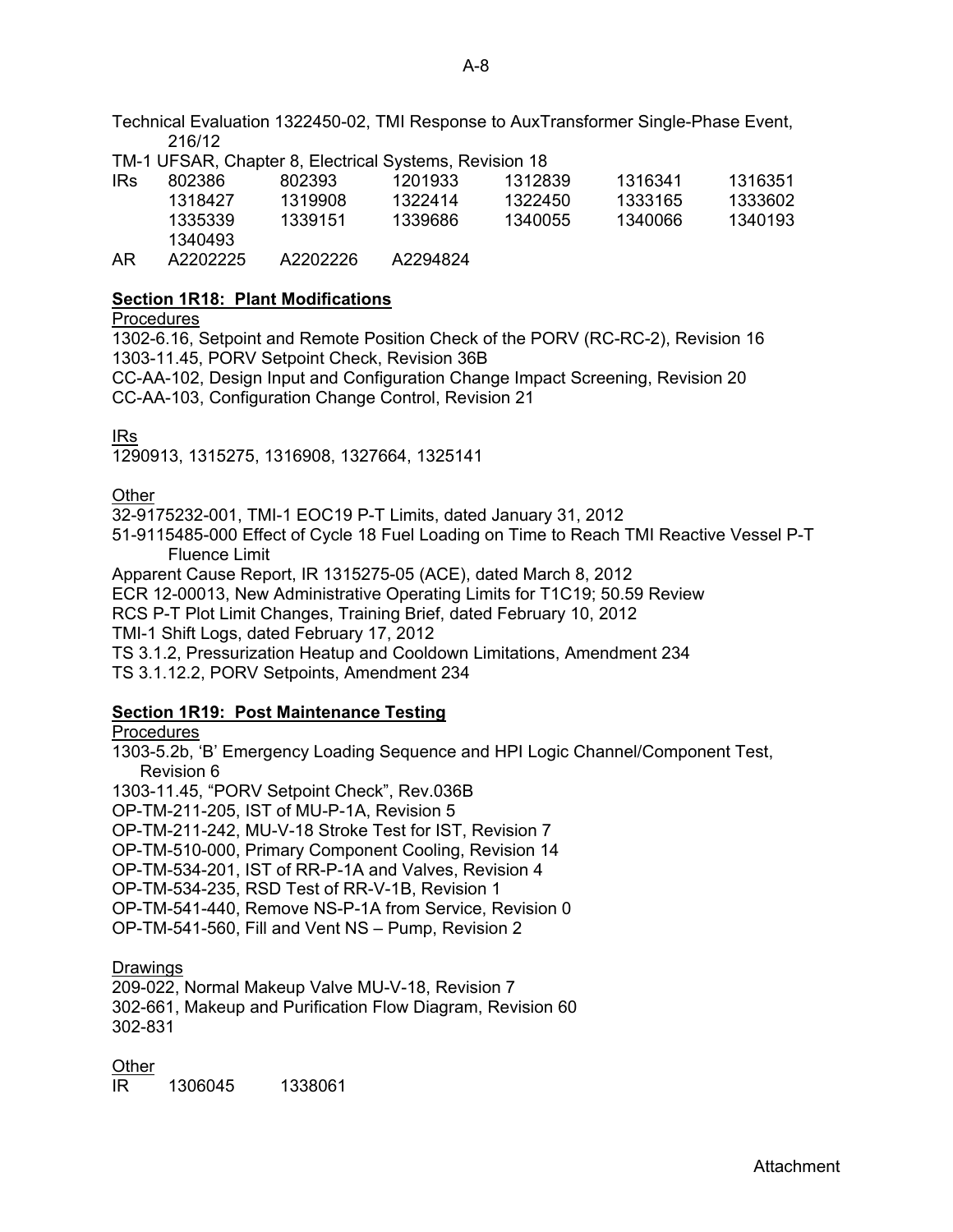| WO | C <sub>2025998</sub> | C2026044 | C2026049 | C2026061 | C2026882 | C2026728 |
|----|----------------------|----------|----------|----------|----------|----------|
|    | C <sub>2026735</sub> | C2022589 | R2040860 | R2045395 | R2108987 | R2109001 |
|    | R2109373             | R2109377 | R2114388 | R2122142 | R2130749 | R2149394 |
|    | R2149513             | R2158779 | R2158854 | R2187863 | R2194740 | R2163809 |
|    | R2080057             |          |          |          |          |          |

- AR A2293846 A2220201
- CLR 12500004

### **Section 1R22: Surveillance Testing**

## **Procedures**

1303-4.16, Emergency Power System, Revision 127 1303-4.16, Emergency Power System, Revision 128 OP-TM-823-201, "Stroke Time Testing of AH-V-1A", Rev. 001A WC-TM-430, Surveillance Testing Program, Revision 0 WC-TM-430-1001, Surveillance Testing Program Database Interface and Maintenance, Revision 1

#### **Drawings**

302-712, Reactor Building Spray, Revision 49

## **Other**

| WO. | R2170412 | R2185507 | R2189603 | R2189633 | R2189883 | R2190254 |
|-----|----------|----------|----------|----------|----------|----------|
|     | R2193329 | R2193637 | R2135701 |          |          |          |
| IR  | 1312507  | 1312519  | 1312521  | 1319121  | 1319125  |          |

## **Section 1EP2: Alert and Notification System Evaluation**

## **Procedures**

EP-MA-121-1004, Exelon East ANS Corrective Maintenance Program, Revision 5 EP-MA-121-1005, Exelon East ANS Preventive Maintenance, Program, Revision 4

Other

Three Mile Island Upgraded Public Alert and Notification System (ANS) Report, March 2005

## **Section 1EP3: Emergency Response Preparedness Staffing and Augmentation System Procedures**

EP-AA-121, Emergency Response Facilities and Equipment Readiness, Revision 10

EP-AA-121-1001, Automated Call-out System Maintenance, Revision 5

EP-AA-1000, Standardized Radiological Emergency Plan, Revision 20

EP-AA-1009, Exelon Nuclear Radiological Emergency Plan Annex for Three Mile Island Station, Revision 17

EP-AA-1102, ERO Fundamentals, Revision 6

TQ-AA-113, ERO Training and Qualification, Revision 18

**Other** 

ERO Augmentation Drill (Call-in/Drive-in) Memo, March 10, 2010

ERO Augmentation Drill (Call-in/Drive-in) Memo, Revision 1, March 10, 2010

ERO Augmentation Drill (Pager Test) Memo, April 12, 2010

ERO Augmentation Drill (Pager Test) Memo, July 26, 2010

ERO Augmentation Drill (Pager Test) Memo, October 28, 2010

ERO Augmentation Drill (Pager Test) Memo, January 1, 2010

ERO Augmentation Drill (Pager Test) Memo, March 26, 2011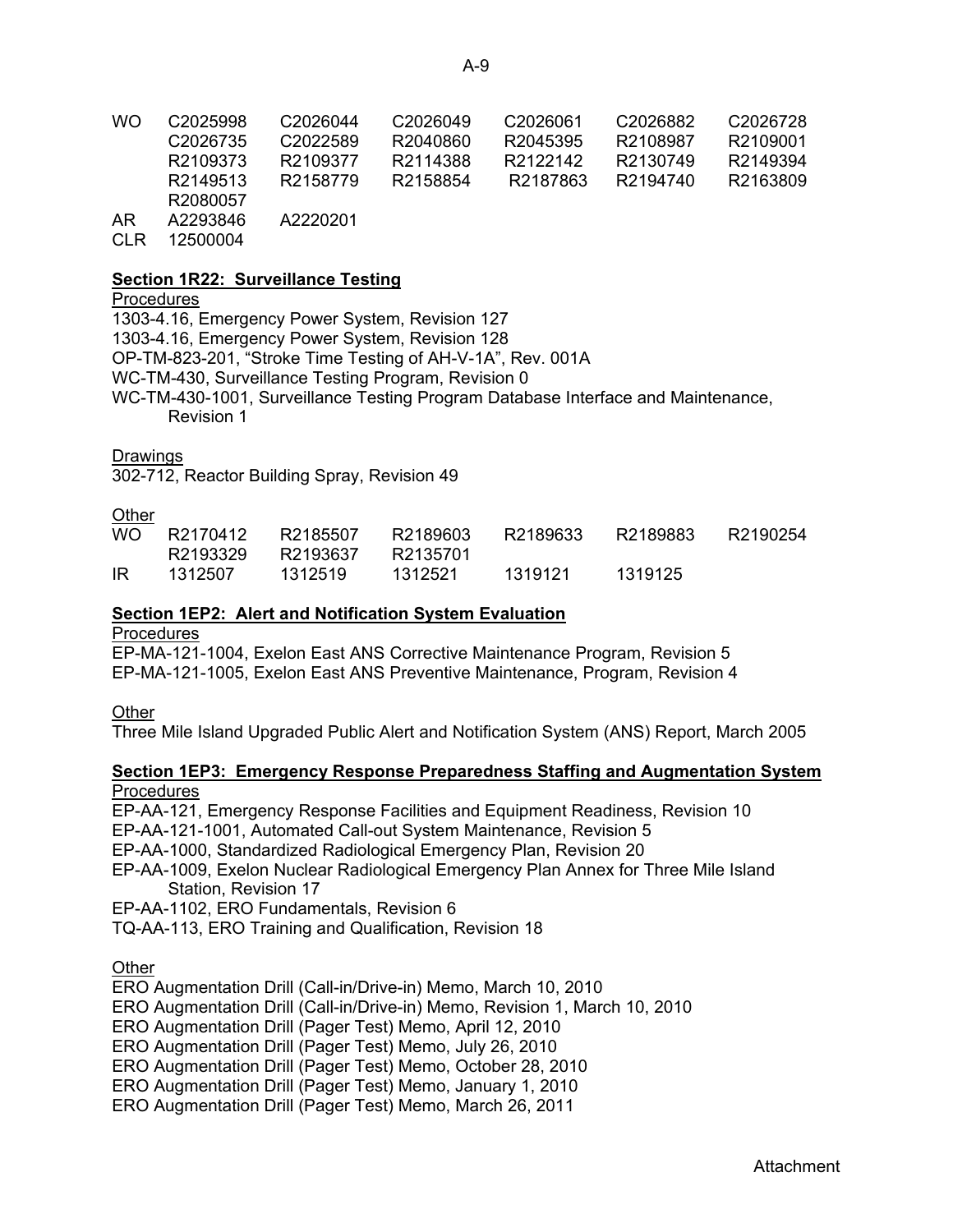ERO Augmentation Drill (Pager Test) Memo, July 27, 2011

ERO Augmentation Drill (Pager Test) Memo, January 18, 2012

Three Mile Island 2011 Pre-Exercise Evaluation, Revision 1 dated March 23, 2011

Three Mile Island 2011 Graded Exercise Evaluation Report, dated April 13, 2011

Three Mile Island Nuclear Station, Semi-Annual Health Physics Mini Drill Report, November 4, 2011

Three Mile Island 8/30/11 Medical Drill Evaluation Report

Three Mile Island 2010 Emergency Exposure Authorization Drill, December 28, 2010

# **Section 1EP5: Correction of Emergency Preparedness Weaknesses**

## **Procedures**

EP-AA-121-F-09, TMI Equipment Matrix, Revision 1

LS-AA-126-1005, Self-Assessment, 2012 TMI NRC EP Program Inspection

## Other

Benchmark Operations Support Center (OSC) Function and Drill Control 1131780-01 Check-in Self-Assessment Report Procedures and Screening of TMI Equipment Important to Emergency Response (EITER) 0113184702

Check-in-Self Assessment Report, ERO Readiness for Hostile Action Event 1131852-02 Check-in Self-Assessment Report, Three Mile Island 2012 NRC EP Program Inspection

01305166-02

Emergency Preparedness Fleet Performance Summary Report, December 22, 2011 Event Summary Report of Unusual Event Declared at the Exelon Three Mile Island Station, 8/24/2011

FASA Self-Assessment TMI 2011 NRC EP Exercise Inspection Readiness

NOS Emergency Preparedness Performance Assessment Fleet Summary, June 28, 2010 NOSA-TMI-10-03, Three Mile Island Emergency Preparedness Audit Report (AR 1045039),

April 12, 2010 – April 16, 2010

NOSA-NCS-11-03, Nuclear Corporate Support (AR 1150323), March 28 – April 1, 2011 NOSA-TMI-11-03, Three Mile Island (AR 1182404), April 4 – April 8, 2011

NOSCPA-TM-11-16, Three Mile Island Emergency Preparedness Performance Report (AR 1279553-37)

## Issue Reports

| 01333611 | 01268247 | 01338719 | 01031355 |
|----------|----------|----------|----------|
| 01303111 | 01319984 | 01320218 | 01270514 |
| 01202153 | 01330812 | 01336270 | 01329713 |

## **Section 1EP6: Drill Evaluation**

**Procedures** EP-AA-122-1001-f-11, Self-Critical Guidance, Revision D EP-AA-122-1001-F-12, Drill and Exercise Observation, Revision C OP-TM-EOP-001, Reactor Trip, Revision 11 TQ-TM-104-EP-2009-rD, EP Drill Scenario 2009-4, dated 1/11/12

**Section 2RS01: Radiological Hazard Assessment and Exposure Controls and** 

**2RS02 Occupational As Low As is Reasonably Achievable Planning and Controls** Radiological Hazard Assessment/ALARA Planning & Controls (71124.01/02) Procedures RP-AA-19 High Radiation Area Program Description RP-AA-203-1001 Personnel Exposure Investigations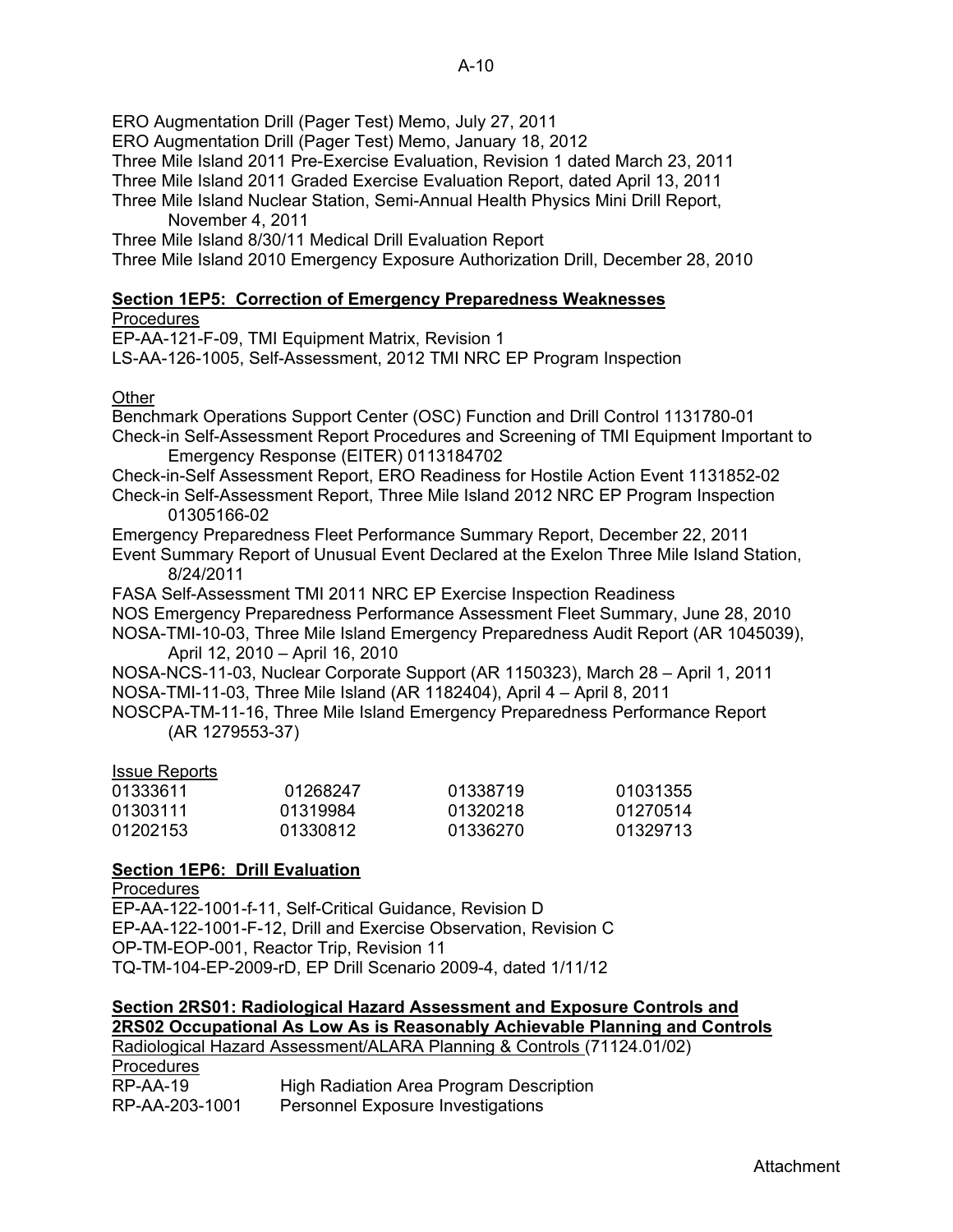| <b>RP-AA-210</b> | Dosimetry Issue, Usage, and Control                 |
|------------------|-----------------------------------------------------|
| <b>RP-AA-401</b> | <b>Operational ALARA Planning and Controls</b>      |
| <b>RP-AA-403</b> | Administration of the Radiation Work Permit Program |
| RP-AA-403-1001   | <b>Radiation Work Permit Processing</b>             |
| <b>RP-AA-460</b> | Controls for High and Locked High Radiation Areas   |
| RP-TM-460-1008   | Locked High Radiation Area Key Controls             |
| RP-TM-800-1001   | Addition Source Controls at Three Mile Island       |

#### Radiation Work Permit/ALARA Reviews

| TM-1-11-605   | SG Manipulator, Eddy Current Testing, and Tube Repair Activities |
|---------------|------------------------------------------------------------------|
| TM-1-12-20    | MU-F-1A/B, MU-F-4A/B, and MU-F-3 Changeout                       |
| TM-1-12-14/15 | MU-F-2A/B Changeout/Disposal into Shielded Filter HIC            |

## Issue Reports (Access Control/ALARA related (71124.01/02)

| IRs. | 01033265 | 01170157 | 01213749 | 01217864 | 01250741 | 01250750 |
|------|----------|----------|----------|----------|----------|----------|
|      | 0125258  | 01263318 | 01280877 | 01281450 | 01290912 | 01311493 |
|      | 01311961 |          |          |          |          |          |

## Nuclear Oversight Audit and Field Observations

NOSA-TMI-11-06 (AR 1238451), Radiation Protection Audit Report dated September 2011 Radiation Protection Fleet Performance Summary Report dated December 2010

## Miscellaneous Reports

1R19 Outage Dose Summary Report 2011 Routine Operating Dose Report Dose and Dose Rate Alarm Report for period 10/24/2011 through 01/06/2012 Personnel Exposure Investigation Reports Station ALARA Committee Meeting Minutes Nos. 11-12, 11-12a, 12-01 TMI Dose Excellence Plan 2012-2016

## **Section 4OA1: Performance Indicator Verification**

**Other** 

Performance Indicator Data –  $1<sup>st</sup>$  quarter 2011 to  $4<sup>th</sup>$  quarter 2011

## **Section 4OA2: Problem Identification and Resolution**

Procedures ER-AA-2006, Lost Parts Evaluations, Revision 7 MA-AA-716-008, Foreign Material Exclusion Program, Revision 7 MA-AA-716-008-1000, Definition and Measurements of FME Events, Revision 4

## **Other**

| -lR       | 1282975  | 1137809  | 1318571              | 1289212  | 1289819  | 1284880 |
|-----------|----------|----------|----------------------|----------|----------|---------|
|           | 1287436  | 1039204  | 1051316              | 729416   | 738691   |         |
|           | 671630   |          |                      |          |          |         |
| <b>WO</b> | R2031987 | R2167429 | C <sub>2026378</sub> | R2190990 | R2186869 |         |

## **Flooding Analysis Annual Sample**

IRs AR 01341027, RB Seismic Gap Seal Configuration AR 01341537, Unexpected Configuration of RB Seismic Gap Seal AR 01338844, Fire Seal in Aux building 305ft Elevation Degraded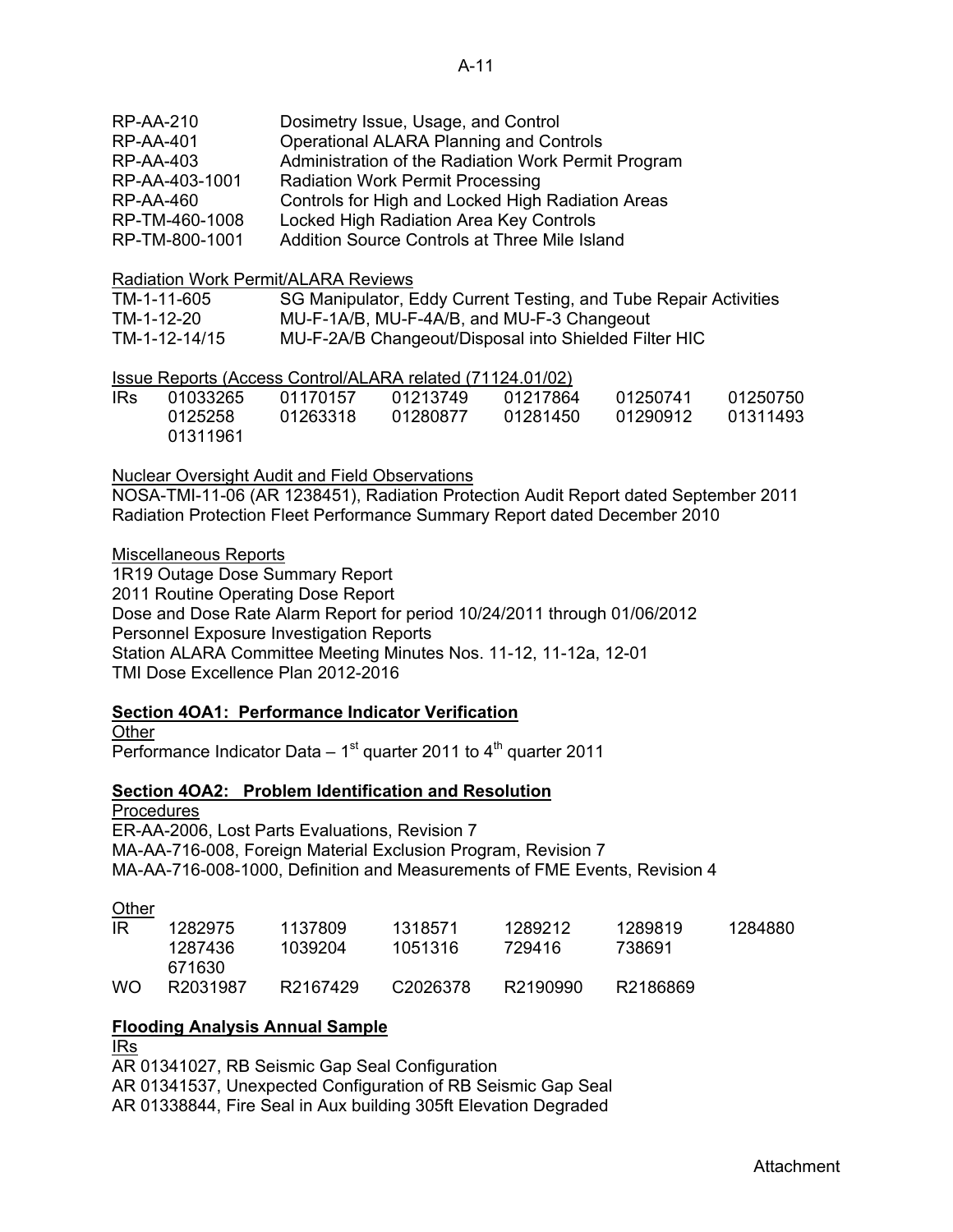Engineering Documents

Tech Eval 1104245-17 Att. 2, Simplified Diagram TMI-1 Air Intake Tunnel Flood Barrier Issue

## Drawings:

1E-122-01-1000 TMI Flood Barrier System, Rev. 2

## **Other**

AMEC Project No. 780550000, Three Mile Island Nuclear Facility Flood risk Study Middletown, Pennsylvania, Rev. Sept. 26, 2011

EM 1110-2-1619, Chapter 4 Uncertainty of Discharge-Probability Function, rev. Aug. 1, 1996 Guidelines for Evaluating Hydrologic Hazards, U.S. Dept. of the Interior, Bureau of Reclamation, June 2006.

Hydrologic Unit code 02050305 Stream gage data, Dauphin County, Pennsylvania Interagency Advisory Committee on Water Data Bulletin 17B, Guidelines for Determining Flood

Flow Frequency, Rev. Sept. 1981 (editorial corrections March 1982)

Intro to PennDOT Drainage Manual, Chapter 7 (Presentation slides)

Publication 584, PennDOT Drainage Manual (Chapter 7), 2010 Edition

Subcommittee on Hydrology, Hydrologic Frequency Analysis Work Group, Bulletin 17-B

Guidelines for Determining Flood Frequency Frequently Asked Questions, Sept. 22, 2009 (access March 6, 2012)

Three Mile Island, Unit 1, Updated Final Safety Analysis Report, Chapter 2.6

Updated Study Report Effect of Project Operations on Downstream Flooding RSP 3.29, Conowingo Hydroelectric Project, FERC Project Number 405, January 2012

U.S. Geological Survey Scientific Investigations Report 2008-5102, Regression Equations for Estimating Flood Flows at Selected Recurrence Intervals for Ungaged Streams in Pennsylvania (M. Roland, M. Stuckey)

# **Section 4OA5: Other Activities**

## **(TI 2515/182), Review of the Industry Initiative to Control Degradation of Underground Piping and Tanks, Phase 1**

IR 01327101 (2/15/12)\*

\*Denotes this IR was generated as a result of this inspection

Program Documents:

Exelon Nuclear Procedure ER-AA-5400, Revision 5; Buried Piping and Raw Water Corrosion Program (BPRWCP) Guide

Exelon Nuclear Procedure ER-AA-5400-1001, Revision 5; Raw Water Corrosion Program Guide Exelon Nuclear Procedure ER-AA-5400-1002, Revision 4; Buried Piping Examination Guide Buried Piping Susceptibility and Risk Analysis

## Miscellaneous Documents:

NEI 09-14 [Revision 1], December 2010; Guideline for the Management of Underground Piping and Tank Integrity

NRC Temporary Instruction 2515/182, 11/17/11; Review of the Implementation of the Industry Initiative to Control Degradation of Underground Piping and Tanks

# **(IP 92702), EA-11-169, Followup of Traditional Enforcement Actions**  IRs

1199790 1198783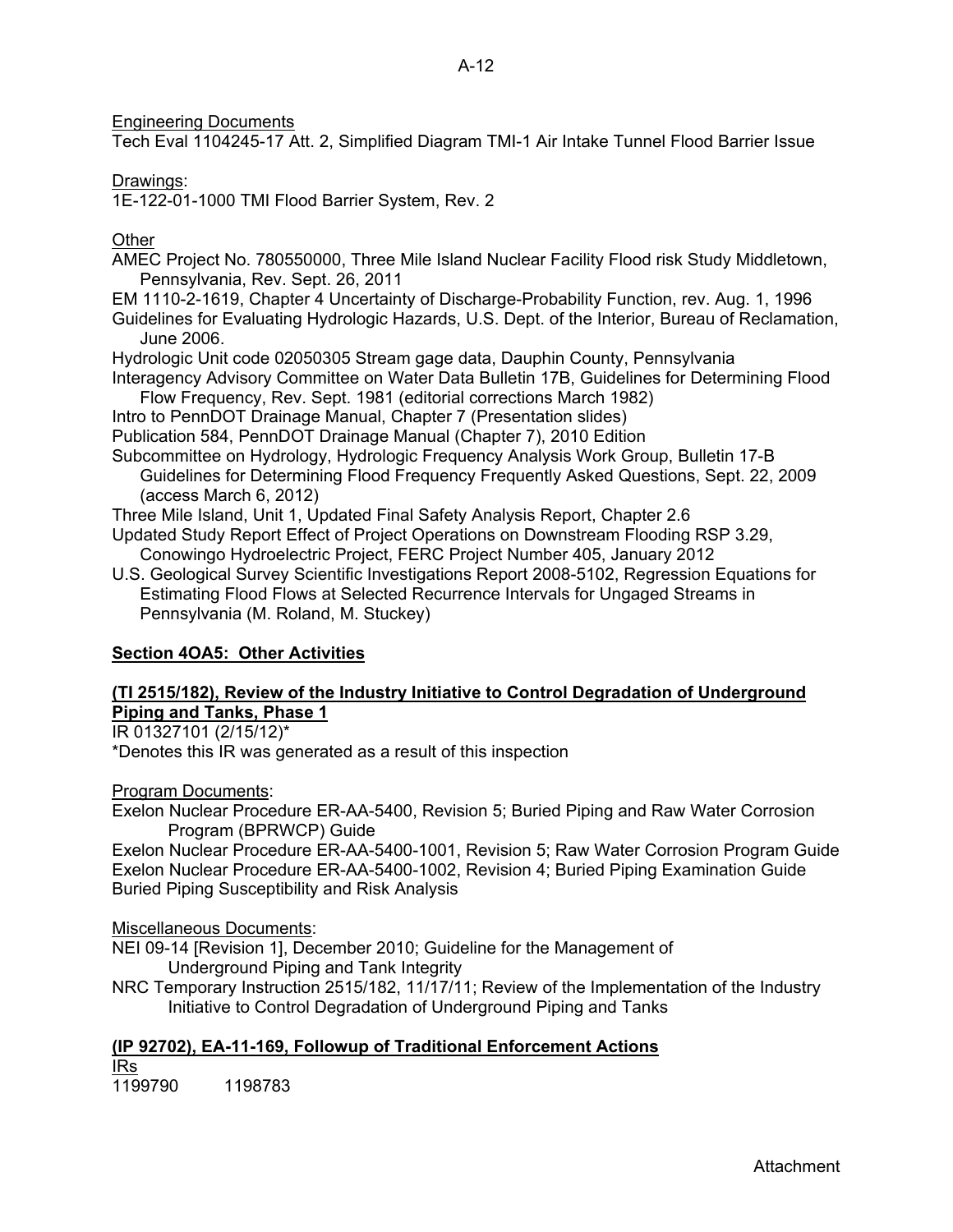**Other** NRC Investigation Report No. 1-2011-034, November 2, 2011 EA-11-169, NRC Investigation Report No. 1-2011-034 and NRC Inspection Report No. 05000289/2011010, November 2, 2011 Access Authorization Reportability and Enforcement Issues, May 19, 1995

## **LIST OF ACRONYMS**

| <b>ACMP</b>  | <b>Adverse Condition Monitoring Plan</b>            |
|--------------|-----------------------------------------------------|
| <b>ADAMS</b> | Agencywide Documents and Management System          |
| <b>ALARA</b> | As Low As Reasonably Achievable                     |
| <b>ANS</b>   | Alert and Notification System                       |
| AP           | <b>Administrative Procedure</b>                     |
| <b>BAC</b>   | <b>Boric Acid Corrosion</b>                         |
| <b>BACC</b>  | <b>Boric Acid Corrosion Control Program</b>         |
| <b>CDF</b>   | Core Damage Frequency                               |
| <b>CFR</b>   | <b>Code of Federal Regulations</b>                  |
| DH           | Decay Heat                                          |
| <b>DHR</b>   | Decay Heat Removal                                  |
| <b>DRP</b>   | Division of Reactor Projects                        |
| <b>ECR</b>   | <b>Engineering Change Request</b>                   |
| <b>EDG</b>   | <b>Emergency Diesel Generator</b>                   |
| EP.          | <b>Emergency Preparedness</b>                       |
| <b>EPRI</b>  | <b>Electric Power Research Institute</b>            |
| ER           | <b>Engineering Request</b>                          |
| <b>ERF</b>   | <b>Emergency Response Facilities</b>                |
| <b>ERO</b>   | <b>Emergency Response Organization</b>              |
| <b>FASA</b>  | <b>Focused Area Self-Assessment</b>                 |
| <b>FHAR</b>  | Fire Hazard Analysis Report                         |
| <b>GPUN</b>  | <b>General Public Utilities Nuclear</b>             |
| <b>HSD</b>   | <b>Hot Shutdown</b>                                 |
| <b>ICS</b>   | <b>Integrated Control System</b>                    |
| <b>IMC</b>   | <b>Inspection Manual Chapter</b>                    |
| IP           | <b>Inspection Procedure</b>                         |
| IR           | <b>Issue Report</b>                                 |
| <b>IST</b>   | <b>Inservice Testing</b>                            |
| <b>LCO</b>   | <b>Limiting Condition for Operation</b>             |
| <b>LHRA</b>  | Locked High radiation Area                          |
| <b>LOCA</b>  | <b>Loss of Coolant Accident</b>                     |
| <b>NCV</b>   | <b>Non-cited Violation</b>                          |
| <b>NDE</b>   | <b>Nondestructive Examination</b>                   |
| <b>NEI</b>   | <b>Nuclear Energy Institute</b>                     |
| <b>NRC</b>   | <b>Nuclear Regulatory Commission</b>                |
| <b>PADEP</b> | Pennsylvania Department of Environmental Protection |
| <b>PARS</b>  | <b>Publicly Available Records</b>                   |
| PI           | Performance Indicator                               |
| PI&R         | Problem Identification and Resolution               |
| <b>PMF</b>   | Probable Maximum Flood                              |
| <b>RCP</b>   | <b>Reactor Coolant Pump</b>                         |
| <b>RCS</b>   | <b>Reactor Coolant System</b>                       |